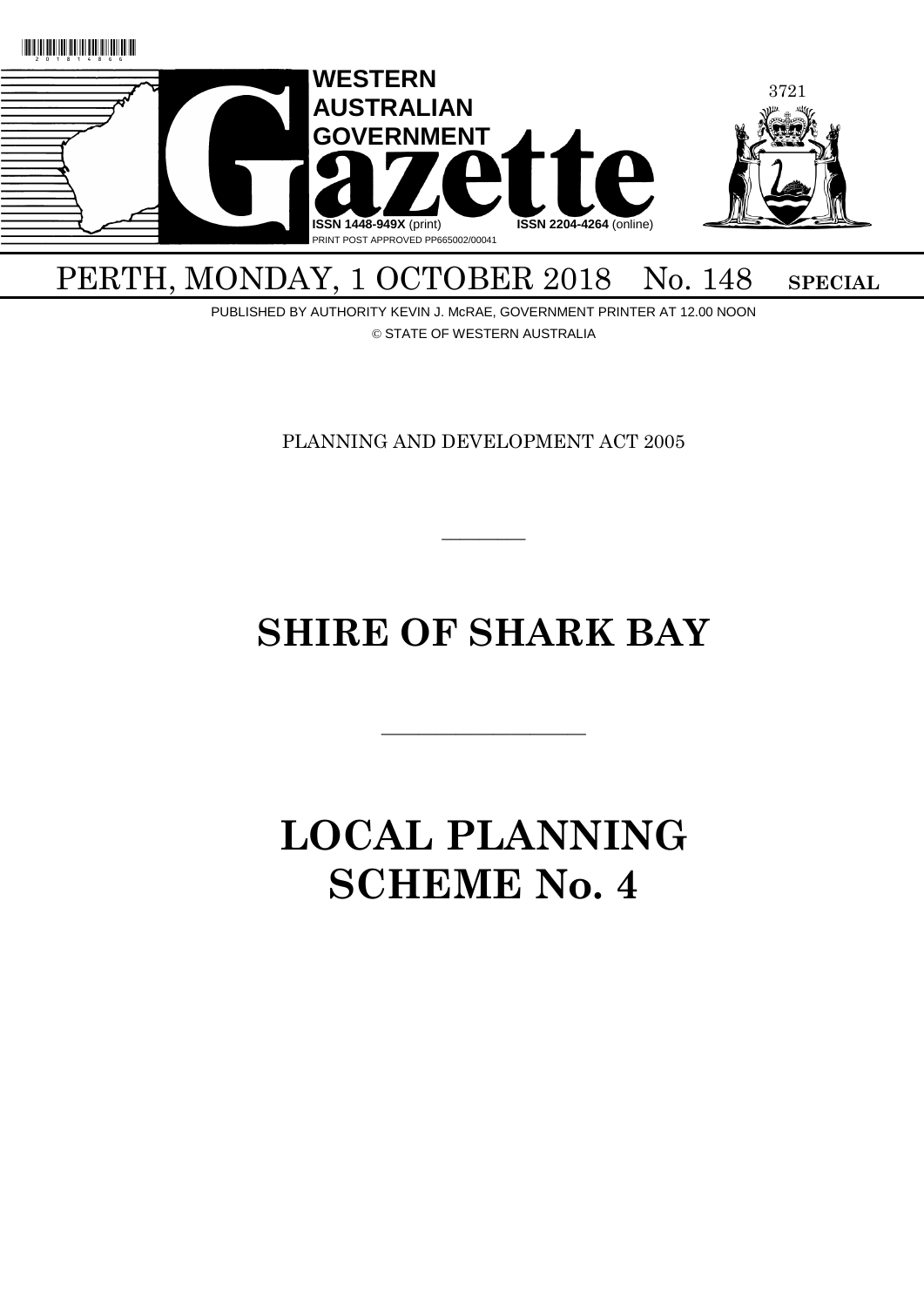# **PREAMBLE**

This Local Planning Scheme of the Shire of Shark Bay consists of this Scheme Text, the Scheme Maps and the deemed provisions (as set out in the *Planning and Development (Local Planning Schemes) Regulations 2015)*. The Scheme Text should be read with the Shire of Shark Bay Local Planning Strategy.

Part 2 of the deemed provisions sets out the Local Planning Framework. At the core of this Framework is the Local Planning Strategy which sets out the long-term planning directions for the local government, applies State and regional planning policies and provides the rationale for the zones and other provisions of the Scheme. In addition to the Local Planning Strategy, the Framework provides for Local Planning Policies, which set out the general policies of the local government on matters within the Scheme.

The Scheme divides the local government district into zones to identify areas for particular uses and identifies land reserved for public purposes. Most importantly, the Scheme controls the types of uses and development allowed in different zones. There are particular controls included for Special Control Areas.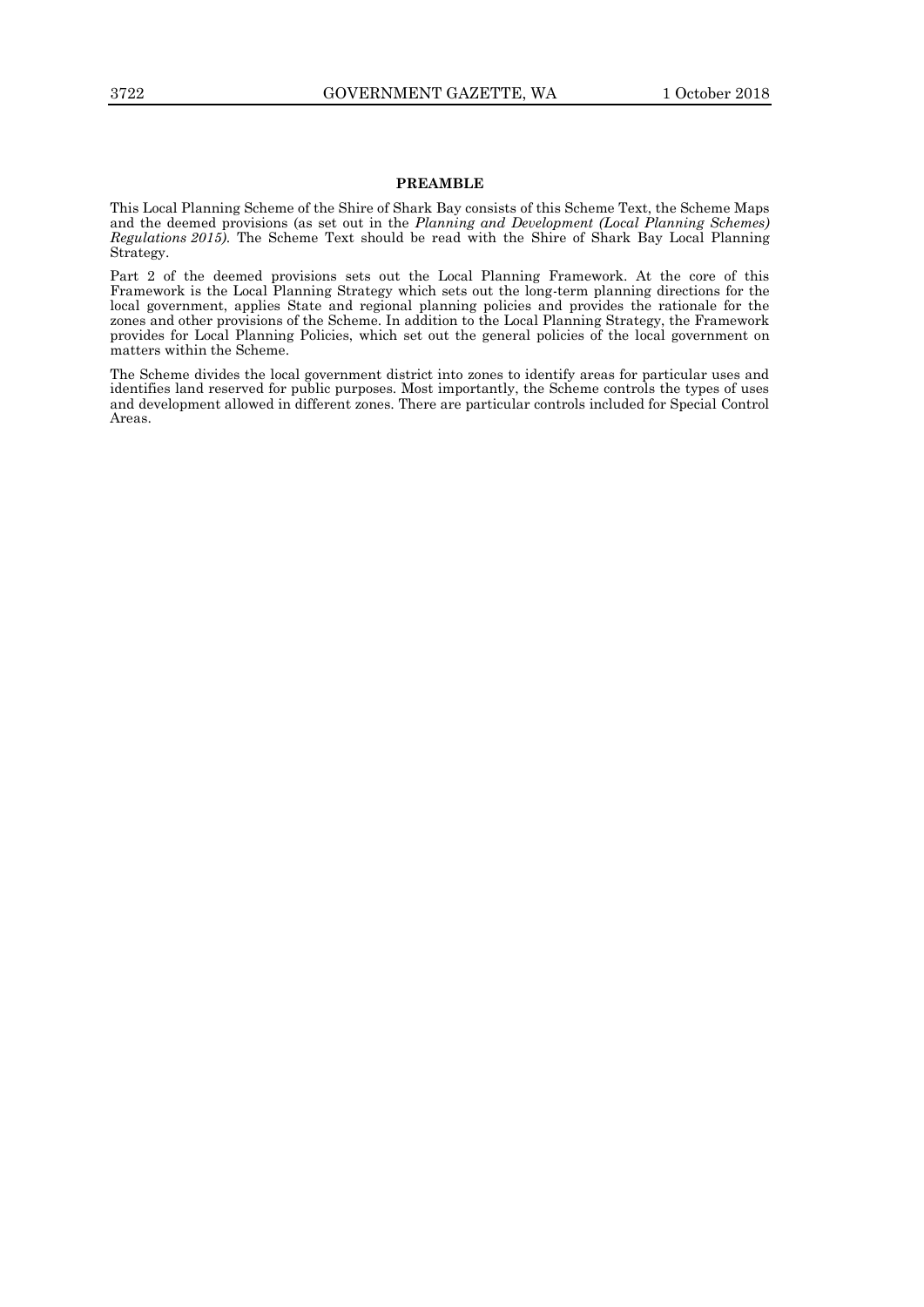# **PLANNING AND DEVELOPMENT ACT 2005**

# SHIRE OF SHARK BAY

# **LOCAL PLANNING SCHEME No. 4**

# **PART 1—PRELIMINARY**

- 1. Citation
- 2. Commencement

# 3. Scheme revoked

- 4. Notes do not form part of Scheme
- 5. Responsibility for Scheme
- 6. Scheme area
- 7. Contents of Scheme
- 8. Purposes of Scheme
- 9. Aims of Scheme
- 10. Relationship with local laws
- 11. Relationship with other planning schemes
- 12. Relationship with region planning scheme

# **PART 2—RESERVES**

13. Regional Reserves

# 14. Local reserves

15. Additional uses for local reserves

# **PART 3—ZONES AND USE OF LAND**

- 16. Zones
- 17. Zoning Table
- 18. Interpreting zoning table
- 19. Additional Uses
- 20. Restricted Uses
- 21. Special Use zones
- 22. Non-conforming uses
- 23. Changes to non-conforming use
- 24. Register of non-conforming uses

# **PART 4—GENERAL DEVELOPMENT REQUIREMENTS**

- 25. R-Codes
- 26. Modification of R-Codes
- 27. State Planning Policy 3.6 to be read as part of the Scheme
- 28. Modification of State Planning Policy 3.6
- 29. Other State Planning Policies to be read as part of Scheme
- 30. Modification of State planning policies
- 31. Environmental Conditions
- 32. Additional site and development requirements
	- 32.1 Land Subject to Inundation
		- 32.2 Residential and Urban Development Zone
		- 32.3 Commercial Zone
			- 32.3.1 Conditions and Standards
			- 32.3.2 Design Requirements
			- 32.3.3 Development Requirements
			- 32.3.4 Accommodation Requirements
			- 32.3.5 Subdivision Requirements
			- 32.3.6 Development and Car Parking Standards
			- 32.3.7 Loading and Unloading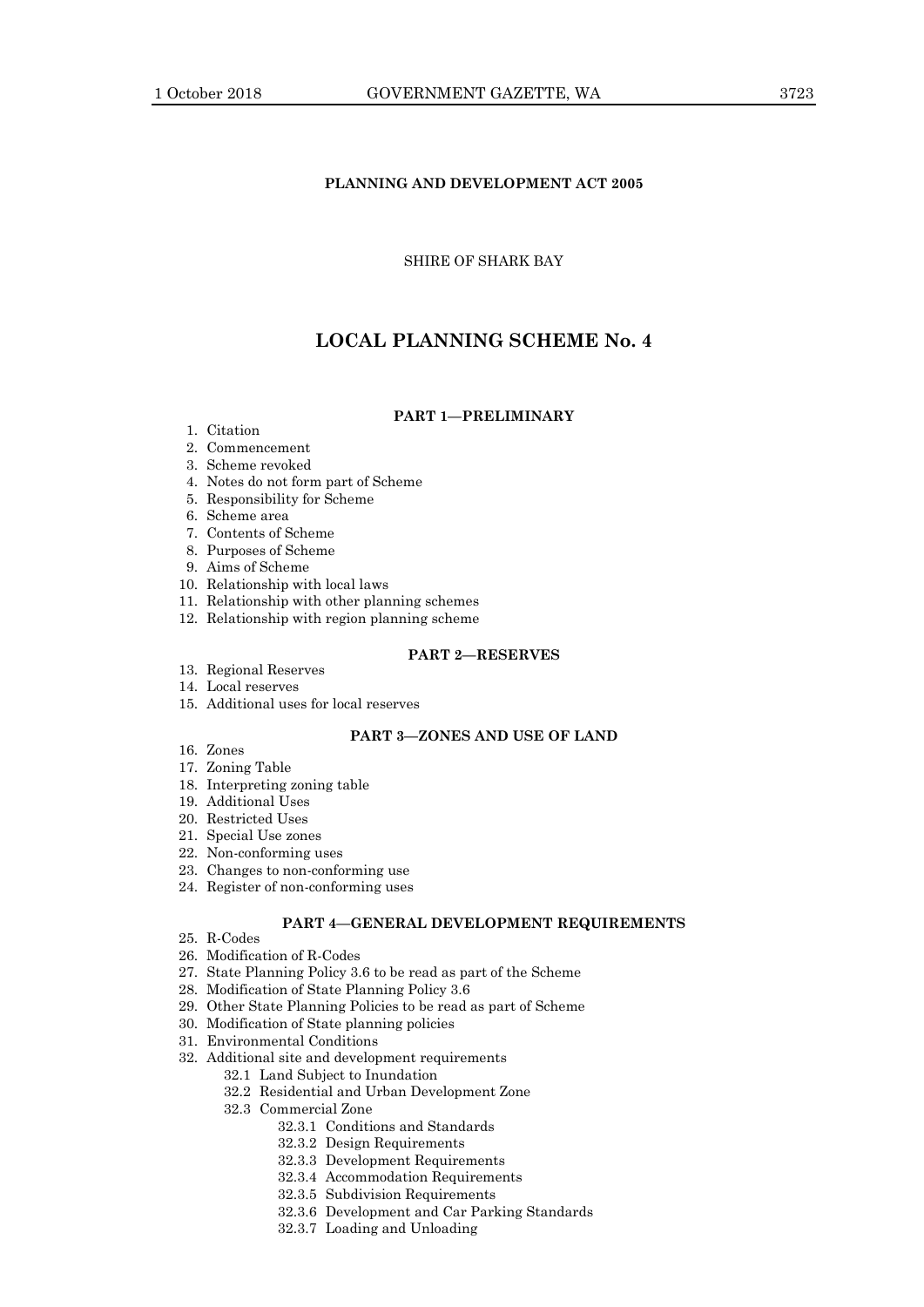- 32.4 Tourism Zone
	- 32.4.1 Conditions and Standards
	- 32.4.2 Design Requirements
	- 32.4.3 Development requirements
	- 32.4.4 Carparking standards
	- 32.4.5 Loading and Unloading
- 32.5 General Industry Zone
	- 32.5.1 Development Standards
	- 32.5.2 Factory Unit Development
	- 32.5.3 Caretakers Dwellings in the General Industry Zone
	- 32.5.4 Landscape Treatment
	- 32.5.6 Loading and Unloading
	- 32.5.7 Vehicle Wrecking
	- 32.5.8 Carports/Pergolas
- 32.6 Rural Zone
- 32.7 Parking of Commercial Vehicles in Residential Areas
- 32.8 Amenity Control of Non-Residential Buildings and Structures
- 32.9 Repurposed Dwelling or Second Hand Dwelling
- 32.10 Temporary Workforce Accommodation
- 32.11 Derelict Vehicles
- 32.12 Rear Access and Loading Docks
- 32.13 View Corridors—Rural Areas
- 32.14 Visual Impact of Landuse and Development near the coast or along major Tourist routes
- 32.15 Holiday Homes in Residential Zones
- 32.16 Car Parking
	- 32.16.1 Car Parking Requirements
	- 32.16.2 Conditions of Development Approval
	- Table 3—Car Parking Requirements
	- 32.16.3 Off Street Parking
	- 32.16.4 Shared or Combined Parking
	- 32.16.5 Standards
	- 32.16.6 Landscaping, Construction and Maintenance
	- 32.16.7 Commercial and Tourism Zone
- 32.17 Control of Advertising
	- 32.17.1 Power to Control Advertisements
	- 32.17.2 Existing Advertisements
	- 32.17.3 Consideration of Applications
	- 32.17.4 Scheme To Prevail
	- 32.17.5 Enforcement and Penalties
- 33. Additional site and development requirements for areas covered by structure, activity centre plan or local development plan
- 34. Variations to site and development standards and requirements
- 35. Restrictive Covenants

#### **PART 5—SPECIAL CONTROL AREAS**

- 36. Special control areas
- 37. Shark Bay World Heritage Property (SCA(a))
	- 37.1 Application Requirements
	- 37.2 Relevant Considerations
	- 37.3 Referral of Applications
- 38. Denham Public Drinking Water Resource Protection Areas (SCA (b))

# **PART 6—TERMS REFERRED TO IN SCHEME**

*Division 1—General definitions used in Scheme*

39. Terms used

*Division 2—Land use terms used in Scheme*

40. Land use terms used

# **SCHEDULES**

SCHEDULE A—SUPPLEMENTARY TO DEEMED PROVISIONS SCHEDULE B—SPECIAL USE ZONES (Clause 21) SCHEDULE C—EXEMPTED ADVERTISEMENTS APPENDIX 1—CARPARKING LAYOUTS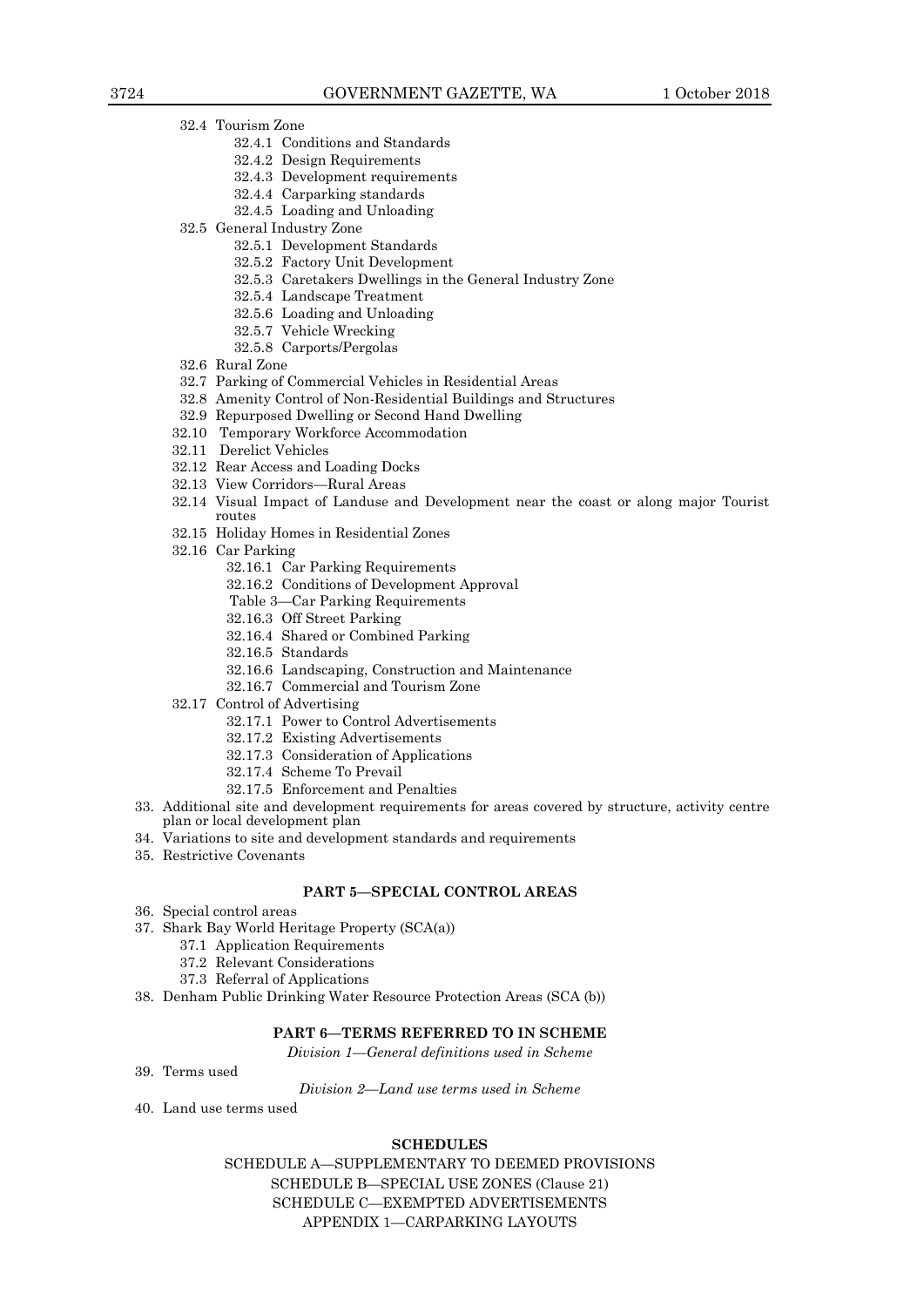# **PLANNING AND DEVELOPMENT ACT 2005**

# SHIRE OF SHARK BAY

# **LOCAL PLANNING SCHEME No. 4**

# **PART 1—PRELIMINARY**

# **1. Citation**

This local planning scheme is the *Shire of Shark Bay Local Planning Scheme No. 4*.

#### **2. Commencement**

Under section 87 (4) of the Act, this local planning scheme comes into operation on the day it is published in the *Gazette*.

#### **3. Scheme revoked**

The following local planning scheme is revoked—

Shire of Shark Bay Local Planning Scheme No. 3—Gazetted 7 March 2008

### **4. Notes do not form part of Scheme**

Notes, and instructions printed in italics, do not form part of this Scheme.

### **5. Responsibility for Scheme**

The Shire of Shark Bay is the local government responsible for the enforcement of this Scheme and the execution of any works required to be executed under this Scheme.

### **6. Scheme area**

This Scheme applies to the area shown on the Scheme Map.

### **7. Contents of Scheme**

(1) In addition to the provisions set out in this document (the *scheme text)*, this Scheme includes the following—

- (a) the deemed provisions (set out in the *Planning and Development (Local Planning Schemes) Regulations 2015* Schedule 2);
- (b) the Scheme Map (Sheets 1-9); and
- (c) the supplemental provisions contained in Schedule A of the Scheme.
- (2) This Scheme is to be read in conjunction with any local planning strategy for the Scheme area.

# **8. Purposes of Scheme**

The purposes of this Scheme are to—

- (a) set out the local government's planning aims and intentions for the Scheme area; and
- (b) set aside land as local reserves for public purposes; and
- (c) zone land within the Scheme area for the purposes defined in this Scheme; and
- (d) control and guide development including processes for the preparation of structure plans, activity centre plans and local development plans; and
- (e) set out procedures for the assessment and determination of development applications; and
- (f) set out procedures for contributions to be made for the costs of providing infrastructure in connection with development through development contribution plans; and
- (g) make provision for the administration and enforcement of this Scheme; and
- (h) address other matters referred to in Schedule 7 of the Act.

# **9. Aims of Scheme**

The aims of this Scheme are—

- (a) to safeguard and enhance the character and amenity of the built and natural environment of the Denham townsite and surrounds;
- (b) to provide for housing choice and variety in neighbourhoods with a community identity and high levels of amenity;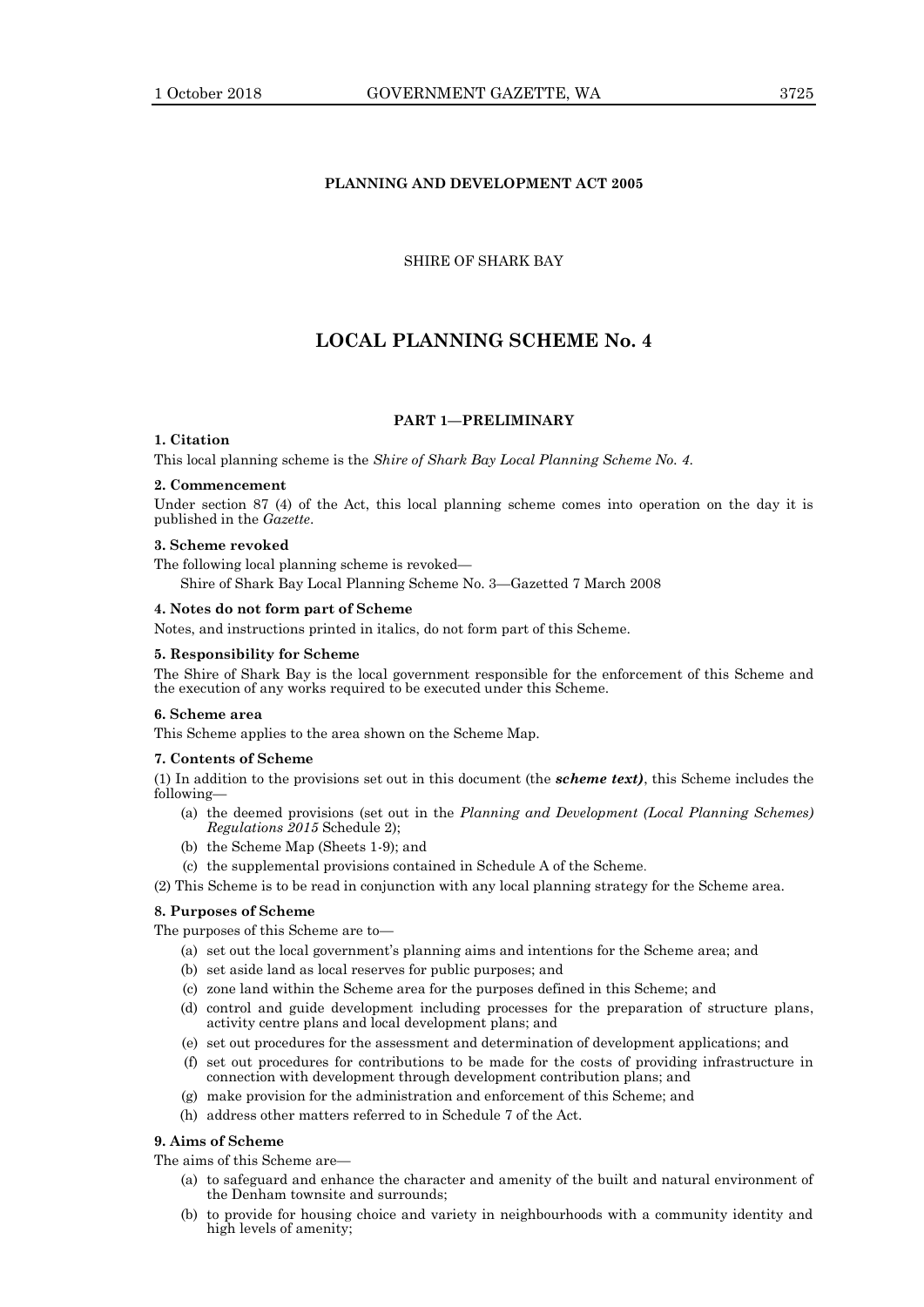- (c) to ensure that existing and future residents enjoy a range of attractive living environments and have access to the widest possible range of services and amenities;
- (d) to ensure there is a sufficient supply of serviced and suitable land for housing, employment, tourism, commercial activities, community facilities, recreation and open space;
- (e) to assist employment and economic growth by facilitating the timely provision of suitable land for retail, commercial, industrial, entertainment and tourist developments, as well as providing opportunities for home-based employment;
- (f) to impose special conditions for development of land within Denham to mitigate the adverse effects of land subject to inundation and other physical constraints;
- (g) to set policies for the preservation of sites of historic and heritage value;
- (h) to protect and enhance the environmental values and natural resources of the Shire and to promote ecologically sustainable land use and development;
- (i) to implement policies for the use of land in compliance with the objectives of the World Heritage listing of the region; and
- (j) to provide development policies and controls for the purpose of maintaining the orderly and properly planned use and development of land within the Scheme Area.

### **10. Relationship with local laws**

Where a provision of this Scheme is inconsistent with a local law, the provision of this Scheme prevails to the extent of the inconsistency.

## **11. Relationship with other planning schemes**

There are no other local planning schemes of the Shire of Shark Bay which apply to the Scheme area.

# **12. Relationship with region planning scheme**

There are no region planning schemes which apply to the Scheme area.

# **PART 2—RESERVES**

# **13. Regional Reserves**

There are no regional reserves in the Scheme area.

### **14. Local reserves**

#### $(1)$  In this clause-

*Department of Main Roads* means the department principally assisting in the administration of the *Main Roads Act 1930*;

*Western Australian Road Hierarchy* means the document of that name available on the website maintained by the Department of Main Roads.

(2) Local reserves are shown on the Scheme Map according to the legend on the Scheme Map.

- (3) The objectives of each local reserve are as follows—
	- (a) Civic and Community—
		- (i) To provide for a range of community facilities which are compatible with surrounding development.
		- (ii) To provide for public facilities such as halls, theatres, art galleries, educational, health and social care facilities, accommodation for the aged, and other services by organisations involved in activities for community benefit.
	- (b) Environmental Conservation—
		- (i) To identify areas with biodiversity and conservation value, and to protect those areas from development and subdivision.
		- (ii) To identify and protect areas of biodiversity conservation significance within National Parks and State and other conservation reserves.
		- (iii) Provide for preservation, protection, rehabilitation and restoration of the natural attributes and/ or environmental values of an area, place, land parcel or reserve.
		- (iv) Accommodate a wide of range of development that contributes towards increased safety, security, enhancement or ongoing management of an area, place, land parcel or reserve.
		- (v) Cater for programs and activities that promote education, research and increased public awareness of minimising environmental impact when visiting a conservation reserve.
		- (vi) Promote development that enhances public enjoyment of land reserved conservation balanced with the need to protect, mitigate, control and/or manage impacts on the natural environment.
	- (c) Primary Distributor Road—
		- (i) To set aside land required for a primary distributor road being a road classified as a Regional Distributor or Primary Distributor under the Western Australian Road Hierarchy.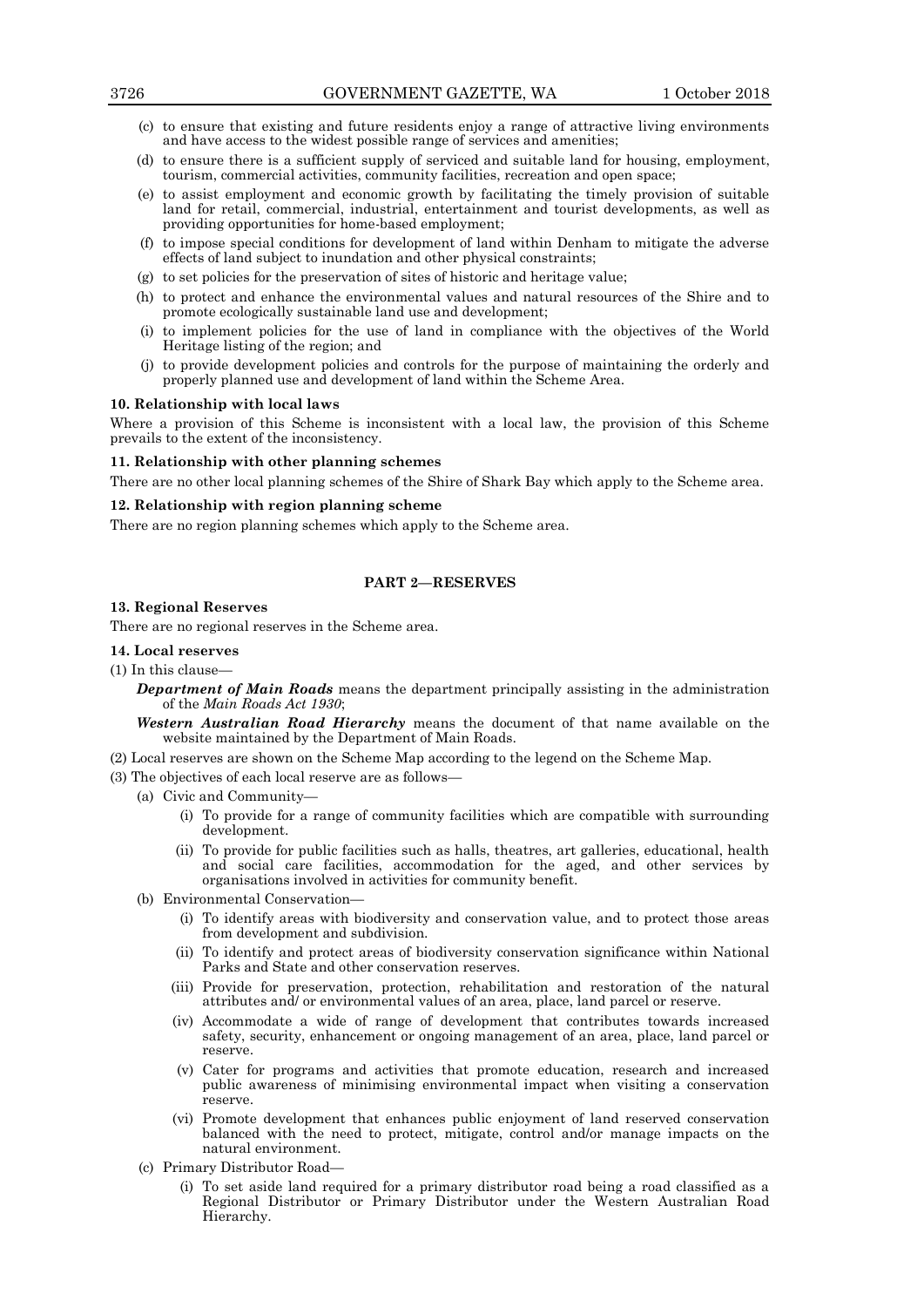- (d) District Distributor Road—
	- (i) To set aside land required for a district distributor road being a road classified as a Distributor A or Distributor B under the Western Australian Road Hierarchy.
	- (ii) Cater for a wide variety of development to the discretion of the local government where there is economic or community benefit, particularly uses that will increase the enjoyment of the area for visitors without impacting on the amenity of the locality or negatively impacting on traffic and pedestrian safety.
- (e) Local Distributor Road—
	- (i) To set aside land required for a local distributor road being a road classified as a Local Distributor under the Western Australian Road Hierarchy.
	- (ii) Cater for a wide variety of development to the discretion of the local government where there is economic or community benefit, particularly uses that will increase the enjoyment of the area for visitors without impacting on the amenity of the locality or negatively impacting on traffic and pedestrian safety.
- (f) Local Road—
	- (i) To set aside land required for a local road being a road classified as an Access Road under the Western Australian Road Hierarchy.
	- (ii) Cater for a wide variety of development to the discretion of the local government where there is economic or community benefit, particularly uses that will increase the enjoyment of the area for visitors without impacting on the amenity of the locality or negatively impacting on traffic and pedestrian safety.
- (g) Public Open Space—
	- (i) To set aside areas for public open space, particularly those established under the *Planning and Development Act 2005* s.152.
	- (ii) To provide for a range of active and passive recreation uses such as recreation buildings and courts and associated car parking and drainage.
	- (iii) Accommodate a wide range of development including and not limited to buildings, structures, landscaping, amenities, carparks, caravan parks, campsites, or other activities for the general enjoyment, relaxation, exercise, play or entertainment of the local community, visitors, tourists and the general public.
- (h) Public Purposes—
	- (i) To provide for a range of essential physical and community infrastructure.
- (i) Drainage/Waterways—
	- (i) To set aside land for significant waterways and drainage.
	- (ii) To cater for development that relies on a waterway location and does not detrimentally impact on any applicable World Heritage values or other values, cause negative visual impact, or restrict access to public areas.
	- (iii) To accommodate public jetties, facilities or structures constructed by the local or state government.
	- (iv) To accommodate development that provides a benefit to the community, economic or employment opportunities and / or enhances tourism experiences.
- (j) Cemetery—
	- (i) To set aside land required for a cemetery.
- (k) Education—
	- (i) Public Purposes which specifically provide for a range of essential education services.
- (l) Emergency Services—
	- (i) Public Purposes which specifically provide for a range of essential emergency services.
- (m) Government Services—
	- (i) Public Purposes which specifically provide for a range of government services.
- (n) Infrastructure Services—
	- (i) Public Purposes which specifically provide for a range of essential infrastructure services.
- (o) Medical Services—
	- (i) Public Purposes which specifically provide for a range of essential medical services.
- (p) Special Purpose—
	- (i) To set aside land for a special purpose.
	- (ii) Purposes that do not comfortably fit in any other reserve classification.

# **15. Additional uses for local reserves**

(1) There are no additional uses for land in local reserves that apply to this Scheme.

(2) Despite anything contained within Clause 14, a reserve may be used by the local government for the purposes of developing or maintaining public infrastructure.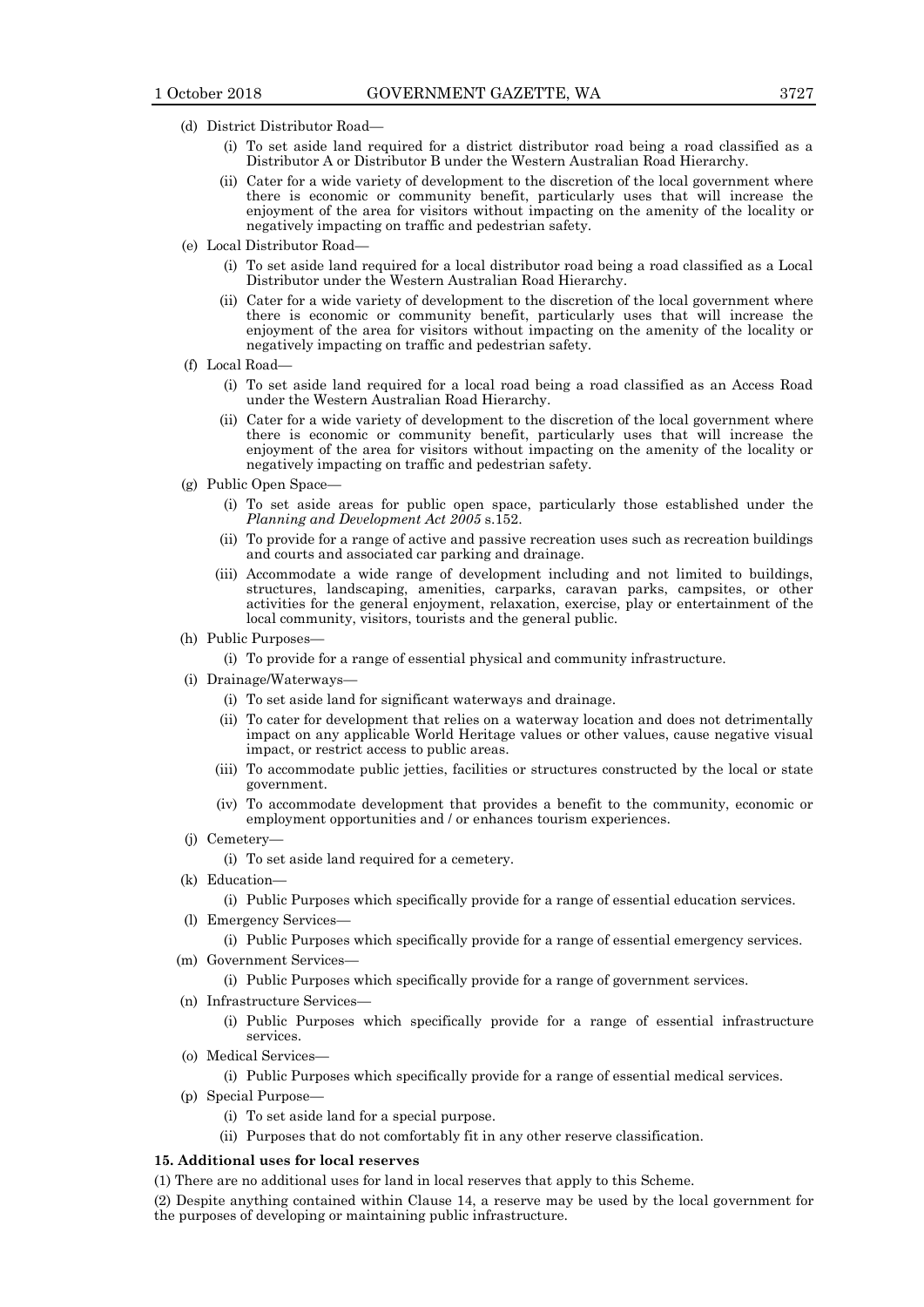# **PART 3—ZONES AND USE OF LAND**

# **16. Zones**

(1) Zones are shown on the Scheme Map according to the legend on the Scheme Map.

(2) The objectives of each zone are as follows—

| Zone name                | <b>Zone Objectives</b>                                                                                                                                                                                                                                                                   |
|--------------------------|------------------------------------------------------------------------------------------------------------------------------------------------------------------------------------------------------------------------------------------------------------------------------------------|
| Residential              | To provide for a range of housing and a choice of residential<br>densities to meet the needs of the community.                                                                                                                                                                           |
|                          | To facilitate and encourage high quality design, built form and<br>streetscapes throughout residential areas.                                                                                                                                                                            |
|                          | To provide for a range of non-residential uses, which are<br>$\bullet$<br>compatible<br>with<br>and<br>complementary<br>to<br>residential                                                                                                                                                |
|                          | development.<br>To provide for tourist development which is compatible with<br>$\bullet$<br>and complementary to residential development.                                                                                                                                                |
| <b>Urban Development</b> | To provide an intention of future land use and a basis for more<br>$\bullet$<br>detailed structure planning in accordance with the provisions<br>of this Scheme.                                                                                                                         |
|                          | To provide for a range of residential densities to encourage a<br>$\bullet$<br>variety of residential accommodation.                                                                                                                                                                     |
|                          | To provide for the progressive and planned development of<br>$\bullet$<br>future urban areas for residential purposes and for<br>normally associated<br>commercial<br>and<br>other uses<br>with<br>residential development.                                                              |
| Commercial               | To provide for a range of shops, offices, restaurants and other<br>$\bullet$<br>commercial outlets in defined townsites or activity centres.                                                                                                                                             |
|                          | To ensure that development is not detrimental to the amenity<br>$\bullet$<br>of adjoining owners or residential properties in the locality.                                                                                                                                              |
|                          | To encourage new quality buildings / redevelopment that is<br>$\bullet$<br>not constrained by the characteristics of older developments in<br>the locality and that will positively improve streetscape<br>variation, add interest to the streetscape or introduce<br>landmark features. |
|                          | To actively encourage the establishment of retail uses and<br>$\bullet$<br>commercial activity that attracts people into the Commercial<br>Zone as the prime town centre of the local government and<br>contribute towards the vibrancy of Denham.                                       |
|                          | To<br>limit the extent of<br>short<br>stav<br>and<br>residential<br>$\bullet$<br>accommodation in the Commercial zone.                                                                                                                                                                   |
|                          | To ensure that new development provides elements that<br>$\bullet$<br>promote a marine and coastal theme based on historic identity<br>of the town as a fishing village and the unique environment<br>represented by Shark Bays World Heritage Listing.                                  |
|                          | To have some regard for views from lots between Hughes<br>$\bullet$<br>Street and the foreshore however balance the assessment with<br>the overarching need to achieve high quality new development<br>in the Commercial zone.                                                           |
|                          | To ensure subdivision in the Commercial zone does not occur<br>$\bullet$<br>in an ad hoc manner and maximize robustness of lots to<br>facilitate new development or redevelopment and cater for a<br>wide range of commercial uses.                                                      |
|                          | To maintain the compatibility with the general streetscape, for<br>$\bullet$<br>all new buildings in terms of scale, height, style, materials,<br>street alignment and design of facades or improve the existing<br>streetscape.                                                         |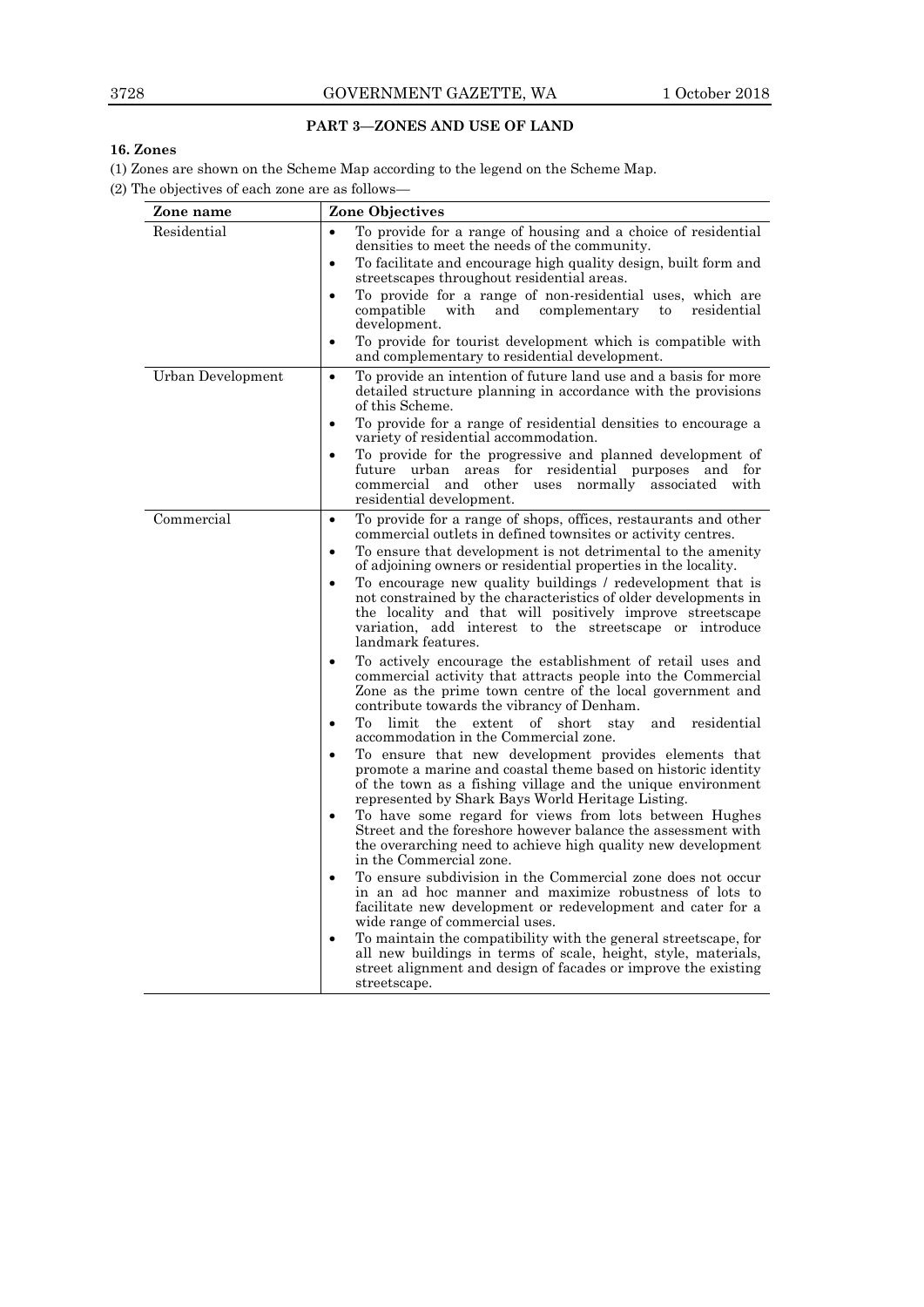| Zone name        | <b>Zone Objectives</b>                                                                                                                                                                                                                                                                                                                                                                                                                                                                                                                                                                                                                                                                                                                                                                                                                                                                                                                                                                                                                                                                                                                                                                                                                                                                                                                               |
|------------------|------------------------------------------------------------------------------------------------------------------------------------------------------------------------------------------------------------------------------------------------------------------------------------------------------------------------------------------------------------------------------------------------------------------------------------------------------------------------------------------------------------------------------------------------------------------------------------------------------------------------------------------------------------------------------------------------------------------------------------------------------------------------------------------------------------------------------------------------------------------------------------------------------------------------------------------------------------------------------------------------------------------------------------------------------------------------------------------------------------------------------------------------------------------------------------------------------------------------------------------------------------------------------------------------------------------------------------------------------|
| Tourism          | To promote and provide for tourism opportunities.<br>$\bullet$<br>To provide for a variety of holiday accommodation styles and<br>$\bullet$<br>associated uses, including retail and service facilities where<br>those facilities are provided in support of the tourist<br>accommodation and are of an appropriate scale where they<br>will not impact detrimentally on the surrounding or wider<br>area.<br>To allow limited residential uses where appropriate.<br>$\bullet$<br>To encourage the location of tourist facilities so that they may<br>$\bullet$<br>benefit from existing road services, physical service<br>infrastructure, other tourist attractions, natural features and<br>urban facilities.<br>To cater for commercial landuses predominately associated<br>with provision of services to tourists or that are compatible<br>with surrounding tourist uses.<br>To protect and wherever possible enhance the special<br>$\bullet$<br>characteristics and amenity of the area that are attractive to<br>tourists.<br>encroachment<br>The<br>need<br>minimise<br>of<br>to<br>commercial<br>$\bullet$<br>development and retail uses that do not directly relate to<br>tourism or tourist uses.<br>To ensure that any development is compatible with short stay<br>$\bullet$                                                       |
|                  | and tourist accommodation and do not negatively impact on<br>surrounding properties by virtue of noise, emission, traffic,<br>loading areas or the like.                                                                                                                                                                                                                                                                                                                                                                                                                                                                                                                                                                                                                                                                                                                                                                                                                                                                                                                                                                                                                                                                                                                                                                                             |
| Special Use      | To facilitate special categories of land uses which do not sit<br>$\bullet$<br>comfortably within any other zone.<br>To enable the Council to impose specific conditions associated<br>$\bullet$<br>with the special use.<br>To provide the appropriate development control to a land use<br>$\bullet$<br>or combination of land uses that are consistent with the<br>character and amenity of the locality but by their nature<br>require specific consideration.                                                                                                                                                                                                                                                                                                                                                                                                                                                                                                                                                                                                                                                                                                                                                                                                                                                                                   |
| General Industry | To provide for a broad range of industrial, service and storage<br>$\bullet$<br>activities which, by the nature of their operations, should be<br>isolated from residential and other sensitive land uses.<br>To accommodate industry that would not otherwise comply<br>٠<br>with the performance standards of light industry.<br>Seek to manage impacts such as noise, dust and odour within<br>$\bullet$<br>the zone.                                                                                                                                                                                                                                                                                                                                                                                                                                                                                                                                                                                                                                                                                                                                                                                                                                                                                                                             |
| Rural            | To provide for the maintenance or enhancement of specific<br>$\bullet$<br>local rural character.<br>To protect broad acre agricultural activities such as cropping<br>$\bullet$<br>and grazing and intensive uses such as horticulture as<br>primary uses, with other rural pursuits and rural industries<br>as secondary uses in circumstances where they demonstrate<br>compatibility with the primary use.<br>To maintain and enhance the environmental qualities of the<br>$\bullet$<br>landscape, vegetation, soils and water bodies, to protect<br>sensitive areas especially the natural valley and watercourse<br>systems from damage.<br>To provide for the operation and development of existing,<br>$\bullet$<br>future and potential rural land uses by limiting the<br>introduction of sensitive land uses in the Rural zone.<br>To provide for a range of non-rural land uses where they have<br>$\bullet$<br>demonstrated benefit and are compatible with surrounding<br>rural uses.<br>To ensure that Rural uses are compatible with World Heritage<br>$\bullet$<br>Values, minimise land degradation, promote soil conservation<br>and ensure the sustainable use of land for rural purposes.<br>To provide for tourism or ecotourism uses that are compatible<br>$\bullet$<br>with rural activities and the World Heritage Values. |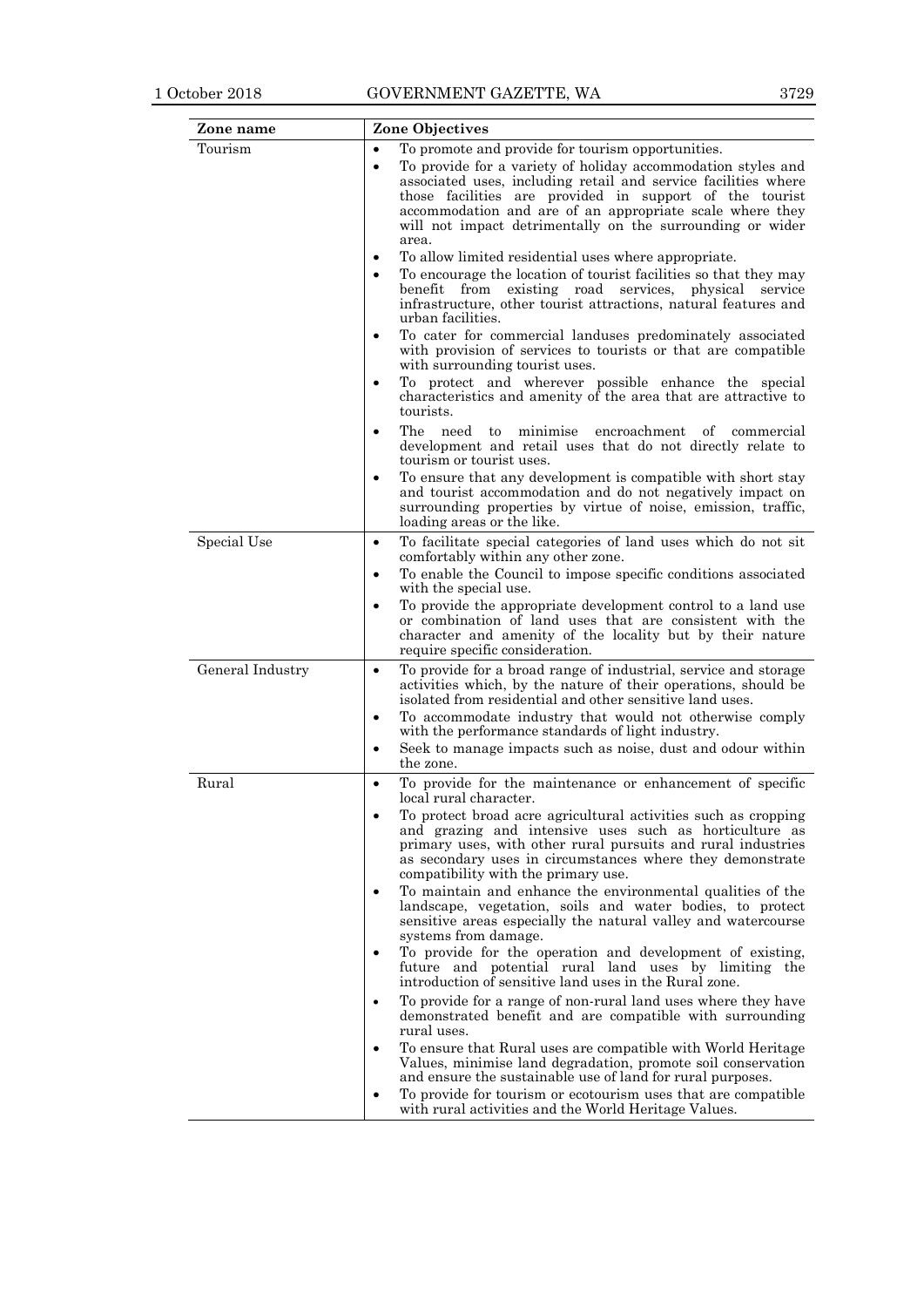# **17. Zoning Table**

The zoning table for this Scheme is as follows—

| USE AND DEVELOPMENT CLASS  | Commercial   | Tourism          | Residential           | Urban<br>Development | General Industry | Rural       | Special use                |
|----------------------------|--------------|------------------|-----------------------|----------------------|------------------|-------------|----------------------------|
| Abattoir                   | X            | $\mathbf X$      | X                     |                      | X                | А           |                            |
| Agriculture-extensive      | X            | $\mathbf X$      | X                     |                      | $\mathbf X$      | P           |                            |
| Agriculture-intensive      | $\mathbf X$  | X                | X                     |                      | X                | D           |                            |
| Amusement parlour          | D            | D                | X                     |                      | D                | X           |                            |
| Ancillary dwelling         | D            | D                | P                     |                      | X                | D           |                            |
| Animal establishment       | X            | $\mathbf X$      | X                     |                      | А                | А           |                            |
| Animal husbandry-intensive | X            | X                | Χ                     |                      | X                | D           |                            |
| Bed and breakfast          | А            | D                | A                     |                      | X                | D           |                            |
| Betting agency             | D            | D                | X                     |                      | X                | X           |                            |
| Bulky goods showroom       | D            | X                | X                     |                      | D                | X           |                            |
| Camping ground             | D            | D                | X                     |                      | X                | D           |                            |
| Caravan park               | D            | D                | X                     |                      | $\mathbf X$      | А           |                            |
| Caretaker's dwelling       | X            | X                | X                     |                      | D                | X           |                            |
| Car park                   | P            | P                | X                     |                      | $\mathbf{P}$     | D           |                            |
| Child care premises        | D            | X                | A                     |                      | X                | D           |                            |
| Cinema / theatre           | D            | Α                | X                     |                      | X                | X           |                            |
| Civic use                  | P            | D                | А                     | 32.2                 | А                | A           |                            |
| Club premises              | D            | X                | X                     |                      | А                | D           |                            |
| Community purpose          | А            | А                | X                     | REFER TO CLAUSE      | D                | D           | O CLAUSE 21 AND SCHEDULE B |
| Consulting rooms           | D            | X                | X                     |                      | X                | X           |                            |
| Convenience store          | $\mathbf{P}$ | А                | X                     |                      | D                | X           |                            |
| Education establishment    | D            | А                | Α                     |                      | Α                | X           |                            |
| Exhibition centre          | D            | D                | X                     |                      | X                | $\mathbf X$ |                            |
| Family day care            | D            | A                | A                     |                      | $\mathbf X$      | $\mathbf X$ | F                          |
| Fast food outlet           | D            | ${\bf D}$        | $\mathbf X$           |                      | D                | $\mathbf X$ | <b>REFER</b>               |
| Fuel depot                 | $\mathbf X$  | $\mathbf X$      | $\mathbf X$           |                      | ${\bf D}$        | $\mathbf I$ |                            |
| Garden centre              | ${\bf D}$    | $\mathbf X$      | $\boldsymbol{\rm{A}}$ |                      | $\mathbf D$      | D           |                            |
| Grouped dwelling           | A            | А                | D                     |                      | $\mathbf X$      | X           |                            |
| Holiday accommodation      | Α            | D                | Α                     |                      | $\mathbf X$      | $\mathbf X$ |                            |
| Holiday house              | Α            | $\boldsymbol{A}$ | D                     |                      | $\mathbf X$      | $\mathbf X$ |                            |
| Home business              | D            | D                | D                     |                      | X                | D           |                            |
| Home occupation            | ${\bf P}$    | $\, {\bf P}$     | ${\bf P}$             |                      | $\mathbf X$      | $\mathbf D$ |                            |
| Home office                | ${\bf P}$    | P                | $\mathbf P$           |                      | $\mathbf X$      | $\mathbf P$ |                            |
| Hospital                   | ${\bf D}$    | А                | Α                     |                      | $\mathbf X$      | $\mathbf X$ |                            |
| Hotel                      | D            | D                | $\mathbf X$           |                      | $\mathbf X$      | $\mathbf X$ |                            |
| Industry-cottage           | Α            | $\mathbf X$      | X                     |                      | $\mathbf X$      | D           |                            |
| Industry-extractive        | $\mathbf X$  | $\mathbf X$      | $\mathbf X$           |                      | Α                | Α           |                            |
| Industry                   | $\mathbf X$  | $\mathbf X$      | $\mathbf X$           |                      | ${\bf P}$        | $\mathbf X$ |                            |
| Industry-light             | Α            | $\mathbf X$      | X                     |                      | ${\bf P}$        | D           |                            |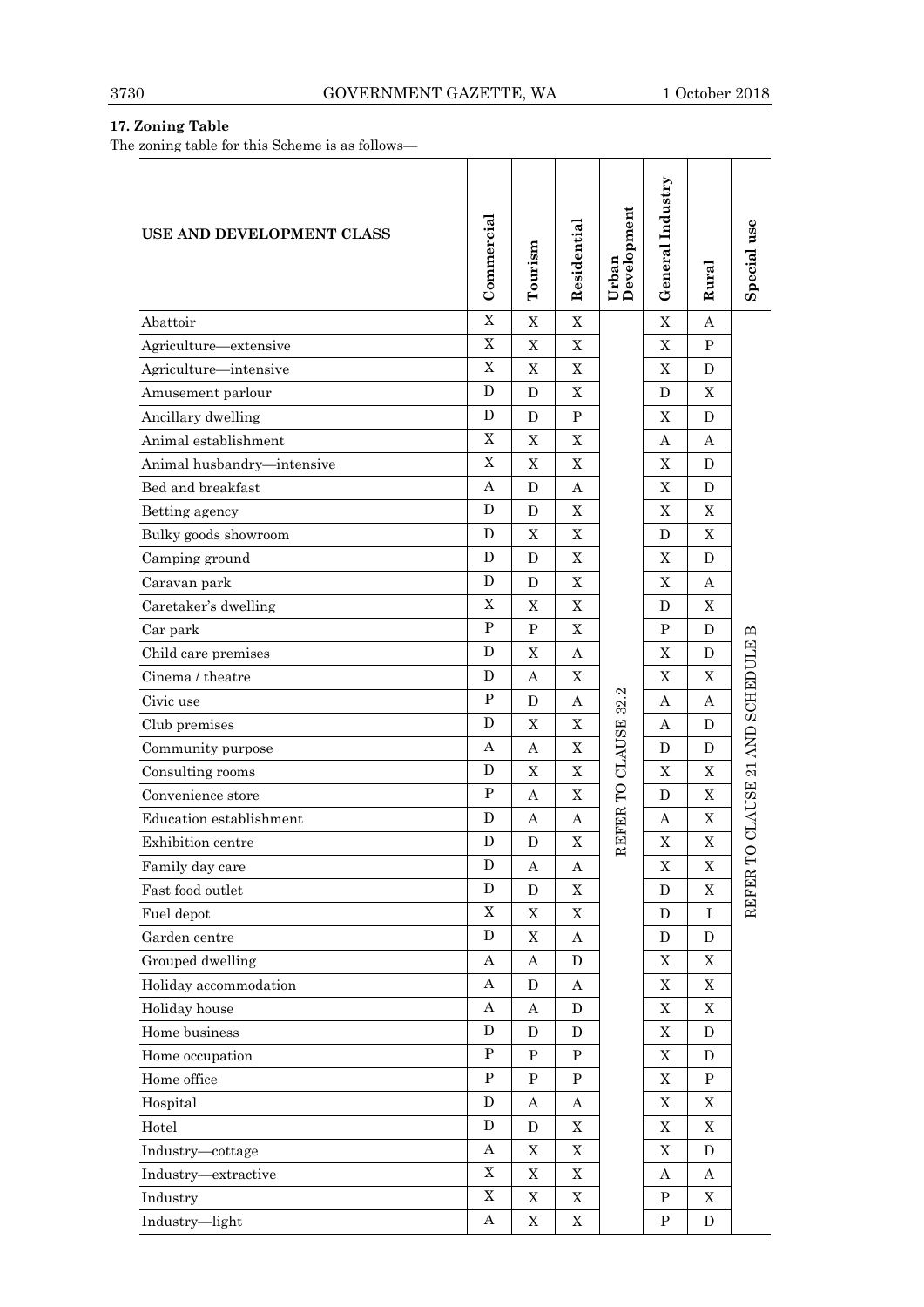# 1 October 2018 GOVERNMENT GAZETTE, WA 3731

| USE AND DEVELOPMENT CLASS            | Commercial  | Tourism     | Residential | Urban<br>Development | General Industry | Rural          | Special use            |
|--------------------------------------|-------------|-------------|-------------|----------------------|------------------|----------------|------------------------|
| Liquor store-small                   | D           | D           | X           |                      | X                | X              |                        |
| Liquor store—large                   | D           | D           | X           |                      | X                | X              |                        |
| Lunch bar                            | $\mathbf P$ | D           | X           |                      | P                | X              |                        |
| Marine filling station               | D           | D           | X           |                      | X                | Α              |                        |
| Market                               | D           | D           | X           |                      | D                | D              |                        |
| Medical centre                       | ${\bf P}$   | А           | Α           |                      | X                | X              |                        |
| Mining operations*                   | $\mathbf X$ | X           | $\mathbf X$ |                      | $\mathbf X$      | $\mathbf D$    |                        |
| Motel                                | D           | D           | $\mathbf X$ |                      | $\mathbf X$      | X              |                        |
| Motor vehicle, boat or caravan sales | D           | $\mathbf X$ | X           |                      | $\, {\bf P}$     | $\mathbf X$    |                        |
| Motor vehicle repair                 | А           | X           | X           |                      | D                | $\mathbf X$    |                        |
| Motor vehicle wash                   | D           | X           | $\mathbf X$ |                      | D                | $\mathbf X$    |                        |
| Multiple dwelling                    | Α           | Α           | D           |                      | X                | $\mathbf X$    |                        |
| Nightclub                            | D           | Α           | X           |                      | $\mathbf X$      | $\mathbf X$    |                        |
| Office                               | D           | D           | X           |                      | $\mathbf I$      | X              | क़                     |
| Park home park                       | А           | D           | $\mathbf X$ |                      | $\mathbf X$      | $\mathbf X$    |                        |
| Place of worship                     | Α           | X           | А           |                      | $\overline{X}$   | $\overline{X}$ | CLAUSE 21 AND SCHEDULE |
| Reception centre                     | D           | А           | X           |                      | X                | Α              |                        |
| Recreation-private                   | D           | D           | X           | REFER TO CLAUSE 32.2 | D                | А              |                        |
| Repurposed dwelling                  | $\mathbf X$ | А           | Α           |                      | X                | D              |                        |
| Residential building                 | Α           | А           | Α           |                      | X                | $\mathbf X$    |                        |
| Restaurant/café                      | D           | А           | X           |                      | $\mathbf X$      | X              |                        |
| Restricted premises                  | A           | X           | X           |                      | D                | $\mathbf X$    |                        |
| Road house                           | D           | X           | X           |                      | D                | X              |                        |
| Rural home business                  | X           | X           | X           |                      | X                | $\mathbf D$    |                        |
| Rural pursuit/hobby farm             | X           | X           | X           |                      | X                | D              |                        |
| Salvage yard                         | $\mathbf X$ | $\mathbf X$ | X           |                      | D                | $\mathbf X$    | REFER T                |
| Second hand dwelling                 | $\mathbf X$ | Α           | Α           |                      | $\mathbf X$      | D              |                        |
| Single house                         | Α           | Α           | P           |                      | X                | ${\bf P}$      |                        |
| Serviced apartment                   | Α           | A           | Α           |                      | X                | X              |                        |
| Service station                      | Α           | $\mathbf X$ | X           |                      | D                | $\mathbf X$    |                        |
| Shop                                 | ${\bf P}$   | A           | X           |                      | Ι                | X              |                        |
| Tavern                               | D           | A           | X           |                      | X                | $\mathbf X$    |                        |
| Telecommunications infrastructure    | D           | D           | Α           |                      | D                | D              |                        |
| Tourist development                  | Α           | D           | А           |                      | X                | $\mathbf X$    |                        |
| Trade display                        | D           | Ι           | X           |                      | D                | X              |                        |
| Transport depot                      | $\mathbf X$ | X           | X           |                      | D                | $\mathbf X$    |                        |
| Tree farm                            | X           | X           | X           |                      | X                | D              |                        |
| Veterinary centre                    | Α           | $\mathbf X$ | X           |                      | D                | D              |                        |
| Warehouse/storage                    | D           | Ι           | X           |                      | P                | X              |                        |
| Waste disposal facility              | $\mathbf X$ | $\mathbf X$ | X           |                      | A                | Α              |                        |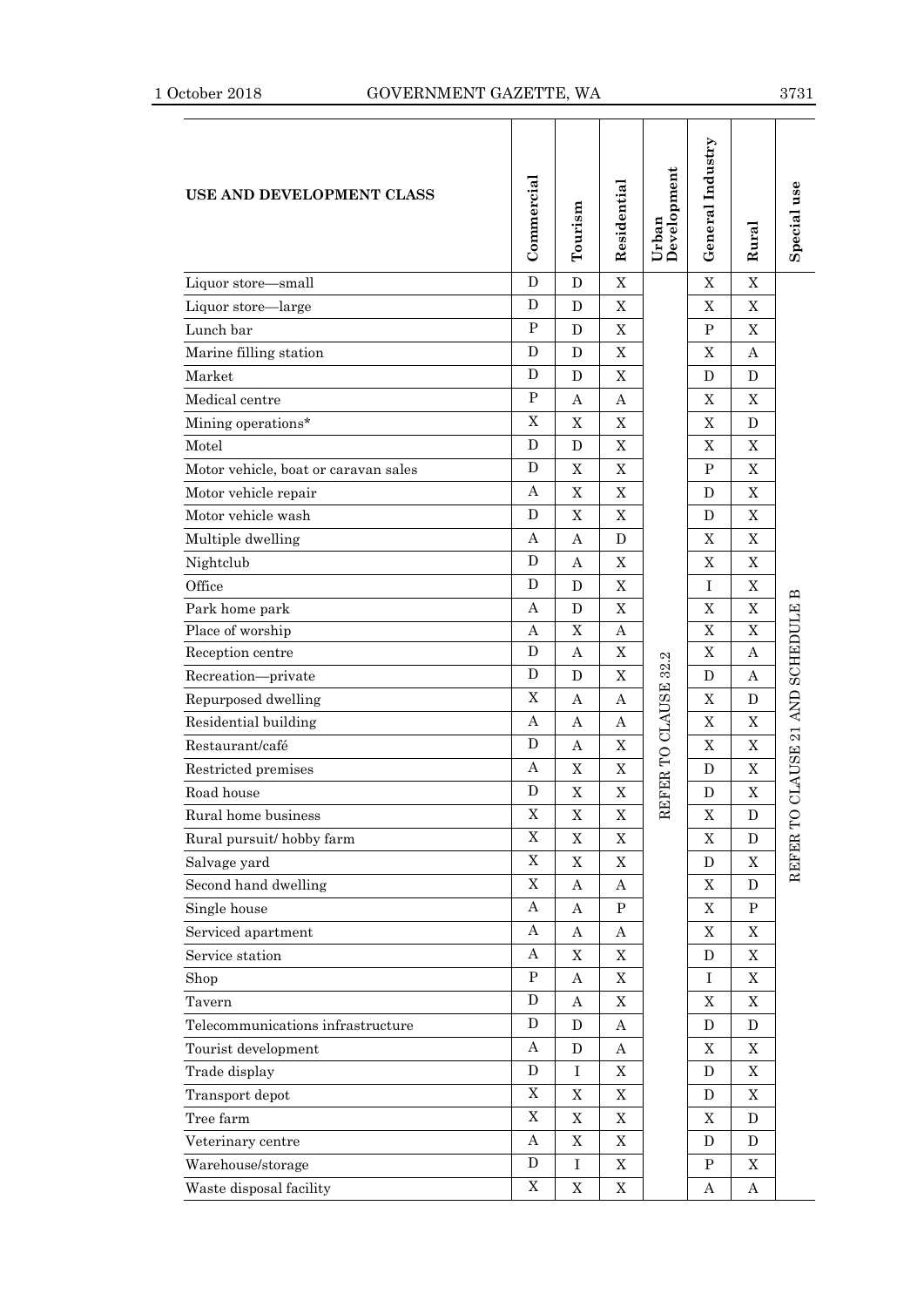| USE AND DEVELOPMENT CLASS | Commercial | Tourism | Residential | elopment<br>Urban<br>Develc<br>Š | Industry<br>$\rm General$ | Rural | use<br>Special                                                                             |
|---------------------------|------------|---------|-------------|----------------------------------|---------------------------|-------|--------------------------------------------------------------------------------------------|
| Waste storage facility    | X          | X       | X           | $\mathbf{\Omega}$                | D                         | А     |                                                                                            |
| Winery                    | X          | X       | X           | Eä                               | X                         | A     |                                                                                            |
| Workforce accommodation   | Ι.         |         | A           |                                  | Ī                         | T     |                                                                                            |
|                           |            |         |             | REFER<br>CLAUSE                  |                           |       | $\begin{array}{c} \text{REFER TO}\\ \text{CALUSE 21 AND}\\ \text{SCH EDULE B} \end{array}$ |

\* NOTE: Mining operations covered by the Mining Act 1978 are exempt from the requirement for development approval in accordance with the Mining Act 1978.

# **18. Interpreting zoning table**

(1) The permissibility of uses of land in the various zones in the Scheme area is determined by crossreference between the list of use classes on the left hand side of the zoning table and the list of zones at the top of the zoning table.

(2) The symbols used in the zoning table have the following meanings—

- P means that the use is permitted if it complies with all relevant development standards or requirements of this Scheme;
- I means that the use is permitted if it is incidental, ancillary or subordinate to the predominate use of the land and it complies with all relevant development standards or requirements of this Scheme;
- D means that the use is not permitted unless the local government has exercised its discretion by granting development approval;
- A means that the use is not permitted unless the local government has exercised its discretion by granting development approval after giving special notice in accordance with clause 64 of the deemed provisions;

X means that the use is not permitted by this Scheme.

Note—

- 1. The development approval of the local government may be required to carry out works on land in addition to any approval granted for the use of land. In normal circumstances one application is made for both the carrying out of works on, and the use of, land. For development on land that does not require development approval see clause 61 of the deemed provisions.
- 2. In considering an application for development approval, the local government will have regard to clause 67 of the deemed provisions.

(3) A specific use class referred to in the zoning table is excluded from any other use class described in more general terms.

(4) The local government may, in respect of a use that is not specifically referred to in the zoning table and that cannot reasonably be determined as falling within a use class referred to in the zoning table—

- (a) determine that the use is consistent with the objectives of a particular zone and is therefore a use that may be permitted in the zone subject to conditions imposed by the local government; or
- (b) determine that the use may be consistent with the objectives of a particular zone and give notice under clause 64 of the deemed provisions before considering an application for development approval for the use of the land; or
- (c) determine that the use is not consistent with the objectives of a particular zone and is therefore not permitted in the zone.

(5) If a use of land is identified in a zone as being a class P or class I use, the local government may not refuse an application for development approval for that use in that zone but may require works that are to be undertaken in connection with that use to have development approval.

(6) If a use of land is identified in a zone as being a class X use, the local government must refuse an application for development approval for that use in that zone unless—

- (a) the development approval application relates to land that is being used for a non-conforming use; and
- (b) the local government considers that the proposed use of the land would be less detrimental than the non-conforming use.

(7) If the zoning table does not identify any permissible uses for land in a zone the local government may, in considering an application for development approval for land within the zone, have due regard to any of the following plans that apply to the land—

(a) a structure plan;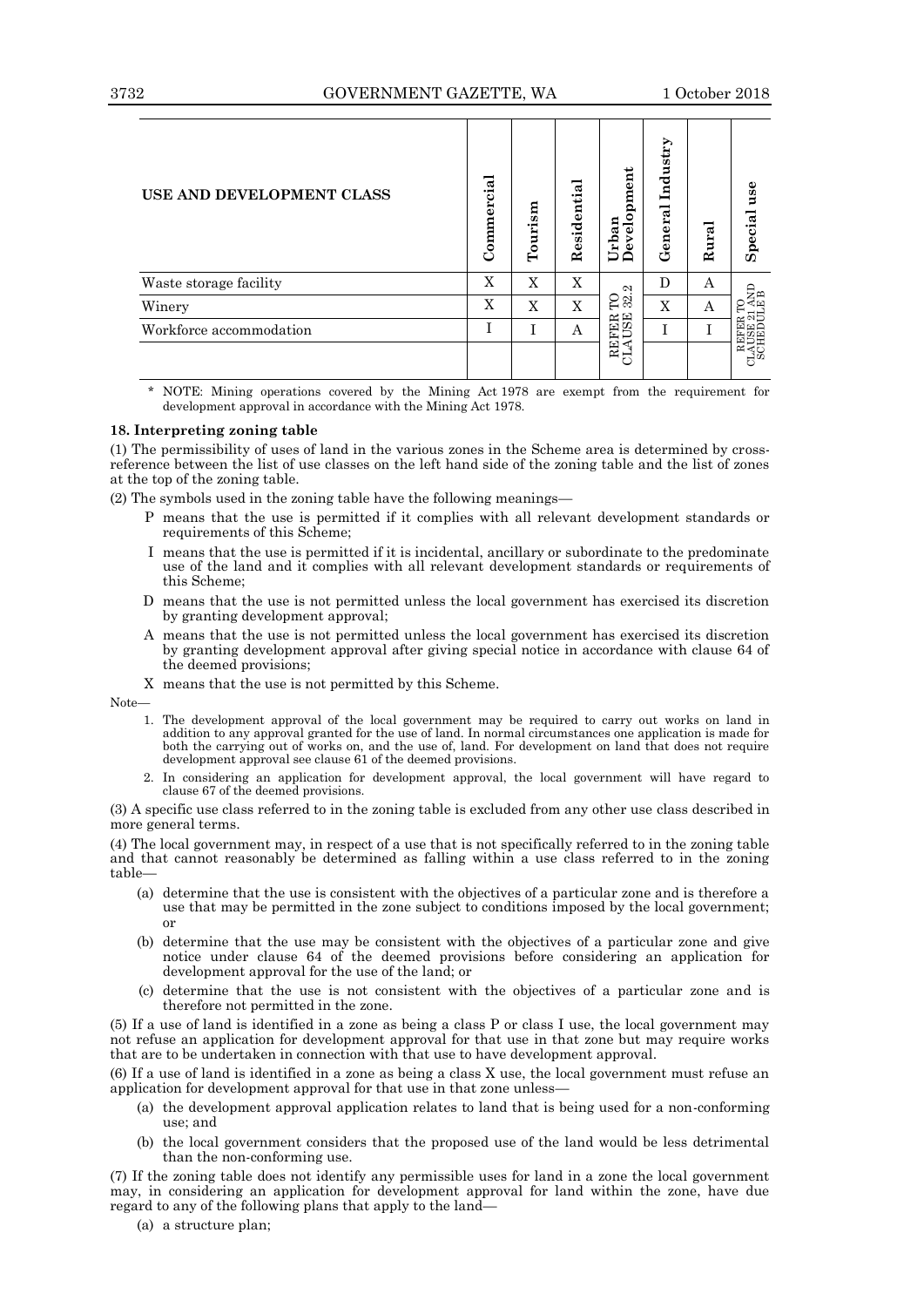- (b) an activity centre plan;
- (c) a local development plan;
- (d) the objectives of the zone.

# **19. Additional Uses**

(1) Table 2 sets out—

- (a) classes of use for specified land that are additional to the classes of use that are permissible in the zone in which the land is located; and
- (b) the conditions that apply to that additional use.

(2) Despite anything contained in the zoning table, land that is specified in the Table to subclause (1) may be used for the additional class of use set out in respect of that land subject to the conditions that apply to that use.

| No.      | Description of<br>land                                                         | <b>Additional</b> use                                                                                                                                                                           | Conditions                                                                                                                                                                                                                                                                                                                                                                                                                                                                                                                                                                                                                                                                                                                                                                                                                                                                                                                                                                                                                                                                                                                                                                                                                                                                                                                                                                                                                                                                                                                                   |
|----------|--------------------------------------------------------------------------------|-------------------------------------------------------------------------------------------------------------------------------------------------------------------------------------------------|----------------------------------------------------------------------------------------------------------------------------------------------------------------------------------------------------------------------------------------------------------------------------------------------------------------------------------------------------------------------------------------------------------------------------------------------------------------------------------------------------------------------------------------------------------------------------------------------------------------------------------------------------------------------------------------------------------------------------------------------------------------------------------------------------------------------------------------------------------------------------------------------------------------------------------------------------------------------------------------------------------------------------------------------------------------------------------------------------------------------------------------------------------------------------------------------------------------------------------------------------------------------------------------------------------------------------------------------------------------------------------------------------------------------------------------------------------------------------------------------------------------------------------------------|
| A1<br>A2 | Lot 9500 Monkey<br>Mia Road, Denham;<br>and<br>Lot 9000 Denham<br>Road, Denham | As T use<br>- Tavern,<br>As 'A' use<br>- Restaurant<br>As 'D' use<br>- Recreation-private<br>The symbols in Table 2 have<br>the same meaning as the<br>symbols in Table 1 and<br>Clause 18 (2). | Development shall generally be in<br>accordance with a Structure Plan,<br>which has been prepared in<br>accordance with Part 4,<br>Schedule 2 of the Planning and<br>Development (Local Planning<br><i>Schemes</i> ) Regulations 2015 (as<br>amended) and endorsed by the<br>Western Australian Planning<br>Commission.<br>Council shall only have the ability<br>to consider additional uses of<br>Restaurant, Recreation-private,<br>and Tavern in locations clearly<br>nominated on an approved<br>Structure Plan and where they<br>are associated with short term<br>accommodation.<br>Council shall only consider any T<br>uses where associated with a<br>restaurant or short term<br>accommodation.<br>In considering an application the<br>local government shall have<br>regard for-<br>1. The need to ensure that<br>commercial uses do not<br>negatively impact on the<br>amenity of residential<br>development by virtue of<br>noise, traffic, odour and<br>emissions. Accordingly<br>any application shall be<br>accompanied by a<br>detailed report<br>addressing these matters.<br>2. Adequate landscaping<br>buffers to adjacent<br>residential lots or uses to<br>be provided to the<br>satisfaction of Council.<br>3. Demonstrated provision<br>for adequate on site<br>carparking, loading /<br>unloading areas, truck<br>turnaround areas, service<br>area and bin locations.<br>4. The need to ensure that<br>development is small<br>scale with a limited<br>seating capacity as<br>deemed suitable by the<br>Council. |

**Table 2—Specified additional uses for zoned land in Scheme area**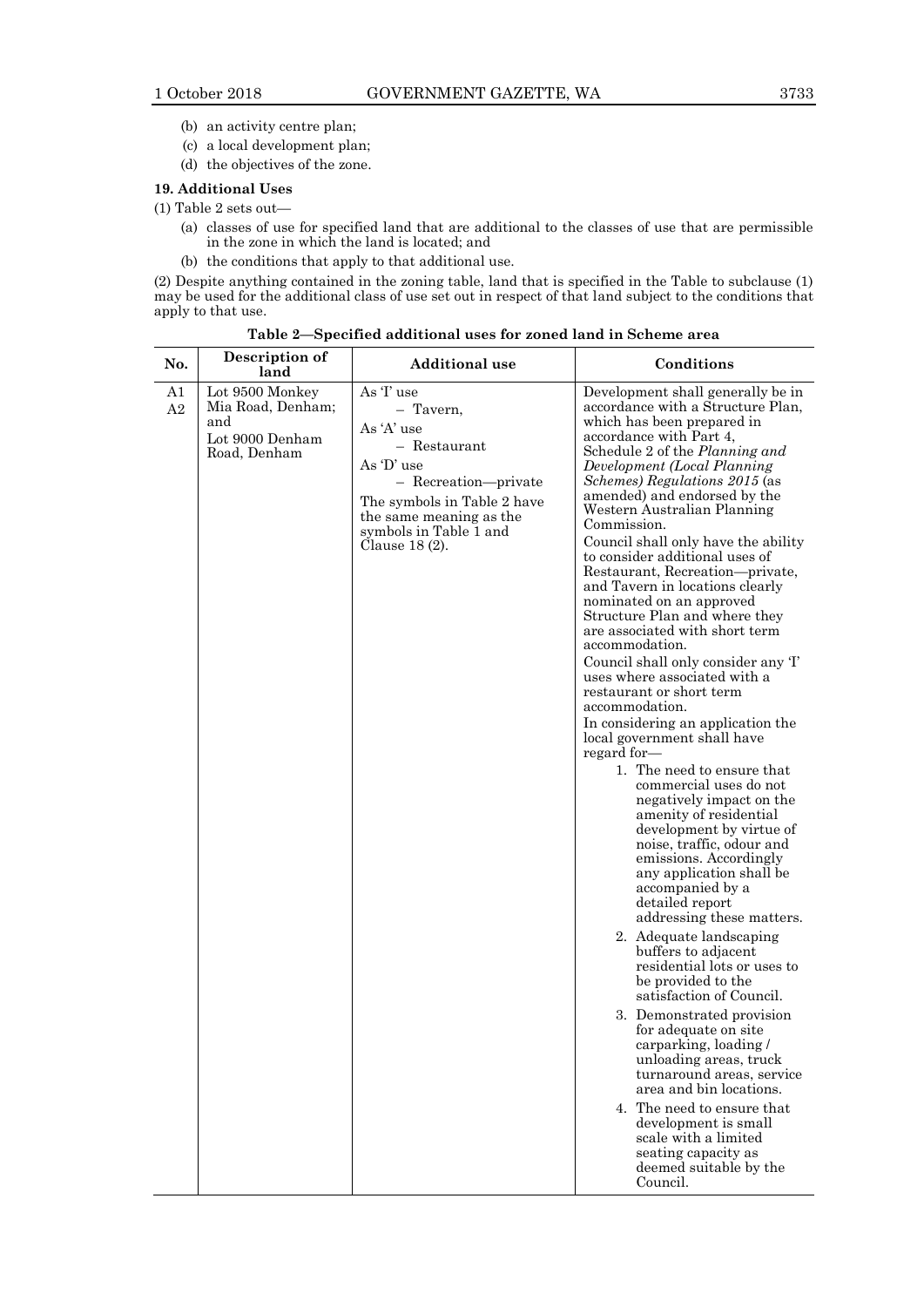| Lot 74 and 220<br>As 'D' use<br>A3<br>1. Identify opportunities for<br>Shark Bay Road,<br>development to-<br>• Ancillary dwelling;<br>Hamelin Pool<br>a. Cater for programs and<br>• Cinema/Theatre:<br>(Hamelin Station)<br>activities that promote<br>• Educational<br>research and increased<br>Establishment;<br>public awareness of<br>• Holiday<br>World Heritage Area<br>Accommodation;<br>Values and/or<br>• Office;<br>conservation:<br>• Residential Building;<br>b. Cater for organisations<br>$\bullet$ Restaurant/Cafe;<br>• Shop; and<br>and/or research that<br>• Workforce<br>provide for protection,<br>Accommodation<br>rehabilitation, ongoing<br>As 'A' use-<br>• Liquor Store (small);<br>• Small Bar; and<br>environmental impact<br>• Tourist Development<br>when visiting a World<br>The symbols in Table 2 have<br>Heritage Place;<br>the same meaning as the<br>c. Accommodate a wide<br>symbols in Table 1 and<br>range of buildings and<br>Clause $18(2)$ .<br>ancillary development<br>by not for profit<br>organisations;<br>d. Provide a wide range of<br>accommodation and<br>will increase the<br>visitors without<br>the amenity of the local<br>area.<br>the local government shall have<br>regard for-<br>a. The architecture and<br>design of the proposed<br>development to be<br>sympathetic to the<br>location, taking into<br>account the topography<br>and landscape of the<br>area;<br>b. Provision and<br>supply, water for fire.<br>electricity,<br>communications,<br>drainage and waste<br>management;<br>c. Colours and materials<br>that are sympathetic to<br>and<br>have due regard to<br>coastal setbacks and<br>state planning policies<br>and Schedule 2, Part 9, | No. | Description of<br>land | <b>Additional</b> use | Conditions                                                                                                                                                                                                                                                         |
|-------------------------------------------------------------------------------------------------------------------------------------------------------------------------------------------------------------------------------------------------------------------------------------------------------------------------------------------------------------------------------------------------------------------------------------------------------------------------------------------------------------------------------------------------------------------------------------------------------------------------------------------------------------------------------------------------------------------------------------------------------------------------------------------------------------------------------------------------------------------------------------------------------------------------------------------------------------------------------------------------------------------------------------------------------------------------------------------------------------------------------------------------------------------------------------------------------------------------------------------------------------------------------------------------------------------------------------------------------------------------------------------------------------------------------------------------------------------------------------------------------------------------------------------------------------------------------------------------------------------------------------------------------------------------------------------------------------------------|-----|------------------------|-----------------------|--------------------------------------------------------------------------------------------------------------------------------------------------------------------------------------------------------------------------------------------------------------------|
|                                                                                                                                                                                                                                                                                                                                                                                                                                                                                                                                                                                                                                                                                                                                                                                                                                                                                                                                                                                                                                                                                                                                                                                                                                                                                                                                                                                                                                                                                                                                                                                                                                                                                                                         |     |                        |                       | involved in conservation<br>management of the land,<br>and that promote public<br>awareness of minimising<br>that facilitate programs<br>facilities for tourists that<br>enjoyment of the area for<br>negatively impacting on<br>2. In considering an application, |
|                                                                                                                                                                                                                                                                                                                                                                                                                                                                                                                                                                                                                                                                                                                                                                                                                                                                                                                                                                                                                                                                                                                                                                                                                                                                                                                                                                                                                                                                                                                                                                                                                                                                                                                         |     |                        |                       | management of essential<br>services including water<br>fighting, effluent disposal                                                                                                                                                                                 |
|                                                                                                                                                                                                                                                                                                                                                                                                                                                                                                                                                                                                                                                                                                                                                                                                                                                                                                                                                                                                                                                                                                                                                                                                                                                                                                                                                                                                                                                                                                                                                                                                                                                                                                                         |     |                        |                       | the natural environment;<br>d. The local government will<br>bushfire management in<br>accordance with relevant<br>Clause 67 of the <i>Planning</i><br>and Development (Local                                                                                       |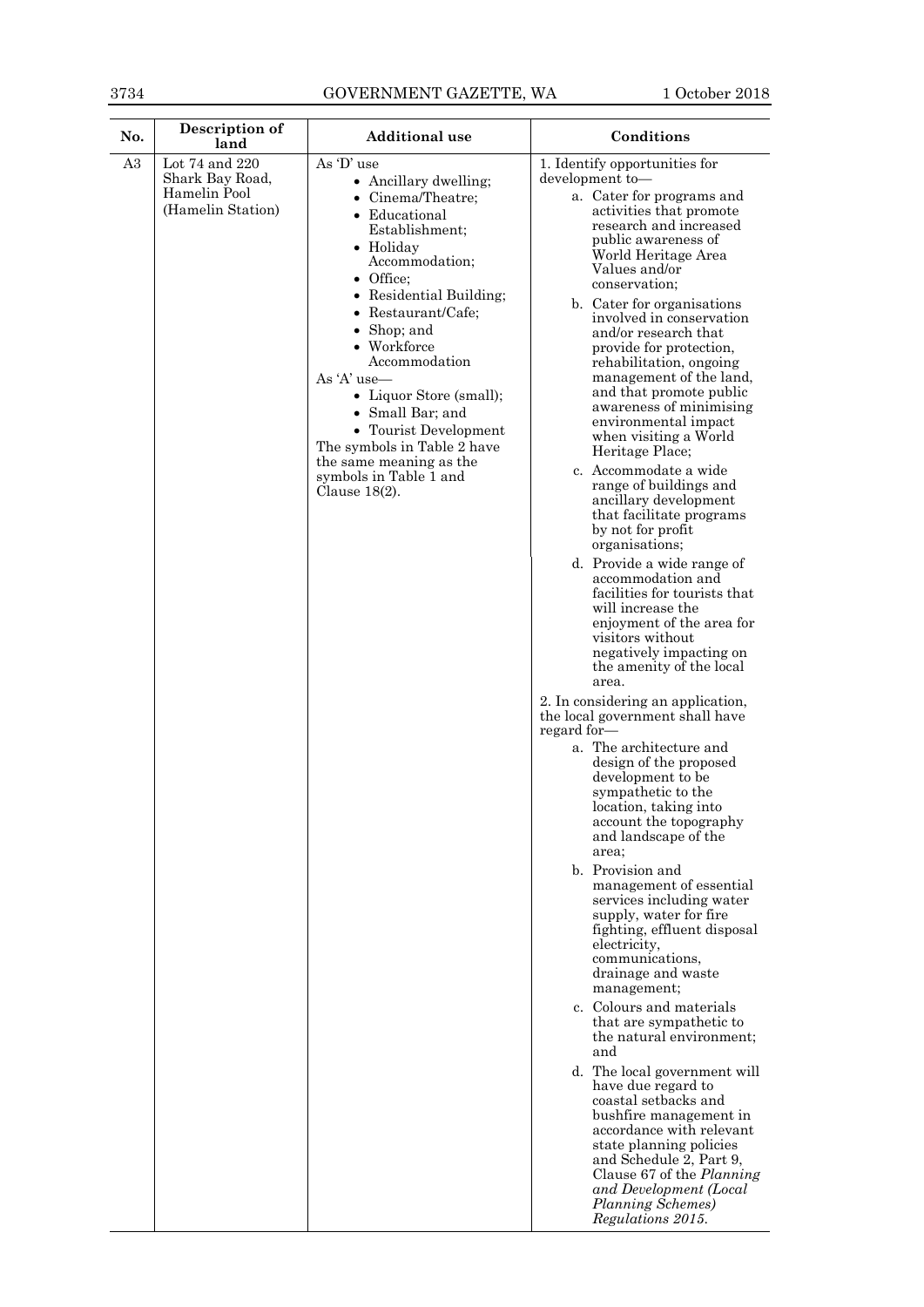### **20. Restricted Uses**

There are no restricted uses which apply to this Scheme.

# **21. Special Use zones**

(1) Schedule B—Special Uses sets out—

- (a) special use zones for specified land that are in addition to the zones in the zoning table; and
- (b) the classes of special use that are permissible in that zone; and
- (c) the conditions that apply in respect of the special uses.

(2) A person must not use any land, or any structure or buildings on land, in a special use zone except for a class of use that is permissible in that zone and subject to the conditions that apply to that use.

(3) The local government may exempt certain development in the Special use zone in accordance with Schedule A.

Note: Special use zones apply to special categories of land use which do not comfortably sit within any other zone in the Scheme.

#### **22. Non-conforming uses**

(1) Unless specifically provided, this Scheme does not prevent—

- (a) the continued use of any land, or any structure or building on land, for the purpose for which it was being lawfully used immediately before the commencement of this Scheme; or
- (b) the carrying out of development on land if—
	- (i) before the commencement of this Scheme, the development was lawfully approved; and
	- (ii) the approval has not expired or been cancelled.

(2) Subclause (1) does not apply if—

- (a) the non-conforming use of the land is discontinued; and
- (b) a period of 6 months, or a longer period approved by the local government, has elapsed since the discontinuance of the non-conforming use.

(3) Subclause (1) does not apply in respect of a non-conforming use of land if, under Part 11 of the Act, the local government—

- (a) purchases the land; or
- (b) pays compensation to the owner of the land in relation to the non-conforming use.

### **23. Changes to non-conforming use**

(1) A person must not, without development approval—

- (a) alter or extend a non-conforming use of land; or
- (b) erect, alter or extend a building used for, or in conjunction with, a non-conforming use; or
- (c) repair, rebuild, alter or extend a building used for a non-conforming use that is destroyed to the extent of 75% or more of its value; or
- (d) change the use of land from a non-conforming use to another non-conforming use.

(2) An application for development approval for the purposes of this clause must be advertised in accordance with Regulation 64 (1)(a), Part 8 of the *Planning and Development (Local Planning Schemes) Regulations 2015*.

(3) A local government may only grant development approval for a change of use of land referred to in subclause  $(1)(d)$  if, in the opinion of the local government, the proposed use-

- (a) is less detrimental to the amenity of the locality than the existing non-conforming use; and
- (b) is closer to the intended purpose of the zone in which the land is situated.

### **24. Register of non-conforming uses**

(1) The local government may prepare a register of land within the Scheme area that is being used for a non-conforming use.

(2) A register prepared by the local government must set out the following—

- (a) a description of each area of land that is being used for a non-conforming use;
- (b) a description of any building on the land;
- (c) a description of the non-conforming use;
- (d) the date on which any discontinuance of the non-conforming use is noted.

(3) If the local government prepares a register under subclause (1) the local government—

- (a) must ensure that the register is kept up-to-date; and
- (b) must make a copy of the register available for public inspection during business hours at the offices of the local government; and
- (c) may publish a copy of the register on the website of the local government.

(4) An entry in the register in relation to land that is being used for a on-conforming use is evidence of the matters set out in the entry, unless the contrary is proved.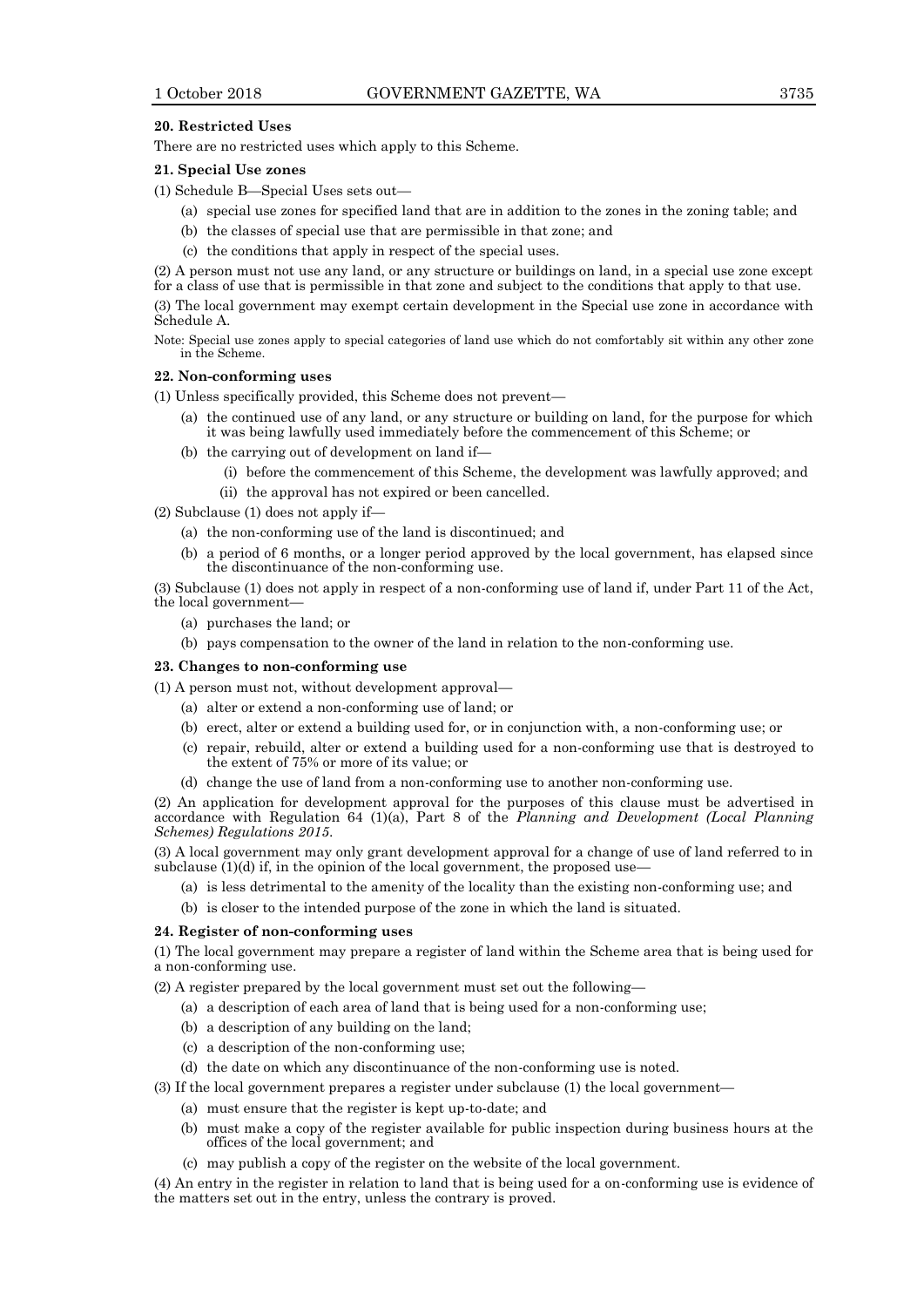# **PART 4—GENERAL DEVELOPMENT REQUIREMENTS**

# **25. R-Codes**

(1) The R-Codes, modified as set out in clause 26, are to be read as part of this Scheme.

(2) The local government—

- (a) must make a copy of the R-Codes available for public inspection during business hours at the offices of the local government; and
- (b) may publish a copy of the R-Codes on the website of the local government.

(3) The coding of land for the purposes of the R-Codes is shown by the coding number superimposed on a particular area contained within the boundaries of the area shown on the Scheme Map.

(4) The R-Codes apply to an area if the area has a coding number superimposed on it in accordance with subclause  $(3)$ .

# **26. Modification of R-Codes**

(1) Within areas that are dual coded on the Scheme Map, the local government may permit development in accordance with the higher code if such development can be connected to reticulated sewerage or the Health Department of Western Australia forms the view that there are exceptional circumstances to warrant a variation of the requirement for reticulated sewerage.

(2) The Council may permit grouped dwelling development of an existing corner lot zoned 'Residential' to a maximum density of  $R40$  provided-

- (a) The lot has frontage to two constructed roads; and
- (b) The minimum site areas for each dwelling are not of an irregular shape; and
- (c) Any residence to be retained is of a good quality in the opinion of Council; and
- (d) The development can be connected to reticulated sewerage; and
- (e) The development complies with any relevant Local Planning Policy.

(3) The Council may recommend support of survey strata subdivision (with or without common property) of an existing corner lot zoned 'Residential' to a maximum density of R40 provided-

- (a) The lot has frontage to two constructed roads; and
- (b) The created lots are not of an irregular shape; and
- (c) Development approval has been issued for grouped dwellings on the lot; and
- (d) The lots can be connected to reticulated sewerage; and
- (e) Construction of development has substantially commenced to the satisfaction of Council.

(4) With the exception of minor boundary realignments, the amalgamation of abutting lots with an existing corner lot in order to create a larger lot for the purpose of development and / or re-subdivision at a higher R40 density is not consistent with the intent of the provisions and the R Code as depicted on the Scheme map shall apply to the amalgamated lot.

# **27. State Planning Policy 3.6 to be read as part of the Scheme**

(1) State Planning Policy 3.6—Development Contributions for Infrastructure, modified as set out in clause 28, is to be read as part of this Scheme.

(2) The local government—

- (a) must make a copy of State Planning Policy 3.6 available for public inspection during business hours at the offices of the local government; and
- (b) may publish a copy of State Planning Policy 3.6 on the website of the local government.

# **28. Modification of State Planning Policy 3.6**

There are no modifications to State Planning Policy 3.6.

# **29. Other State Planning Policies to be read as part of Scheme**

(1) There are no State Planning Policies that are to be read as part of the Scheme.

# **30. Modification of State planning policies**

(1) There are no modifications to a State planning policy that, under clause 29 is to be read as part of the Scheme.

# **31. Environmental Conditions**

(1) There are no environmental conditions imposed under the Environmental Protection Act 1986 that apply to this Scheme.

# **32. Additional site and development requirements**

# **32.1 Land Subject to Inundation**

- (a) No development shall be constructed upon any land within an area considered by the local government as being vulnerable to coastal storm surge inundation unless granted specific development approval by the local government.
- (b) The local government shall require any new development within an area as being vulnerable to coastal storm surge inundation to comply with a minimum finished floor level not less than RL 4.2 metres AHD.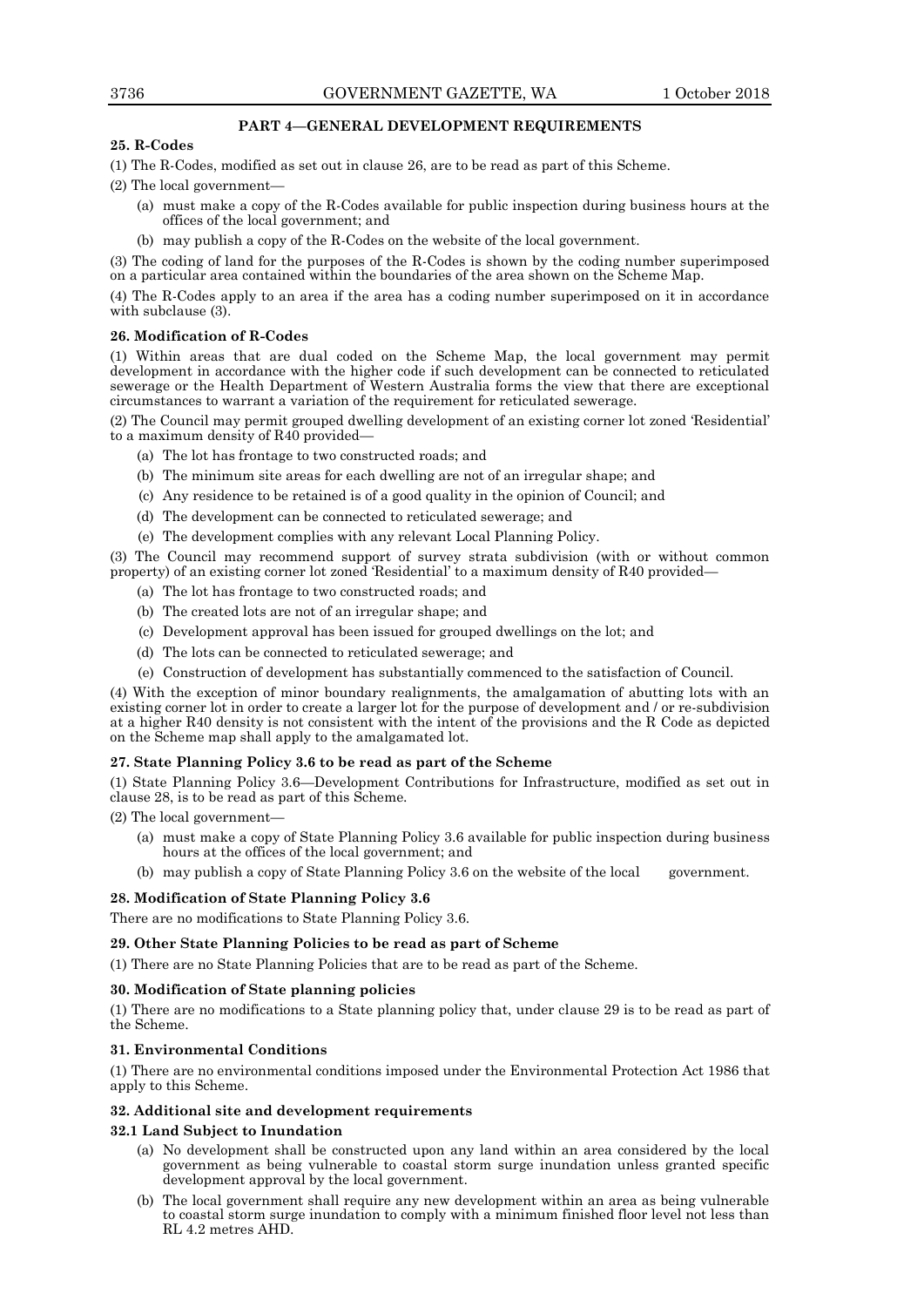- (c) Notwithstanding Clause 32.1(b), Council has discretion to consider a minimum finished floor level less that RL 4.2 metres AHD for non-habitable development that is detached from any single house or dwelling unit on the same lot in the Denham townsite and / or any minor non habitable development that is ancillary to existing tourist development in the Scheme Area.
- (d) In considering applications for development in areas vulnerable to coastal storm surge inundation, the local government may have regard to any Local Planning Policy or any site specific coastal storm surge inundation report acceptable to the local government.
- (e) Notwithstanding Clause 32.1(b), the local government has discretion to consider and require alternative minimum finished floor levels where—
	- (i) The proponent provides a site specific coastal storm surge inundation report by a suitably qualified professional coastal engineer that is acceptable to the local government and clearly identifies appropriate alternative minimum finished floor levels and / or;
	- (ii) Approval of the development is consistent with variations allowable under the relevant State Coastal Planning Policy; and /or
	- (iii) The proposed development only involves refurbishment of an existing building or a minor extension to an existing development.

### **32.2 Residential and Urban Development Zone**

- (a) It is the intention of the local government to ensure that the subdivision and development of land within Urban Development zones takes place only after comprehensive planning ensures the maximum possible benefits of urban design and servicing through preparation of a Structure Plan.
- (b) In the Urban Development zone, a Structure Plan, endorsed by the Western Australian Planning Commission in accordance with Part 4, Schedule 2 of the *Planning and Development (Local Planning Schemes) Regulations 2015*, is required prior to the subdivision or development of land.
- (c) In the Residential zone, the local government has discretion to request the Western Australian Planning Commission to consider requiring the preparation of a Structure Plan prior to any the subdivision or development of land for the purposes of orderly and proper planning in accordance with Clause 15(c), Part 4, Schedule 2 of the *Planning and Development (Local Planning Schemes) Regulations 2015*.
- (d) Notwithstanding Clause 32.2(b) the local government may approve the development of land within the Urban Development zone prior to a structure plan, prepared in accordance with Part 4, Schedule 2 of the *Planning and Development (Local Planning Schemes) Regulations 2015* coming into effect in relation to that land, if the local government is satisfied that this will not prejudice the future structure planning in the area.

#### **32.3 Commercial Zone**

#### **32.3.1 Conditions and Standards**

The local government shall apply the following standards for development within the Commercial zone.

| <b>Uses</b>                                                            |       | <b>Setbacks</b>                                                                                                                                 |      | <b>Site</b> | Landscaping |  |
|------------------------------------------------------------------------|-------|-------------------------------------------------------------------------------------------------------------------------------------------------|------|-------------|-------------|--|
|                                                                        | Front | Rear                                                                                                                                            | Side | Coverage    |             |  |
| Residential                                                            |       | In accordance with the Residential Design Codes                                                                                                 |      |             |             |  |
| Motel, hotel, tavern,<br>caravan parks,<br>short-term<br>accommodation |       | Standards to be determined by the local<br>government, having due regard to the<br>Building Code of Australia and other<br>relevant regulations |      |             | 10%         |  |
| Shops, offices and<br>other commercial                                 | Nil   | Nil                                                                                                                                             | Nil  | 80%         | 10%         |  |

### **32.3.2 Design Requirements**

Development within the Commercial Zone shall comply with the following—

- (a) Any shop or other commercial development along Knight Terrace shall include a front awning or other form of architectural detail which is capable of providing shelter and weather protection for pedestrians.
- (b) Any development on a corner lot shall be designed as a landmark building and address the two corner street frontages with the primary focus on Knight Terrace as the main street.
- (c) Any development on a lot that has double road frontage shall be designed to include architectural features and details to the rear building facade.
- (d) Where rear access is available and practical, new development shall ensure the main building facade addresses Knight Terrace with rear and / or side carparking.
- (e) Buildings should present facades that are attractive and inviting, which harmoniously relate to good quality development in the vicinity, and have regard to climate.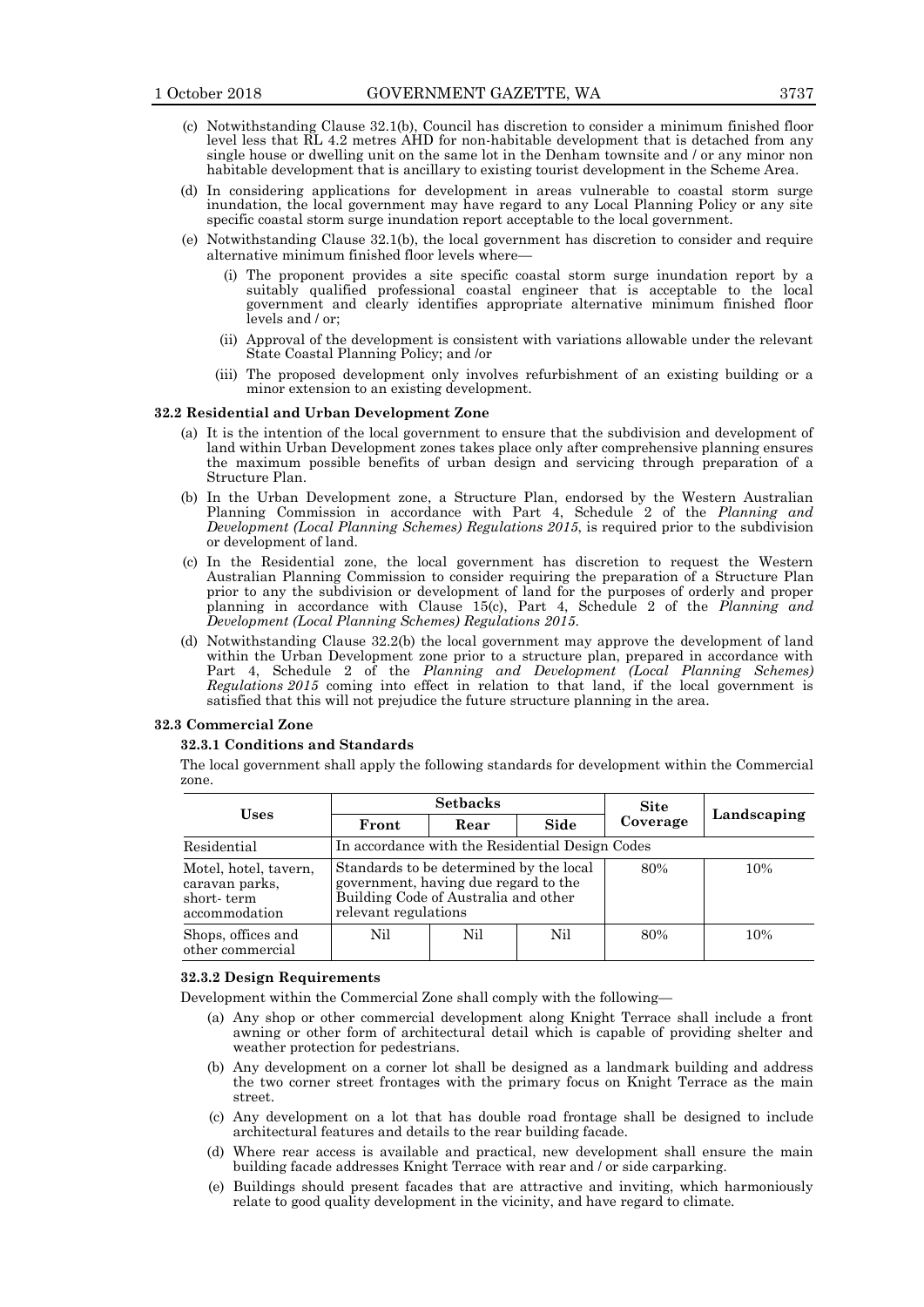#### **32.3.3 Development Requirements**

In considering an application for development approval for a proposed development (including additions or alterations to an existing development) in the Commercial zone Council shall have regard to the following—

- (a) Opportunities to integrate the building layout and design with adjoining development and determine carparking layout, vehicular access and pedestrian circulation;
- (b) The colour, texture and external materials. Council may require expanses of glass fronting the primary street and walls visible from any road or public place to be painted;
- (c) The building size, height, bulk and roof pitch and whether the development design contributes positively towards the streetscape;
- (d) The setback and location of the building as it relates to existing surrounding good quality development;
- (e) The function of the building;
- (f) The need to ensure that the rear of buildings fronting Knight Terrace as viewed from public roads and places be treated aesthetically well to ensure they do not detrimentally impact on surrounding streetscape;
- (g) Opportunities to incorporate view corridors and / or pedestrian connections in new building design to provide connectivity between Hughes Street and Knight Terrace with consideration of the objectives of the zone;
- (h) The extent to which the development complies with the objectives of the zone, Local Planning Strategy, Town Centre Strategy and any relevant Local Planning Policy.

### **32.3.4 Accommodation Requirements**

Despite any other provision in the Scheme the local government shall only approve any residential development, holiday accommodation, short stay and any form of tourism accommodation in the Commercial zone where—

- (a) The lot is not located on land identified as being prime for commercial and retail development in the Local Planning Strategy or Town Centre Strategy; or
- (b) Council considers the use is highly compatible with surrounding landuses; and
- (c) In the case of grouped or multiple dwellings the dwellings form part of a mixed use development with a substantial commercial component on the ground floor; and
- (d) In the case of short term or any form of tourist accommodation the development is considered to be of a high quality and includes public facilities, shops or well-designed public spaces or public art which, in the opinion of the local government, will attract people into the Denham town centre and enhance existing amenity.

#### **32.3.5 Subdivision Requirements**

- (a) It is the intention of the local government to ensure that lot sizes within the Commercial zone maximize potential for the land to be developed or redeveloped for commercial or retail purposes and that land is not unduly fragmented.
- (b) Where required for the purposes of orderly and proper planning in the opinion of Council, a Structure Plan and / or Local Development Plan is to be prepared in accordance with the *Planning and Development (Local Planning Schemes) Regulations 2015*.
- (c) The R50 density code as shown the Scheme map shall only apply to development applications for development approval for residential development or subdivision / survey strata where there is a Local Development Plan and / or residential development approved by the local government.
- (d) The local government shall have regard for the following matters when considering recommendations on subdivision of land in the Commercial zone to the Western Australian Planning Commission—
	- (i) Consistency of the subdivision pattern with the general recommendations of the Local Planning Strategy and Town Centre Strategy; and
	- (ii) The adequacy of the proposed lot sizes to support commercial uses and on site carparking, loading areas, and landscaping in the opinion of the local government; or
	- (iii) Whether the subdivision is consistent with approved quality development and in the case of new development whether there are safeguards to ensure that the approved development proceeds; and
	- (iv) The need to avoid the use of extensive battleaxe legs in the Commercial zone which diminish commercial exposure; and
	- (v) The need to maximize potential for future redevelopment and ensure lot sizes are not justified on the grounds of existing older development that is considered by the local government to be substandard; and
	- (vi) The objectives of the Commercial zone; and
	- (vii) Compatibility of the proposed subdivision with existing development and surrounding landuses.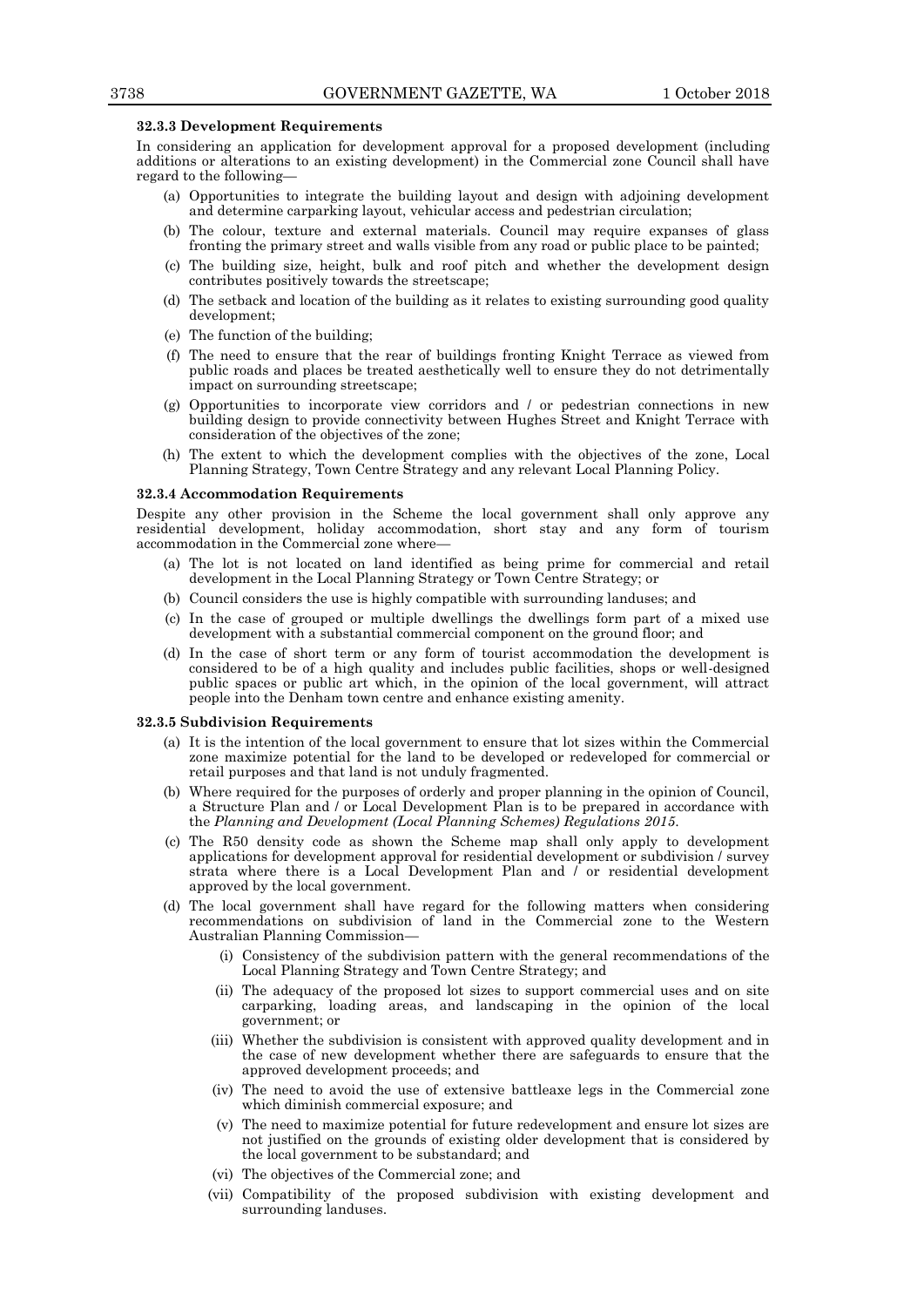# **32.3.6 Development and Car Parking Standards**

Car parking spaces shall be provided in accordance with Table 3: Carparking Requirements.

## **32.3.7 Loading and Unloading**

Where areas for the loading and unloading of vehicles carrying goods and commodities to and from the premises are to be provided they shall be constructed and maintained in accordance with a plan approved by the local government relating thereto.

### **32.4 Tourism Zone**

# **32.4.1 Conditions and Standards**

The local government shall apply the following standards for development within the Tourism zone.

| <b>Uses</b>                                                            |       | <b>Setbacks</b>                                                                                                                                 |      | <b>Site</b> |             |  |
|------------------------------------------------------------------------|-------|-------------------------------------------------------------------------------------------------------------------------------------------------|------|-------------|-------------|--|
|                                                                        | Front | Rear                                                                                                                                            | Side | Coverage    | Landscaping |  |
| Residential                                                            |       | In accordance with the Residential Design Codes                                                                                                 |      |             |             |  |
| Motel, hotel, tavern,<br>caravan parks,<br>short-term<br>accommodation |       | Standards to be determined by the local<br>government, having due regard to the<br>Building Code of Australia and other<br>relevant regulations |      |             | 10%         |  |
| Shops, offices and<br>other commercial                                 | Nil   | Nil                                                                                                                                             | Nil  | 80%         | 10%         |  |

### **32.4.2 Design Requirements**

Development in the Tourism zone shall comply with the following;

- (a) Any development along Knight Terrace shall include a front awning or other form of architectural detail which is capable of providing shelter and weather protection for main building entrances;
- (b) Any development on a corner lot shall be designed as a landmark building and address the two corner street frontages with the primary focus on Knight Terrace as the main street;
- (c) Notwithstanding Clause 32.4.1 or any other standard in the Scheme, any new commercial or short stay accommodation is to be sited having regard for established setbacks of existing developments in the immediate vicinity;
- (d) Buildings should present facades that are attractive and inviting, which harmoniously relate to good quality development in the vicinity, and have regard to climate;
- (e) Building facades should be designed to contribute positively to the existing streetscape and preserve the character of the area which is attractive to tourists;
- (f) Any development on a lot that has double road frontage shall be designed to include architectural features and details to the rear building façade to contribute to the existing streetscape or have facades that address both streets.

### **32.4.3 Development requirements**

In considering an application for development approval for a proposed development (including additions or alterations to an existing development) in the Tourism zone Council shall have regard to the following—

- (a) Opportunities to integrate the building layout and design with adjoining development and determine carparking layout, vehicular access and pedestrian circulation;
- (b) The colour, texture and external materials;
- (c) The building size, height, bulk and roof pitch and whether the development design contributes positively towards the streetscape;
- (d) The setback and location of the building as it relates to existing surrounding good quality development;
- (e) The function of the building;
- (f) Opportunities for view corridors to the foreshore where practical balanced with the overarching need to achieve high quality development outcomes;
- (g) Opportunities for buildings to address available street frontages;
- (h) The need to ensure that the amenity of any adjacent residential zone is protected;
- (i) The extent to which the development complies with the objectives of the zone, Local Planning Strategy , Town Centre Strategy Plan and any relevant Local Planning Policy.

### **32.4.4 Carparking standards**

Carparking shall be provided in accordance with Table 3: Carparking Requirements however Council shall also have regard for any need to provide for tourist buses and/ or staff.

### **32.4.5 Loading and Unloading**

Where areas for the loading and unloading of vehicles carrying goods and commodities to and from the premises are to be provided they shall be constructed and maintained in accordance with a plan approved by the local government thereto.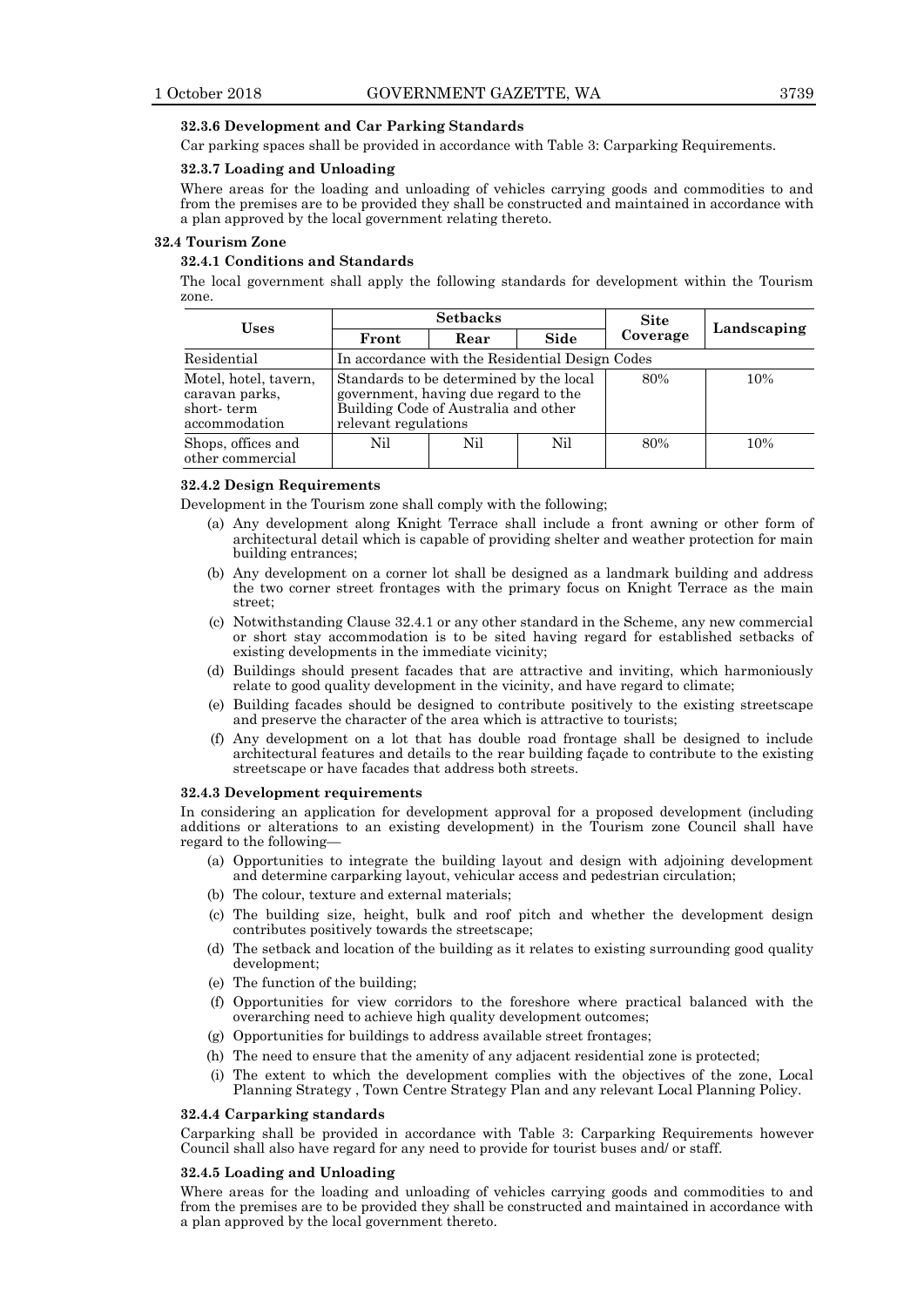# **32.5 General Industry Zone**

# **32.5.1 Development Standards**

Development and site provision shall be in accordance with the following provisions.

| Uses                     | Min. Lot     | Effective |       | Building Setbacks Maximum Site |          |
|--------------------------|--------------|-----------|-------|--------------------------------|----------|
|                          | Area $(m^2)$ | Frontage  | Front | Rear                           | Coverage |
| Industry; Industry—light | 000.1        | 15 m      | 6m    | 6m                             | 75%      |

# **32.5.2 Factory Unit Development**

The development of factory unit buildings, for the purpose of providing multiple industrial units in one lot, shall not be permitted unless the following requirements are complied with—

- (a) no individual unit shall have a floor area of less than  $100m^2$ ;
- (b) each industrial unit shall have a service yard appurtenant to it which shall be a minimum of 50% of the unit floor area;
- (c) access to the office attached to the industrial unit and the major access to the unit itself shall not be through the service yard;
- (d) off street parking may be provided as an overall area on site and shall provide for all employees with a minimum staff parking requirement of four bays per unit; and

(e) customer parking shall be provided as an additional figure of one bay per industrial unit.

# **32.5.3 Caretakers Dwellings in the General Industry Zone**

The provisions of this clause are to apply to all caretakers' dwellings in the General Industry Zone—

- (a) a caretaker's dwelling is not to be developed and/or occupied on a lot unless that lot has been developed and is being used in accordance with the Scheme;
- (b) only one caretaker's dwelling is permitted on a lot; for the purposes of this clause 'lot' excludes a strata lot or survey-strata lot created under the Strata Titles Act 1985;
- (c) a caravan or park home is not permitted as a caretaker's dwelling for either permanent or temporary occupation;
- (d) a caretaker's dwelling is to be screened and/or fenced off from the street frontage of the lot to the satisfaction of the local government and wherever possible is to be sited at the rear of other dwellings on the lot;
- (e) a caretaker's dwelling is to have a total floor area that does not exceed 100 square metres measured from the external face of walls; and
- (f) open verandas may be permitted but must not be enclosed by any means unless the total floor area remains within the 100 square metres referred to in paragraph (e).

### **32.5.4 Landscape Treatment**

Where a building is approved upon a lot and is set back from the front boundary of that lot, the local government may require the provision of landscape treatment between the frontage of any building and the front boundary.

Such landscape treatment may include a car parking area. Implementation of a landscape plan approved by the local government, shall occur within six calendar months of—

- (a) the completion of any other approved works, or
- (b) the date of occupancy, if occupancy commences prior to the completion of the development.

### **32.5.5 Storage of Materials**

No dumping, stockpiling, storage of waste or materials, or construction, servicing or maintenance shall be carried out between the front building line and the street frontage but shall not prohibit the display of finished goods or goods for sale or ready for delivery.

# **32.5.6 Loading and Unloading**

Areas for loading and unloading of vehicles, carrying goods and commodities to or from the premises shall be provided and maintained in accordance with the approved plan relating thereto.

### **32.5.7 Vehicle Wrecking**

The wrecking or storage of wrecked vehicles or parts thereof shall be restricted to the General Industry zone and shall not be permitted in front of the building setback. Further, wrecking and storage activities shall be screened from the road by fencing and/or landscaping.

### **32.5.8 Carports/Pergolas**

The local government may approve the construction of a carport or pergola or like structure between the building line and the front boundary providing—

- (a) that any such structure remains open sided and not in-filled with any material which would ordinarily prevent the free passage of light and air, but may include lattice, battens or mesh as approved by the local government; and
- (b) that any activity beneath the structure does not include any industrial use and is only used for car parking, landscaping, display purposes or any other uses the local government may deem fit.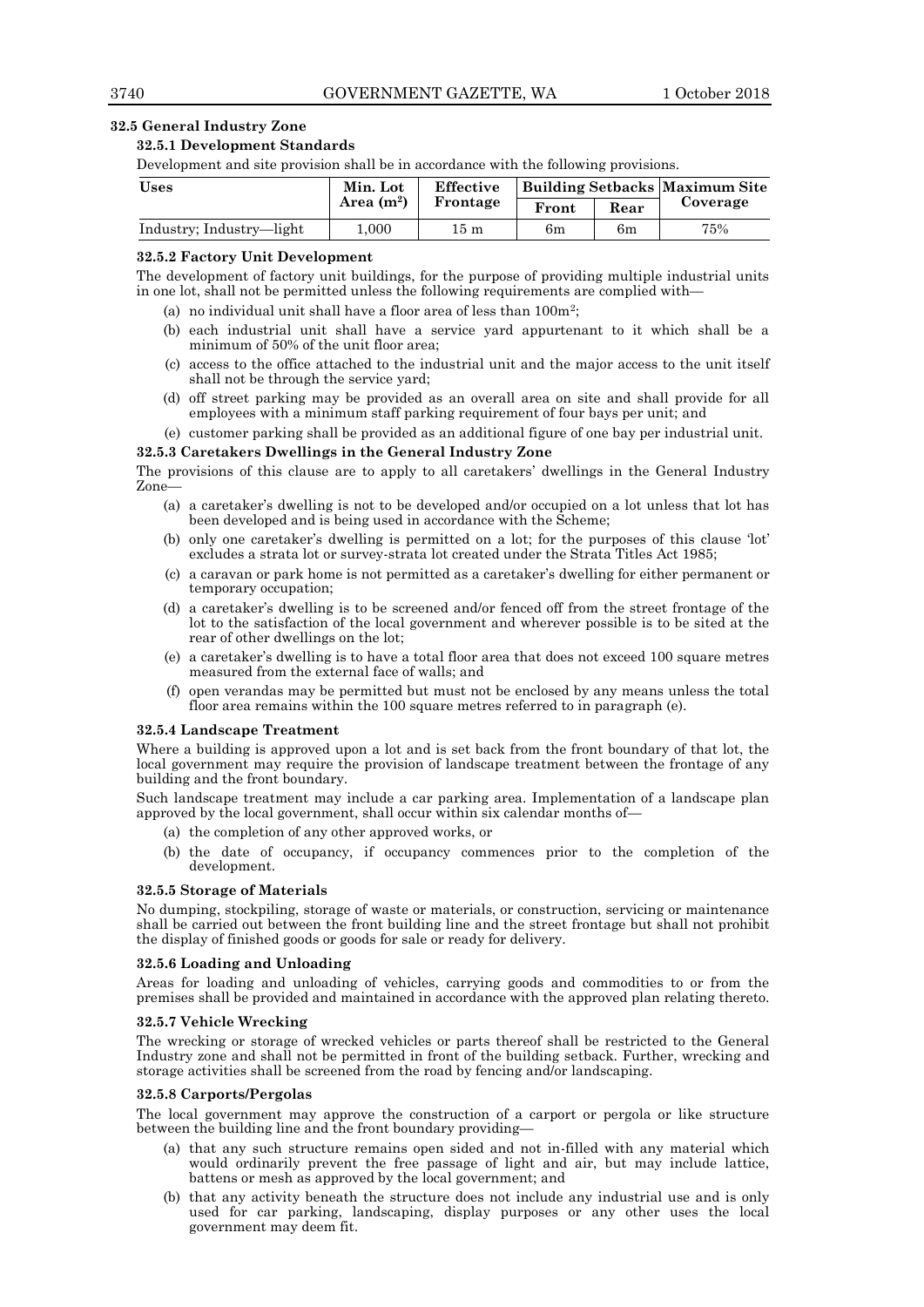#### **32.6 Rural Zone**

**32.6.1** Setbacks to buildings shall be at the discretion of the local government, taking into consideration landform and road access.

### **32.7 Parking of Commercial Vehicles in Residential Areas**

**32.7.1** No commercial vehicle shall be parked, cleaned or serviced on any lot within the Residential zone, Urban Development zone or any lot that is otherwise used exclusively for residential purposes unless—

- (a) the commercial vehicle is registered in respect of the lot under clause 32.7.3;
- (b) the lot on which the vehicle is parked and/or cleaned or serviced, contains only a single house with or without associated outbuildings;
- (c) the vehicle is parked and/or cleaned or serviced entirely on the subject lot and is located behind the front building of the house;
- (d) the vehicle does not exceed 3 metres in height (including the load);
- (e) in the case of servicing and cleaning, only minor servicing, including minor mechanical repairs and adjustments, and/or cleaning that generated easily contained liquid waste is carried out on the lot. Liquid waste shall be as defined in the Environmental Protection (Unauthorised Discharges) Regulations 2004 and shall be disposed of in accordance with those Regulations;
- (f) while on the lot, there is no transfer of goods or passengers from one vehicle to another, unloading or loading of the vehicle, or storage of goods associated with the use of the vehicle.

**32.7.2** A commercial vehicle shall be taken to be parked on the land for the purpose of the preceding subclause if—

- (a) it is present on the land for any period of time without the driver being present and visibly in control of the vehicle; and
- (b) within seven days of the owner being notified, the Shire of Shark Bay is not provided with information in writing sufficient to satisfy it that the vehicle was undergoing servicing or cleaning or delivering goods at the relevant time.

### **32.7.3 Register of Commercial Vehicles**

For a commercial vehicle to be parked on residential land without a breach of clause 32.7.1, it shall be registered in accordance with the following provisions. Without affecting the generality of clause 32.7.1 a commercial vehicle may be parked on a lot within the Residential or Urban Development zone any lot in any other zone which is otherwise used exclusively for residential purposes if it is registered in accordance with the following provisions—

- (a) Any such commercial vehicle to be parked used for residential purposes land must be registered in a Register of Commercial Vehicles maintained at the Administrative Offices of the Shire, and the register shall be made available for public inspection during office hours.
- (b) An application to register a vehicle for the purpose of this clause shall be made in the form of the 'Application for development approval' set out in Clause 68(1) of the deemed provisions of the *Planning and Development (Local Planning Schemes) Regulations 2015*, and the application shall provide sufficient details to identify the land with certainty; the place where the commercial vehicle is proposed to be parked on the land; the tare weight; the make/model; and the unloaded height of the commercial vehicle.
- (c) Where the Shire is satisfied that the commercial vehicle in respect of which application is made will be the only commercial vehicle parking at any time on the subject lot, and is ordinarily driven by a person resident in the house on the lot, and that clause 32.7.1 is otherwise complied with, the Shire shall record details of the commercial vehicle on the register.

**32.7.3.1** The registration of a commercial vehicle under this clause is not transferable and shall be valid only while that commercial vehicle continues to be driven and parked on the land by the person nominated in the application as the driver resident in the house on the land.

**32.7.3.2** Clauses 32.7.1 to 32.7.3.1 shall not apply to commercial vehicles associated with farming and agricultural activities in the Rural zone.

# **32.8 Amenity Control of Non-Residential Buildings and Structures**

**32.8.1** The local government has discretion to require development approval for the erection or extension of non-residential buildings and structures. In determining an application for a nonresidential building or structure, the local government will have regard (and require conditions relating) to the following matters—

- (a) The condition of the structure and/or method of construction in terms of structural adequacy;
- (b) Recladding or replacement of external walls and roofs;
- (c) Replacement of any external fixtures such as balustrades, doors, windows, downpipes and services;
- (d) External painting of walls, window frames or doors;
- (e) Verandahs, awnings or other building façade treatments to improve architectural design and streetscape compatibility.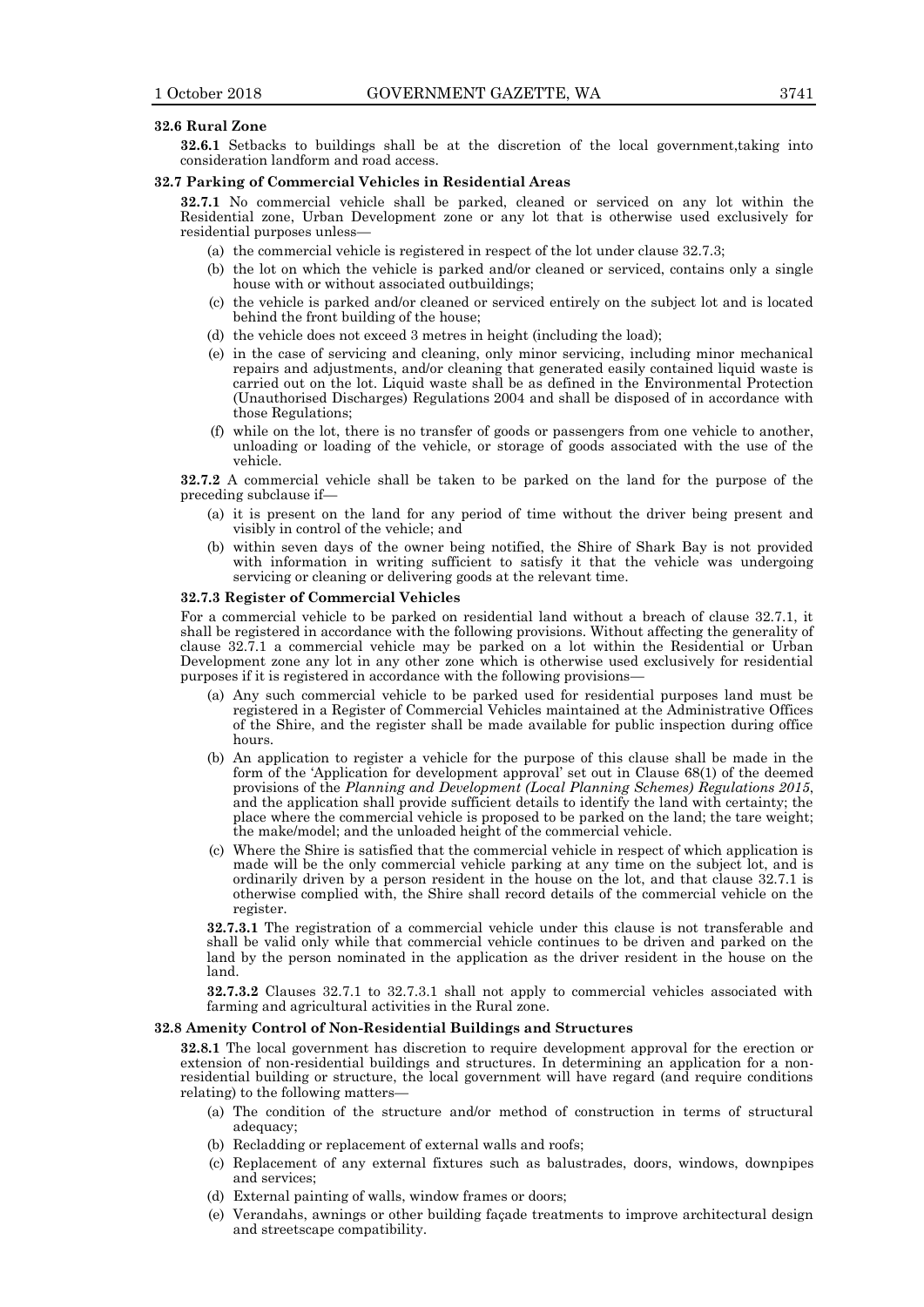# **32.9 Repurposed Dwelling or Second Hand Dwelling**

**32.9.1** In determining an application for a Repurposed Dwelling or Second Hand Dwelling, the local government will have regard to the following matters—

- (a) The objectives of the relevant zone;
- (b) The ability of the built form including roof pitch, eaves, colours, material and architectural details to complement the expected character of the locality;
- (c) The potential for negative visual impact or conflict with any established streetscape and character of the locality;
- (d) Any proposed upgrading, alterations and additions which will enhance the elevations and architectural detail of proposed development;
- (e) Potential glare from reflective materials;
- (f) The potential for existing or proposed landscaping and vegetation to mitigate visual impacts of the development;
- (g) Landscape protection and landscape characteristics of the locality.

# **32.10 Temporary Workforce Accommodation**

**32.10.1** Where temporary workforce accommodation is proposed or used in the establishment of an industry or in any zone, for construction works or for the accommodation of a seasonal or otherwise temporary workforce, the local government may grant approval for the establishment and occupancy of such temporary accommodation for a period not exceeding three calendar months.

**32.10.2** Extensions to this period may be granted where the applicant can show cause, to the satisfaction of the local government, why such extension of a similar period should be granted.

**32.10.3** Occupancy of such temporary workforce accommodation shall only be permitted to persons directly engaged in the construction, development of industry or development of that lot upon which the accommodation stands or in employment related to the industry specified on an Application for development Approval as specified in the Scheme.

### **32.11 Derelict Vehicles**

The storage of any vehicle that is unregistered and does not have a valid vehicle licence under relevant Western Australian road traffic regulations and/or the wrecking of any vehicle on any street verge or on any lot between the front boundary and the front setback line shall not be permitted within any Zone.

### **32.12 Rear Access and Loading Docks**

When considering any application for development approval, the local government shall have regard to and may require the provision of loading docks and/or rear access. In particular, the local government may impose conditions concerning—

- (a) the size of loading docks; or
- (b) the means of providing rear access of adequate width and design so as to ensure that transport vehicles shall be able to proceed in a forward direction.

### **32.13 View Corridors—Rural Areas**

The local government may not permit the erection of any structure which, in its opinion, would substantially spoil or detract from the visual amenity as viewed from any road, vantage point or public place with the exception of authorised directional and information signs posting or notice boards.

# **32.14 Visual Impact of Landuse and Development near the coast or along major Tourist routes**

**32.14.1** The local government is to have regard to the visual impact of any landuse or development proposal for land adjacent to the coast or major tourist routes and may require the following to be addressed as part of a development application or as conditions of development approval—

- (a) Increased setbacks;
- (b) Screening landscaping;
- (c) The use of colours and materials that in the opinion of the local government will be sympathetic to the local amenity and landscape;
- (d) Siting of development to maximise view corridors to the ocean from public roads or places;
- (e) Building design to be compatible with any natural setting in the immediate vicinity.

**32.14.2** The local government may require increased setbacks, and / or landscaping to maintain and improve key road entries into Denham townsite.

**32.14.3** The local government may require the proponent to provide a detailed visual impact assessment report and/ or coloured artist elevations.

### **32.15 Holiday Homes in Residential Zones**

**32.15.1** The local government may permit a Holiday house within the Residential zone where, in its opinion, the use would not substantially spoil or detract from the residential character and amenity of the locality.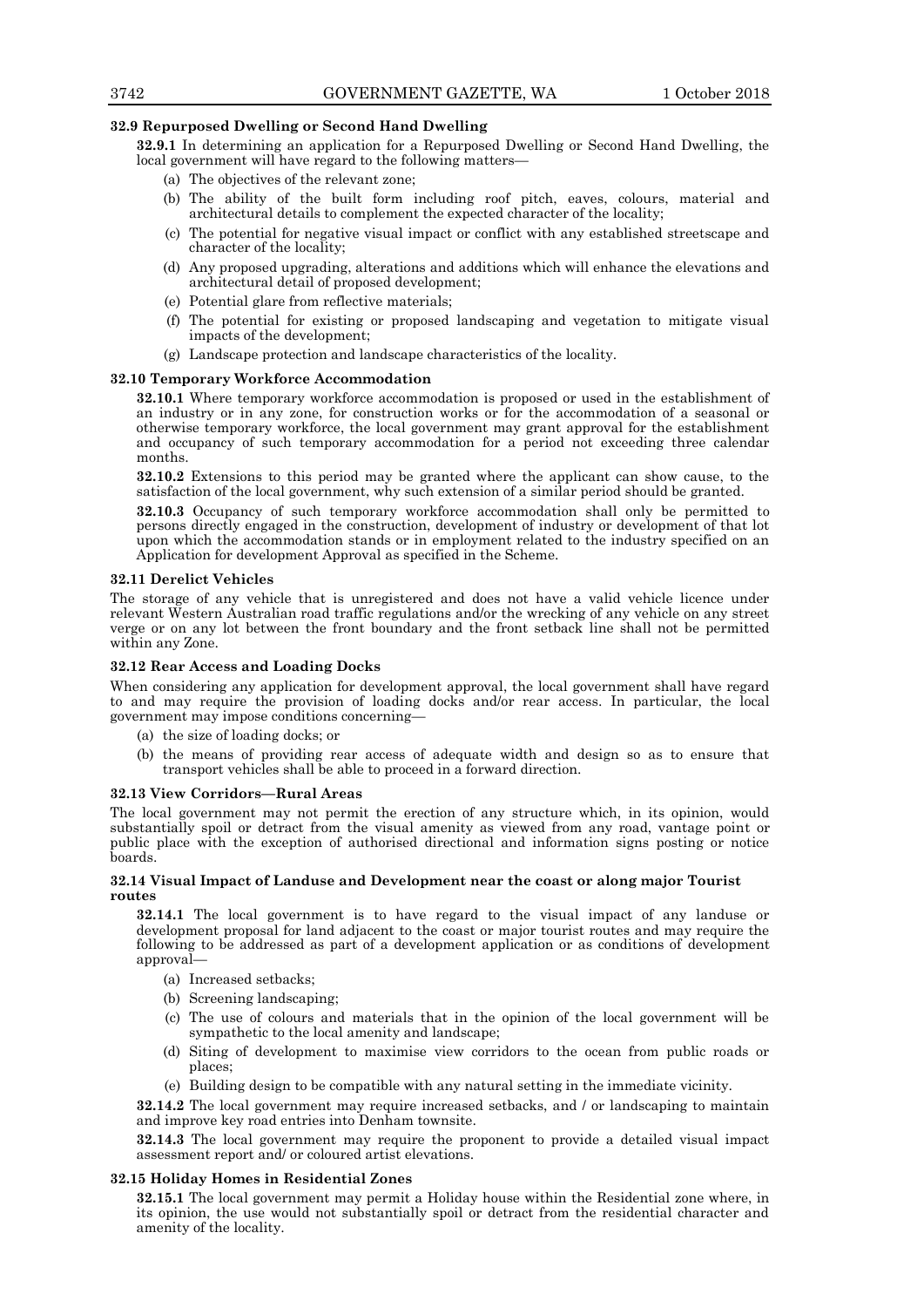**32.15.2** The local government shall not consider an application for development approval for a Holiday house unless it is accompanied by—

- (a) A Management Plan that addresses how the landuse will be managed to maximize protection of residential amenity, includes details of how noise issues will be addressed by the Manager, and full contact details of the Manager or employee of the Manager.
- (b) A Fire and Emergency Response Plan that includes detailed fire escape route maps and addresses the provision of safety features including hard wired smoke detectors, provision of a fire extinguisher and emergency contact numbers.
- (c) A detailed site plan which demonstrates adequate carparking can be provided on site.

**32.15.3** The local government may have regard for the following matters when determining an application for development approval for a Holiday house—

- (a) A Management Plan adequately demonstrates that the landuse will be managed as to ensure that it will not cause nuisance or annoyance to the owners of adjoining or nearby residential properties;
- (b) A manager, caretaker or a contactable employee of the Manager permanently resides in Denham townsite or within one hours drive of Denham townsite;
- (c) A Fire and Emergency Response Plan comprehensively addresses fire safety;
- (d) The proximity of the lot to Denham townsite, the beach and/or any significant tourist attraction;
- (e) The need to encourage holiday house's close to the Denham Town Centre and discourage these uses within established residential areas distanced from the Denham Town Centre;
- (f) The size of the lot and density of development in the surrounding area;
- (g) The potential for increased impact where adjacent land has been developed for grouped dwellings or there are small lots with dwellings in close proximity to each other;
- (h) The potential for occupiers to have different behaviours and routines and the need to protect residents in suburban locations with daily work routines; and
- (i) The location of active outdoor areas and their relationship to sensitive bedrooms within surrounding dwellings in a suburban environment.

**32.15.4** The local government shall limit any initial development approval for a Holiday house to a maximum 12 month period.

**32.15.5** The local government may issue subsequent Development approvals for a Holiday house and has discretion to limit the term of approval to one year, 3 years or up to a maximum of 5 years as deemed appropriate by the local government.

**32.15.6** The local government may have regard for any substantiated written complaint or evidence about mismanagement of a Holiday house in considering the issue of subsequent Development approvals.

**32.15.7** Advertising signage associated with a Holiday house shall have a maximum area of  $0.2m<sup>2</sup>$ and be fully located within the lot boundary.

**32.15.8** A Holiday house is to comply with the Residential Design Codes and/ or any existing Planning consent already granted for the dwelling or variation to the Residential Design Codes with the exception that Council has discretion to require a higher provision of carparking for any Holiday house having regard for the number of bedrooms and maximum number of persons to be accommodated at any one time.

**32.15.9** Development approvals can be renewed when an owner/ applicant lodges a new Planning Application to the local government.

**32.15.10** A development approval for a Holiday house is issued to a specific owner of a particular parcel of land, it shall not be transferred or assigned to any other person, and shall not be transferred from the land in respect of which it was granted.

Should there be a change of the owner of the land in respect of which planning consent is issued the planning consent is cancelled.

**32.15.11** A Holiday house shall not operate within the Residential zone unless it is registered in respect of the lot under Clause 32.15.12.

#### **32.15.12 Register of Holiday Homes**

For a holiday house to operate without a breach of Clause 32.15.11, it shall be registered in accordance with the following provisions—

- (a) Any Holiday house in a Residential zone must be registered in a register of holiday homes maintained at the local government Administration office, and the register shall be made available for public inspection during office hours.
- (b) For the purpose of this clause, an application made in the form of the 'Application for development approval' set out in Clause 68(1) of the deemed provisions of the *Planning and Development (Local Planning Schemes) Regulations 2015* for a Holiday house shall be construed by the local government as an application to register a Holiday Home.
- (c) The local government shall record details of the Holiday house on the register once a Development approval is granted.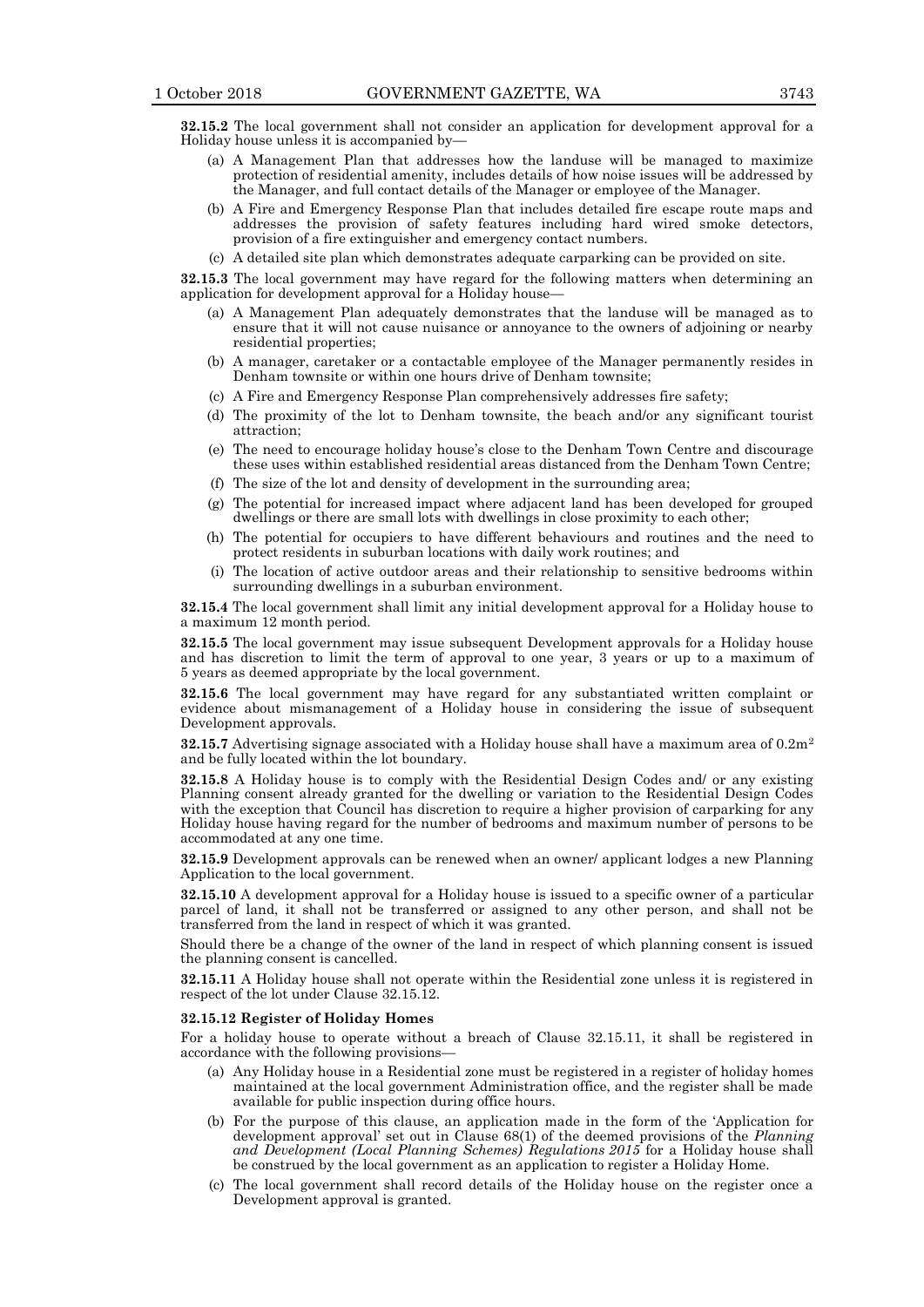- (d) The local government may by Absolute Majority remove a Holiday house from the register where—
	- (i) The term of a Development approval has expired; or
	- (ii) Ownership of the lot subject to a Development approval has changed and a new Planning consent has not been obtained by the new owner; or
	- (iii) The conditions of a development approval have not been complied with; or
	- (iv) An owner / applicant notifies the local government in writing that the Holiday house has ceased operation, and
	- (iv) The local government notifies the owner in writing that the Holiday house has been de-registered.
- (e) The registration of a Holiday house under this clause is not transferable from one landowner to another landowner and shall only be valid whilst the lot continues to be owned by the landowner nominated on the Development approval.

**32.15.13** Council may have general regard for Clauses 32.15.2 and 32.15.3 in determining applications for any form of Holiday Home in the Commercial or Tourism zone.

### **32.16 Car Parking**

# **32.16.1 Car Parking Requirements**

No person shall develop or use land or erect, use or adapt any building for any purpose unless car parking spaces of the number specified in Table 3: Car Parking Requirements are provided, constructed and maintained in accordance with the provisions of the Scheme.

Where an application is made for development approval and the purposes for which the land or building is to be used is not specified in Table 3: Car Parking Requirements the local government shall determine the number of car parking spaces to be provided on the land having regard to the—

- (a) nature of the proposed development;
- (b) number of employees likely to be on the site;
- (c) prevention of the obstruction of roads and streets;
- (d) orderly and proper planning of the locality; and
- (e) the preservation of its amenities.

# **32.16.2 Conditions of Development Approval**

When considering an application for development approval the local government shall have regard to, and may impose conditions on the number and location of car parking spaces to be provided.

In particular the local government shall have regard to—

- (a) the means of access to each parking space;
- (b) the location of the spaces on the site and their affect upon the amenity of any adjoining properties;
- (c) the extent to which the spaces are located within the building setback areas;
- (d) the provision and location of disabled car parking bays, if necessary;
- (e) the location of the spaces other than on the lot if such spaces are to be provided in conjunction with a public car park;
- (f) the construction or line marking of car spaces within nearby and adjacent road reserve; and
- (g) the location of proposed public footpaths, vehicular crossings, and the effect of both pedestrian and vehicular traffic movements and safety.

| Use                                 | <b>No. Car Parking Spaces</b>                                                               |  |  |  |  |
|-------------------------------------|---------------------------------------------------------------------------------------------|--|--|--|--|
| Residential                         | As prescribed within the provisions of the Residential Design Codes                         |  |  |  |  |
| Caravan Park and Camping<br>Grounds | As per Caravan Parks and Camping Act Regulations                                            |  |  |  |  |
| Place of Worship                    | 1 for every 4 seats, and 1 for every $4m^2$ of public standing area                         |  |  |  |  |
| Child Care Premises                 | 1 for every 5 children and 1 for each staff member                                          |  |  |  |  |
| <b>Consulting Rooms</b>             | 4 for every practitioner                                                                    |  |  |  |  |
| Restaurant/Cafe                     | 1 for every 4 seats                                                                         |  |  |  |  |
| Short Term Accommodation            | 1 for every bedroom                                                                         |  |  |  |  |
| Hospital                            | 1 for every 4 beds provided and 1 for every person employed                                 |  |  |  |  |
| Industry-Service                    | 1 for every 20m <sup>2</sup> Gross Floor Area and 1 for every 50m <sup>2</sup> service area |  |  |  |  |
| Industry—Light                      | 1 for every 50m <sup>2</sup> Gross Floor Area                                               |  |  |  |  |
| Industry                            | 1 for every 50m <sup>2</sup> Gross Floor Area                                               |  |  |  |  |
| <b>Community Purpose</b>            | 1 for every 35m <sup>2</sup> Gross Floor Area                                               |  |  |  |  |

**Table 3—Car Parking Requirements**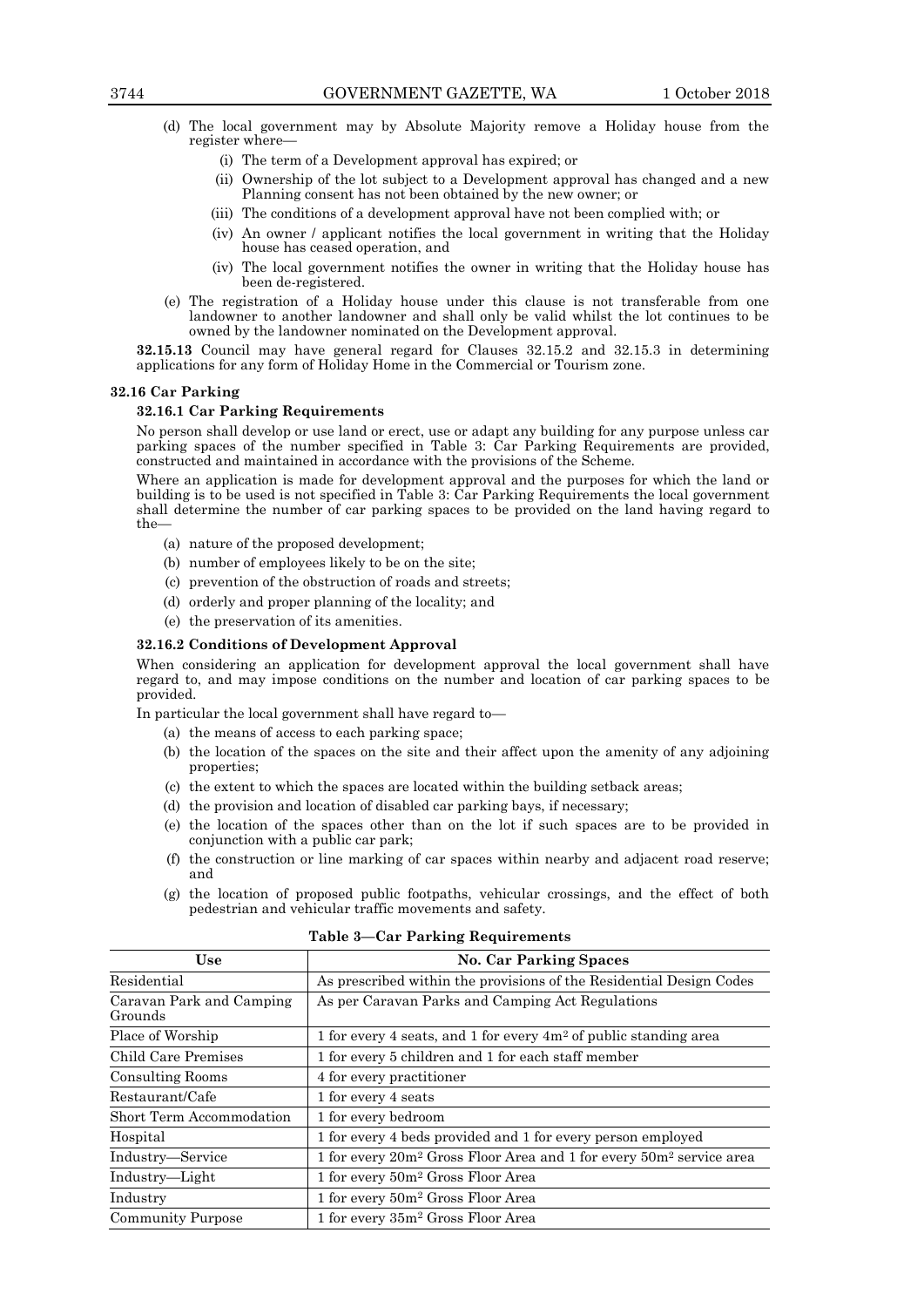| <b>Use</b>                                  | <b>No. Car Parking Spaces</b>                                                                    |
|---------------------------------------------|--------------------------------------------------------------------------------------------------|
| Hotel                                       | 1 for every bedroom and 1 for every $4m^2$ of public bar/lounge Gross<br>Leasable Area           |
| Liquor Store                                | 1 for every 20m <sup>2</sup> Gross Leasable Area                                                 |
| Medical Centre                              | 4 for every consulting room and 1 for every $20m^2$ of dispensary or<br>shop Gross Leasable Area |
| Motel                                       | 1 for every bedroom and 1 for every $25m^2$ gross floor area of service<br>building              |
| Motor Vehicle Repair and<br>Service Station | 2 for every working bay and 1 for each employee                                                  |
| Office                                      | 1 for every $50m^2$ floor area                                                                   |
| Club Premises                               | 1 for every 4 persons accommodated                                                               |
| Residential Building                        | 1 for every bedroom and 1 for every staff member                                                 |
| Shop                                        | 1 for every 20m <sup>2</sup> Gross Leasable Area                                                 |
| <b>Fast Food Outlet</b>                     | 1 for every 10m <sup>2</sup> Gross Leasable Area                                                 |
| <b>Betting Agency</b>                       | 1 for every $10m^2$ Gross Floor Area                                                             |
| Tavern                                      | 1 for every 4m <sup>2</sup> public floor area                                                    |
| Warehouse/ Showroom                         | 1 for every 100m <sup>2</sup> Gross Floor Area                                                   |

All other requirements shall be determined by the local government.

# **32.16.3 Off Street Parking**

Where public off street parking facilities are located or are proposed to be located in the near vicinity of land or building being the subject of an application for development approval the local government may approve such application notwithstanding that the required number of car parking spaces are not to be provided on site subject to—

- (a) the local government being satisfied that off street parking facilities are sufficient to cater for the requirements of the land or buildings; and
- (b) the applicant entering into an agreement with the local government to pay for the cost of providing and maintaining the required number of spaces as required.

### **32.16.4 Shared or Combined Parking**

Where the number of car parking spaces proposed to be provided on land or in a building subject to an application for development approval is less than the number required to be provided pursuant to the Scheme, the local government may approve the application where—

- (i) It can be demonstrated that off-street parking facilities in the near vicinity are available to cater for the requirements of the proposal; and
- (ii) Any privately owned land on which the off site carparking is to be provided is included in the application for development approval; and/or
- (iii) That binding legal arrangements to the satisfaction of the local government have been made to enable those facilities to be used for carparking and are registered on the relevant Certificate of Title.

The local government may place conditions on development requiring a formal reciprocal rights of access easement or easement in gross to be registered on the Certificate of Title(s) to ensure off site parking is available in perpetuity.

## **32.16.5 Standards**

The dimensions of car parking spaces, parking angles, driveway widths and landscaping detail shall be in accordance with Appendix 1: Car Parking Layouts.

The local government may vary any dimension or requirement by up to 10% where obstructions, site dimensions or topography result in the loss of a car parking space in any run of car parking spaces.

# **32.16.6 Landscaping, Construction and Maintenance**

The owner or occupier of premises on which car parking spaces are provided shall ensure that the car parking is laid out, drained and maintained in accordance with the approved plans relating thereto. The local government may place conditions on development requiring the provision of shade trees in carparking areas.

### **32.16.7 Commercial and Tourism Zone**

**32.16.7.1** In the Commercial and Tourism zones, if the local government is satisfied that adequate constructed car parking is to be provided in close proximity to a proposed development, notwithstanding the provisions of Table 3 it may accept a cash payment in lieu of the provision of car parking spaces but subject to the following requirements—

(a) a cash-in-lieu payment shall not be less than the estimated cost to the owner of providing and constructing the parking spaces required by the Scheme, plus the value, as estimated by the Valuer General of Western Australia, of that area of land which would have been occupied by the parking spaces;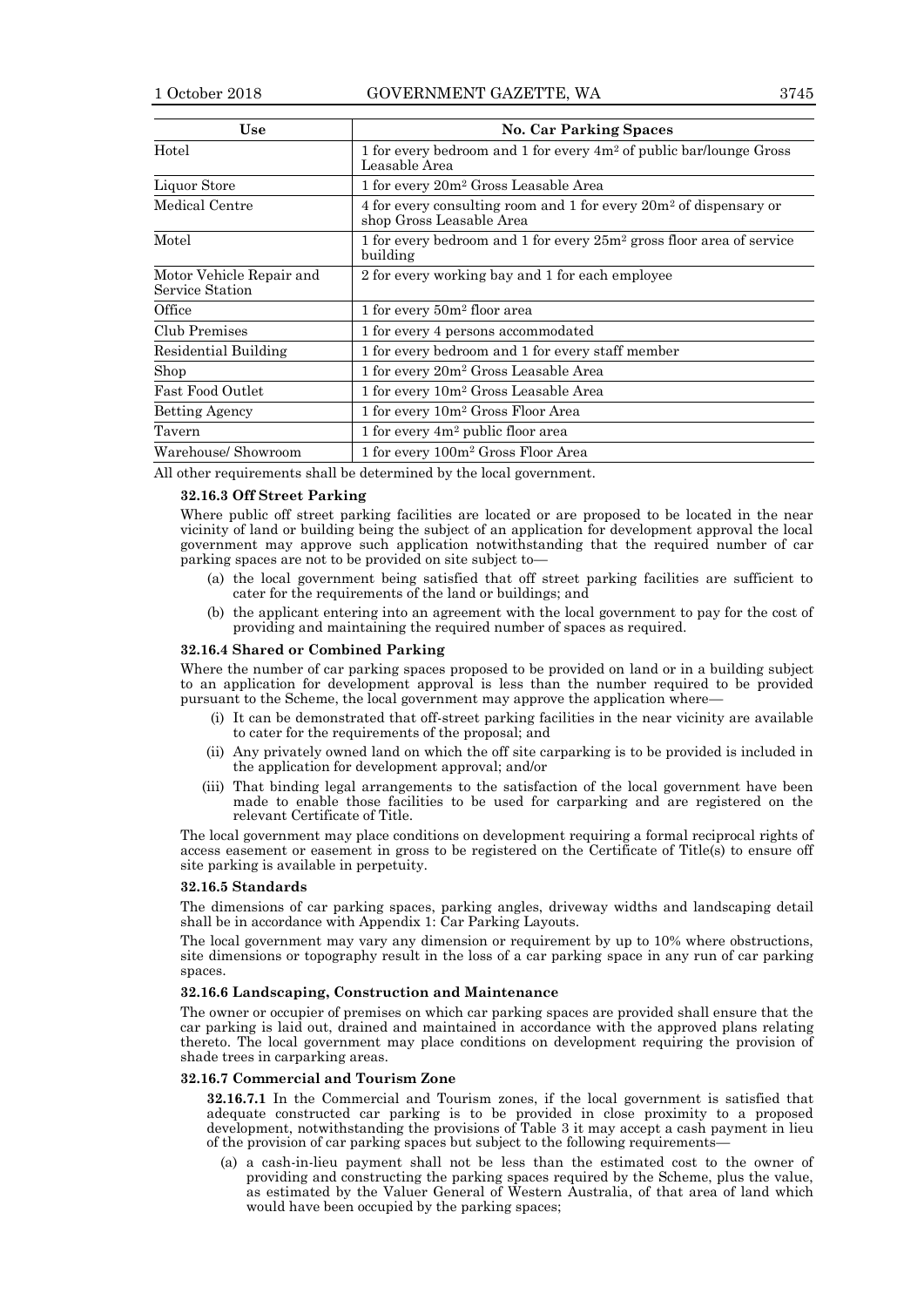- (b) before the local government agrees to accept a cash payment in-lieu of parking spaces, the local government must have already provided a public car park nearby, or on street parking bays, or must have firm proposals for providing public car parking bays within a period of not more than eighteen months from the time of agreeing to accept the cash payment; and
- (c) payments made under this clause shall be paid into a special fund to be used to provide public car parks in the near vicinity.

**32.16.7.2** Car parking provision for the World Heritage Interpretive Centre may be reduced to six staff bays, nil public bays and a 20 m 'drop off' zone, without the requirement to pay cash in lieu for a reduction in car bays.

### **32.16.7.3 On Street Parking**

Where public on street parking facilities are located in the Commercial or Tourism zones in the near vicinity of land or building being the subject of an application for development approval the local government may by Absolute Majority approve such application notwithstanding that the required number of car parking spaces are not to be provided on site subject to—

- (a) the local government being satisfied that on street parking facilities are sufficient to cater for the requirements of the landuse or buildings; and
- (b) the local government being satisfied that there will still be sufficient on street parking to service the overall Commercial or Tourism zones; and
- (c) the on street parking only represents a portion of carparking required to service the development; and
- (d) the local government being satisfied that customers or visitors to the site are likely to utilise other services and businesses in Denham Townsite concurrent with the development; and
- (e) The development warrants special parking consideration due to specific benefits to the wider community; and
- (f) The proposed use does not have a high car reliance for the transfer or pick up of goods or products associated with the proposed use; and
- (g) The parking is to service commercial type uses and is not for residential or tourist accommodation uses; and
- (h) The development is of a high architectural quality which will positively contribute to the streetscape.

# **32.17 Control of Advertising**

### **32.17.1 Power to Control Advertisements**

(a) For the purpose of this Scheme, the erection, placement and display of advertisements and the use of land or buildings for that purpose is development within the definition of the Act requiring the prior approval of the local government, except as otherwise provided in Schedule C.

Such development approval is required in addition to any licence pursuant to the local government's local laws.

# **32.17.2 Existing Advertisements**

Advertisements which—

- (a) were lawfully erected, placed or displayed prior to the approval of this Scheme; or
- (b) may be erected, placed or displayed pursuant to a licence or other approval granted by the local government prior to the approval of this Scheme, hereinafter in this Part referred to as 'existing advertisements';

may, except as otherwise provided, continue to be displayed or be erected and displayed in accordance with the licence or approval as appropriate.

### **32.17.3 Consideration of Applications**

Without limiting the generality of the matters which may be taken into account when making a decision upon an application for consent to erect, place or display an advertisement, the local government shall examine each such application in the light of the objectives of the relevant zone and consider the following matters—

- (a) The need to promote a high standard of design and presentation in outdoor advertising particularly along Knight Terrace and major tourist routes;
- (b) The visual impact on major tourist routes, the Shark Bay World Heritage Property and public places balanced with the commercial need to promote tourist accommodation, facilities and attractions in remote locations;
- (c) The relationship of the advertising sign and the location of the business being promoted;
- (d) The level of integration between of any on site advertising with the overall site development specifically in the Commercial and Tourism zones;
- (e) The need to protect visual quality and character of particular localities;
- (f) Vehicular and /or pedestrian traffic safety;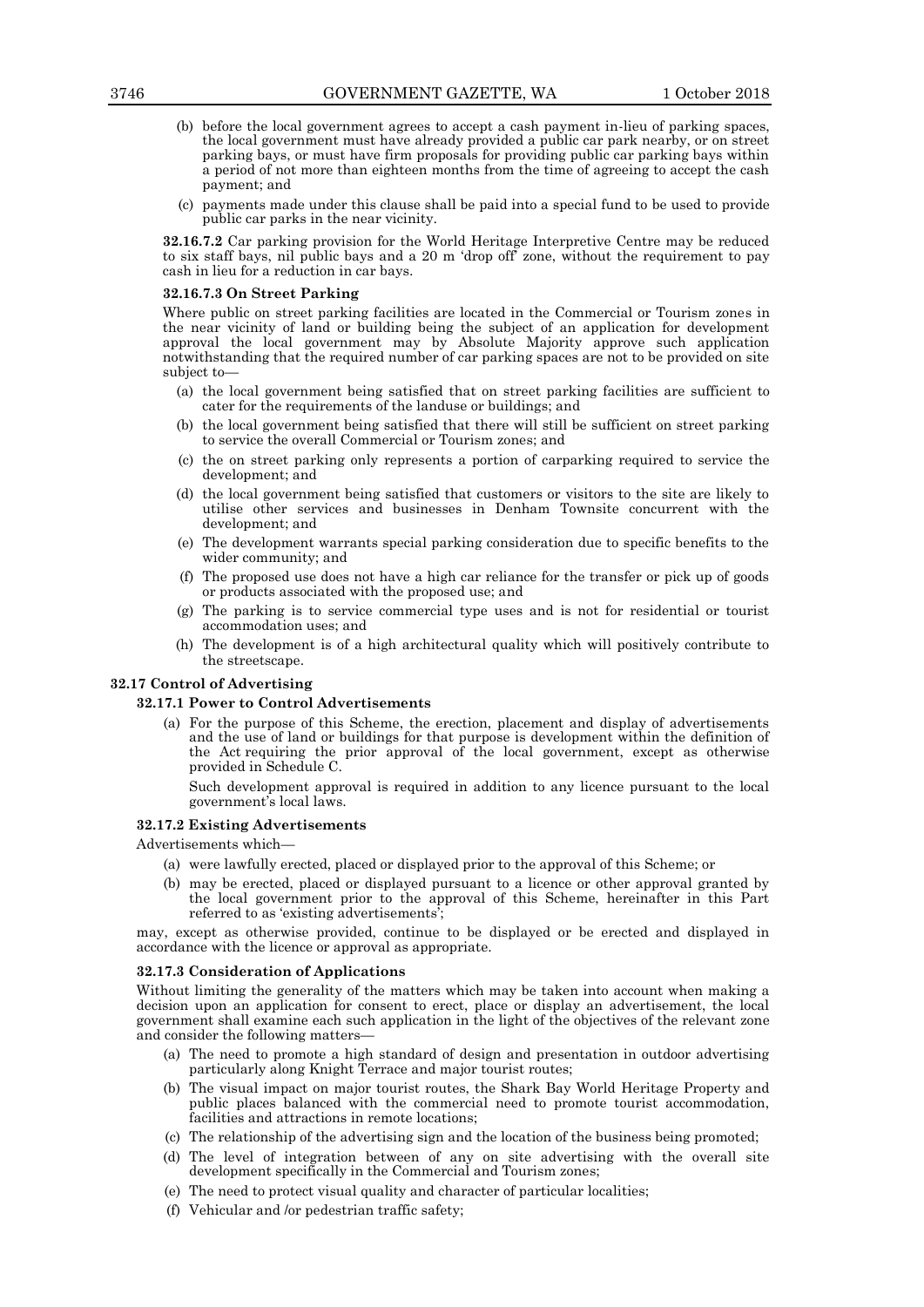- (g) The potential for outdoor advertising to negatively impact on the amenity of an area or the attributes which make an area attractive to tourists by virtue of the colours, height, materials, prominence, exposure, size, relevance to the premises or location, number and content;
- (h) The general planning considerations under Clause 67 of the deemed provisions of the *Planning and Development (Local Planning Schemes) Regulations 2015*.

### **32.17.4 Scheme To Prevail**

Where the provisions of this Part are found to be at variance with the provisions of the local government's local laws, the provisions of the Scheme shall prevail.

# **32.17.5 Enforcement and Penalties**

The offences and penalties provisions specified in the Act apply to the advertiser in this Part.

# **33. Additional site and development requirements for areas covered by structure, activity centre plan or local development plan**

(1) There are no additional requirements that apply to this Scheme.

### **34. Variations to site and development standards and requirements**

(1) In this clause—

*additional site and development standards* means requirements that are set out in Clause 32.

(2) The local government may approve an application for a development approval that does not comply with additional site and development requirements.

(3) An approval under subclause (2) may be unconditional or subject to any conditions the local government considers appropriate.

(4) If the local government is of the opinion that the non-compliance with an additional site and development requirement will mean that the development is likely to adversely affect any owners or occupiers in the general locality or in an area adjoining the site of the development the local government must—

- (a) consult the affected parties by following one or more of the provisions for advertising uses under Clause 64 of the deemed provisions of the *Planning and Development (Local Planning Schemes) Regulations 2015*; and
- (b) have regard to any expressed views prior to making its determination to grant development approval under this clause.

(5) The local government may only approve an application for development approval under this clause if the local government is satisfied that—

- (a) approval of the proposed development would be appropriate having regard to the matters that the local government is to have regard to in considering an application for development approval as set out in clause 67 of the deemed provisions; and
- (b) the non-compliance with the additional site and development standard will not have a significant adverse effect on the occupiers or users of the development, the inhabitants of the locality or the likely future development of the locality.

#### **35. Restrictive Covenants**

**35.1** A restrictive covenant affecting land in the Scheme area that would have the effect of limiting the number of residential dwellings which may be constructed on the land is extinguished or varied to the extent that the number of residential dwellings that may be constructed is less than the number that could be constructed on the land under this Scheme.

**35.2** If subclause 35.1 operates to extinguish or vary a restrictive covenant—

- (a) development approval is required to construct a residential dwelling that would result in the number of residential dwellings on the land exceeding the number that would have been allowed under the restrictive covenant; and
- (b) the local government must not grant development approval for the construction of the residential dwelling unless it gives notice of the application for development approval in accordance with clause 64 of the deemed provisions.

# **PART 5—SPECIAL CONTROL AREAS**

### **36. Special control areas**

**36.1** Special control areas are marked on the Scheme Map according to the legend on the Scheme Map.

**36.2** The purpose of each special control area is as follows—

- (a) Shark Bay World Heritage Property To ensure that all proposals for development, any form of strata or subdivision are in accordance with the protection of World Heritage Values.
- (b) Denham Public Drinking Water Resource Protection Area

To ensure that land use and development within the Denham Public Drinking Water Source Protection Area is compatible with the protection and long-term management of water resources for public water supply.

**36.3** The additional provisions that apply in respect of a special control area are in addition to the provisions that apply to any underlying zone or reserve and to the general provisions of this Scheme.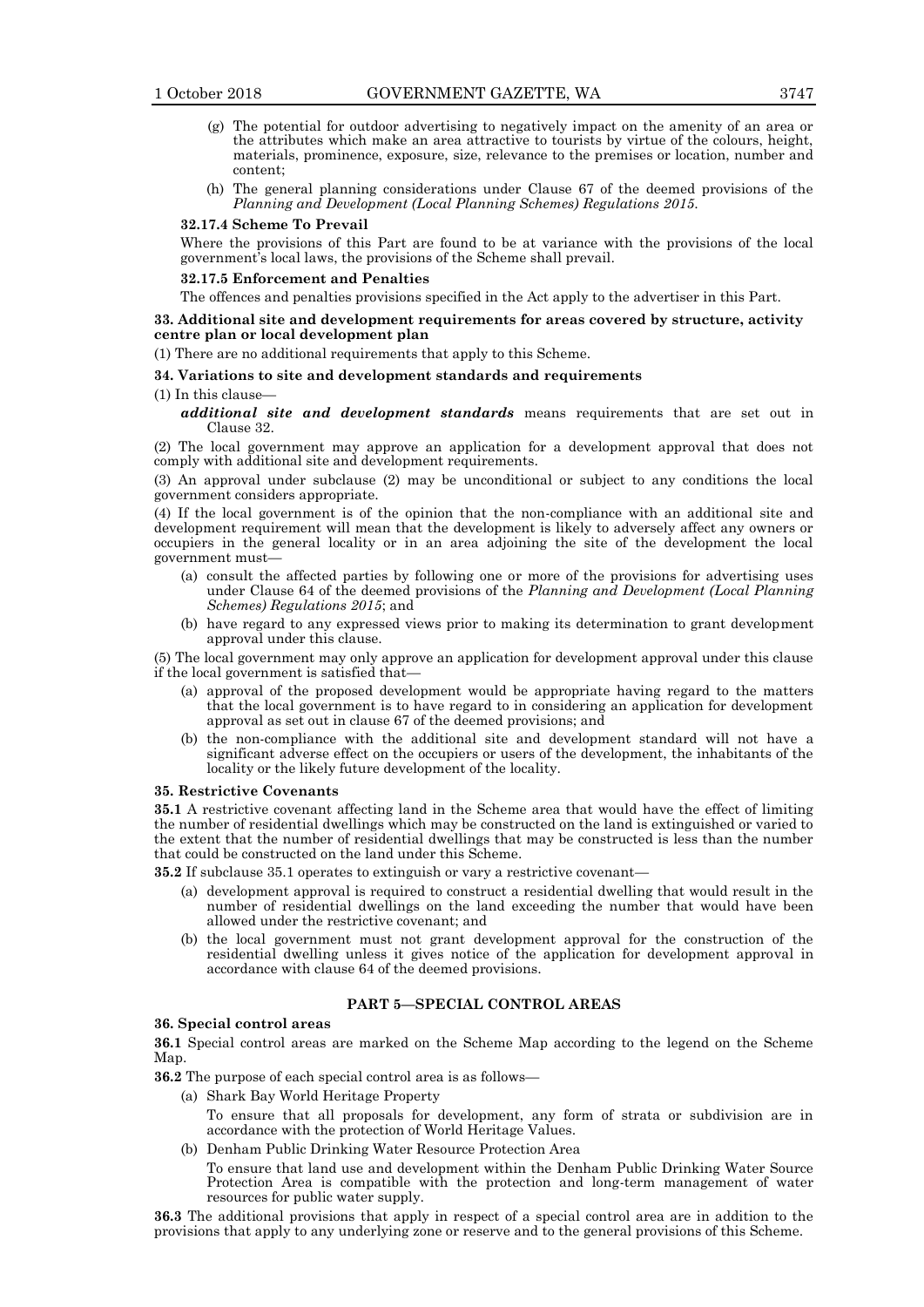# **37. Shark Bay World Heritage Property (SCA(a))**

# **37.1 Application Requirements**

- (a) The local government may require applicants to provide a professional coastal report by a suitably qualified coastal engineer to determine appropriate coastal setbacks, minimum floor areas, and address coastal hazard risk management and adaption planning to comply with relevant state planning coastal policy and guidelines.
- (b) The local government may require applicants to provide information to adequately assess the visual compatibility of development with world heritage values and coastal environments including and not limited to photomontages, artists perspectives and where deemed necessary a visual impact assessment generally in accordance with the state planning Visual Landscape Planning Manual or other relevant guidelines.

### **37.2 Relevant Considerations**

In considering any proposal including and not limited to a development application, structure plan, local development plan, scheme amendment, strata or subdivision the local government will have regard to—

- (a) Requirements for referral of proposals to the Environmental Protection Authority (EPA) under Part IV of the *Environmental Protection Act 1986.*
- (b) Relevant State Planning Policies including and not limited to State Coastal Planning.
- (c) Any recommendations and advice provided by relevant government agencies.
- (d) Recommendations and advice by the Shark Bay World Heritage Advisory Committee or any replacement of that Committee.

### **37.3 Referral of Applications**

Any development application, structure plan, local development plan, scheme amendment, strata or subdivision proposal will be referred, at the discretion of the local government, to the Shark Bay World Heritage Advisory Committee and/or the Department of Biodiversity, Conservation and Attractions or any equivalent replacement of that Committee and / or Department.

### **38. Denham Public Drinking Water Resource Protection Areas (SCA (b))**

### **38.1 Relevant Considerations**

In considering any development application the local government will have regard to the Department of Water and Environmental Regulation Denham North and Denham South Water Reserves Drinking Water Source Protection Plan.

### **38.2 Referral of Applications**

Any development application for the use or development of land may be referred, at the discretion of the local government, to the Department of Water and Environmental Regulation or any equivalent replacement of that Department.

**38.3** In determining any application for development approval within the Public Drinking Water Resource Protection Area, the local government shall—

- (a) have due regard to the relevant State Government policies and the most recent Department of Water and Environmental Regulation, Water quality protection note no. 25 *Land use compatibility tables for public drinking water source areas;*
- (b) have regard to State Planning Policy 2.7 (Public Drinking Water Source Policy);
- (c) endeavour to ensure that the proposed use or development will not have a detrimental impact on the water resource; and
- (d) in determining land uses and development proposals, the Local Government is to have due regard to any comments and recommendations from the Department of Water and Environmental Regulation and may impose relevant conditions to prevent or minimise the potential risk of groundwater contamination. The Local Government should also have regard to the management direction provided by priority classification of certain areas, noting that Priority 1 areas are defined to ensure risk avoidance of pollution of the water source.

# **PART 6—TERMS REFERRED TO IN SCHEME**

*Division 1—General definitions used in Scheme*

# **39. Terms used**

(1) If a word or expression used in this Scheme is listed in this clause, it's meaning is as follows—

**building envelope** means the area of land within which all buildings and effluent

disposal facilities on a lot must be contained;

**building height** in relation to a building-

- (a) if the building is used for residential purposes, has the meaning given in the R-Codes; or
- (b) if the building is used for purposes other than residential purposes, means the maximum vertical distance between the natural ground level and the finished roof height directly above, excluding minor projections as that term is defined in the R-Codes;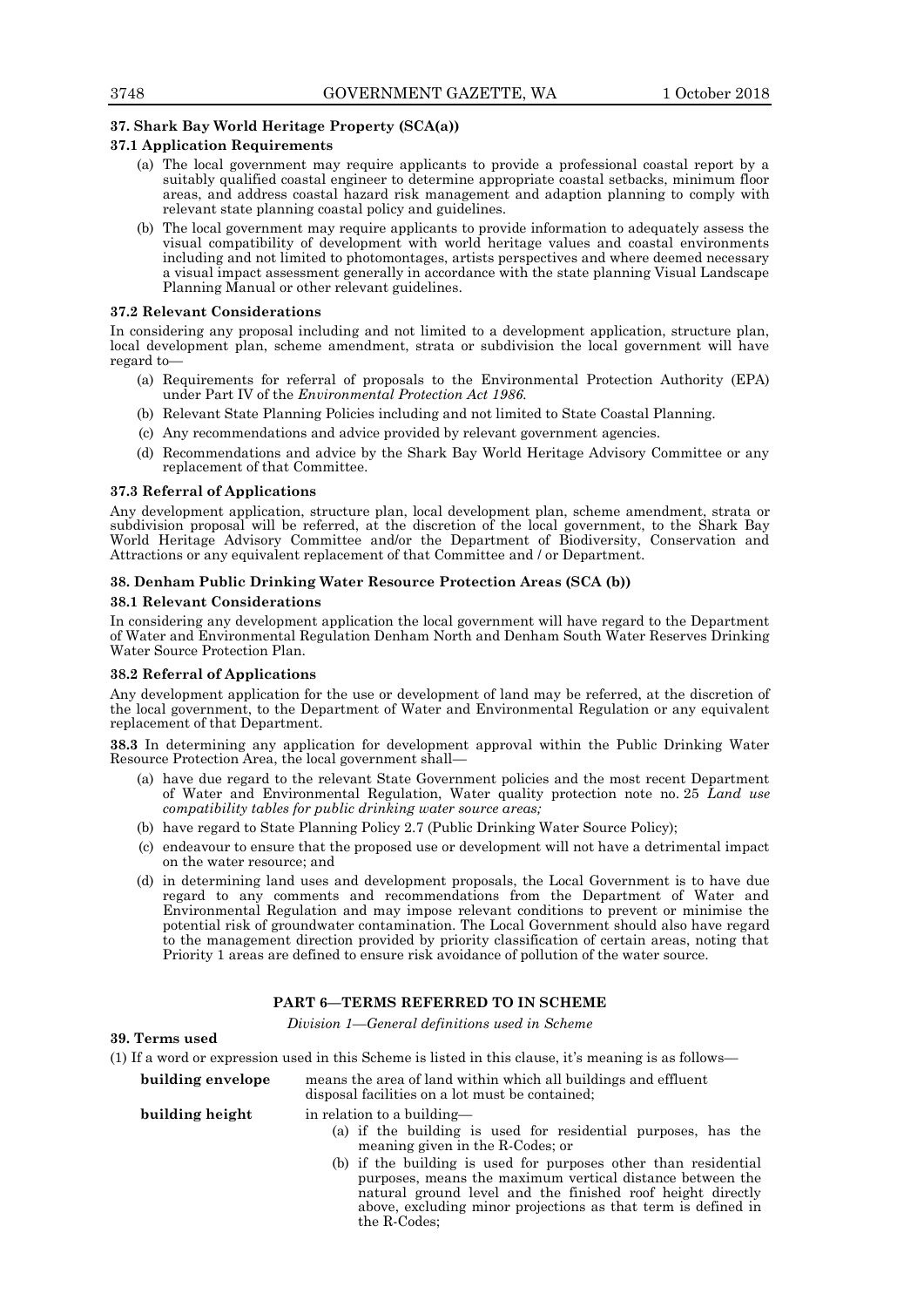| cabin                              | means a dwelling forming part of a tourist development or caravan<br>park that is—                                                                                                                                                                                                                                                                                                                                                                                                                                                                                                                                                                                                       |  |
|------------------------------------|------------------------------------------------------------------------------------------------------------------------------------------------------------------------------------------------------------------------------------------------------------------------------------------------------------------------------------------------------------------------------------------------------------------------------------------------------------------------------------------------------------------------------------------------------------------------------------------------------------------------------------------------------------------------------------------|--|
|                                    | (a) an individual unit other than a chalet; and<br>(b) designed to provide short-term accommodation for guests;                                                                                                                                                                                                                                                                                                                                                                                                                                                                                                                                                                          |  |
| chalet                             | means a dwelling forming part of a tourist development or caravan<br>park that is-                                                                                                                                                                                                                                                                                                                                                                                                                                                                                                                                                                                                       |  |
|                                    | (a) a self-contained unit that includes cooking facilities, bathroom<br>facilities and separate living and sleeping areas; and<br>(b) designed to provide short-term accommodation for guests;                                                                                                                                                                                                                                                                                                                                                                                                                                                                                           |  |
| commencement day                   | means the day this Scheme comes into effect under section 87(4) of the<br>Act.                                                                                                                                                                                                                                                                                                                                                                                                                                                                                                                                                                                                           |  |
| commercial vehicle                 | means a vehicle, whether licenced or not, that has a gross vehicle<br>mass of greater than 4.5 tonnes including—<br>(a) a utility, van, truck, tractor, bus or earthmoving equipment;<br>and<br>(b) a vehicle that is, or is designed to be an attachment to a<br>vehicle referred to in paragraph (a);                                                                                                                                                                                                                                                                                                                                                                                  |  |
| ecotourism                         | means ecologically sustainable tourism with a primary focus on<br>experiencing natural areas that fosters environmentally and cultural<br>understanding, appreciation and conservation.                                                                                                                                                                                                                                                                                                                                                                                                                                                                                                  |  |
| floor area                         | has meaning given in the Building Code.                                                                                                                                                                                                                                                                                                                                                                                                                                                                                                                                                                                                                                                  |  |
| frontage                           | in relation to a building—<br>(a) if the building is used for residential purposes, has the<br>meaning given in the R-Codes; or                                                                                                                                                                                                                                                                                                                                                                                                                                                                                                                                                          |  |
|                                    | (b) if the building is used for purposes other than residential<br>purposes, means the line where a road reserve and the front<br>of a lot meet and, if a lot abuts 2 or more roads, the one to<br>which the building or proposed building faces;                                                                                                                                                                                                                                                                                                                                                                                                                                        |  |
| incidental use                     | means a use of premises which is consequent on, or naturally<br>attaching, appertaining or relating to, the predominant use;                                                                                                                                                                                                                                                                                                                                                                                                                                                                                                                                                             |  |
| minerals                           | has the meaning given in the <i>Mining Act</i> 1978 section 8(1);                                                                                                                                                                                                                                                                                                                                                                                                                                                                                                                                                                                                                        |  |
| net lettable area<br>or <b>nla</b> | means the area of all floors within the internal finished surfaces of<br>permanent walls but does not include the following areas—<br>(a) stairs, toilets, cleaner's cupboards, lift shafts and motor<br>rooms, escalators, tea rooms and plant rooms, and other<br>service areas;<br>(b) lobbies between lifts facing other lifts serving the same floor;<br>(c) areas set aside as public space or thoroughfares and not for<br>the exclusive use of occupiers of the floor or building;<br>(d) areas set aside for the provision of facilities or services to the<br>floor or building where those facilities are not for the<br>exclusive use of occupiers of the floor or building; |  |
| non-conforming use                 | has the meaning given in the Planning and Development Act 2005<br>section 172.                                                                                                                                                                                                                                                                                                                                                                                                                                                                                                                                                                                                           |  |
| plot ratio                         | means the ratio of the floor area of a building to an area of land within<br>the boundaries of the lot or lots on which the building is located;                                                                                                                                                                                                                                                                                                                                                                                                                                                                                                                                         |  |
| precinct                           | means a definable area where particular planning policies, guidelines<br>or standards apply.                                                                                                                                                                                                                                                                                                                                                                                                                                                                                                                                                                                             |  |
| predominant use                    | means the primary use of premises to which all other uses carried out<br>on the premises are incidental;                                                                                                                                                                                                                                                                                                                                                                                                                                                                                                                                                                                 |  |
| retail                             | means the sale or hire of goods or services to the public;                                                                                                                                                                                                                                                                                                                                                                                                                                                                                                                                                                                                                               |  |
| short term<br>accommodation        | means temporary accommodation provided either continuously or<br>from time to time with no guest accommodated for periods totalling<br>more than 3 months in any 12 month period;                                                                                                                                                                                                                                                                                                                                                                                                                                                                                                        |  |
| site coverage                      | means the proportion of a lot which may be covered by buildings and<br>is expressed in this Scheme as a percentage of the total lot area;                                                                                                                                                                                                                                                                                                                                                                                                                                                                                                                                                |  |
| wall height                        | in relation to a wall of a building—<br>(a) if the building is used for residential purposes, has the<br>meaning given in the R-Codes; or<br>(b) if the building is used for purposes other than residential<br>purposes, means the vertical distance from the natural<br>ground level of the boundary of the property that is closest to<br>the wall to the point where the wall meets the roof or parapet;                                                                                                                                                                                                                                                                             |  |
| wholesale                          | means the sale of goods or materials to be sold by others;                                                                                                                                                                                                                                                                                                                                                                                                                                                                                                                                                                                                                               |  |

(2) A word or expression that is not defined in this Scheme—

(a) has the meaning it has in the *Planning and Development Act 2005*; or

(b) if it is not defined in that Act—has the same meaning as it has in the R-Codes.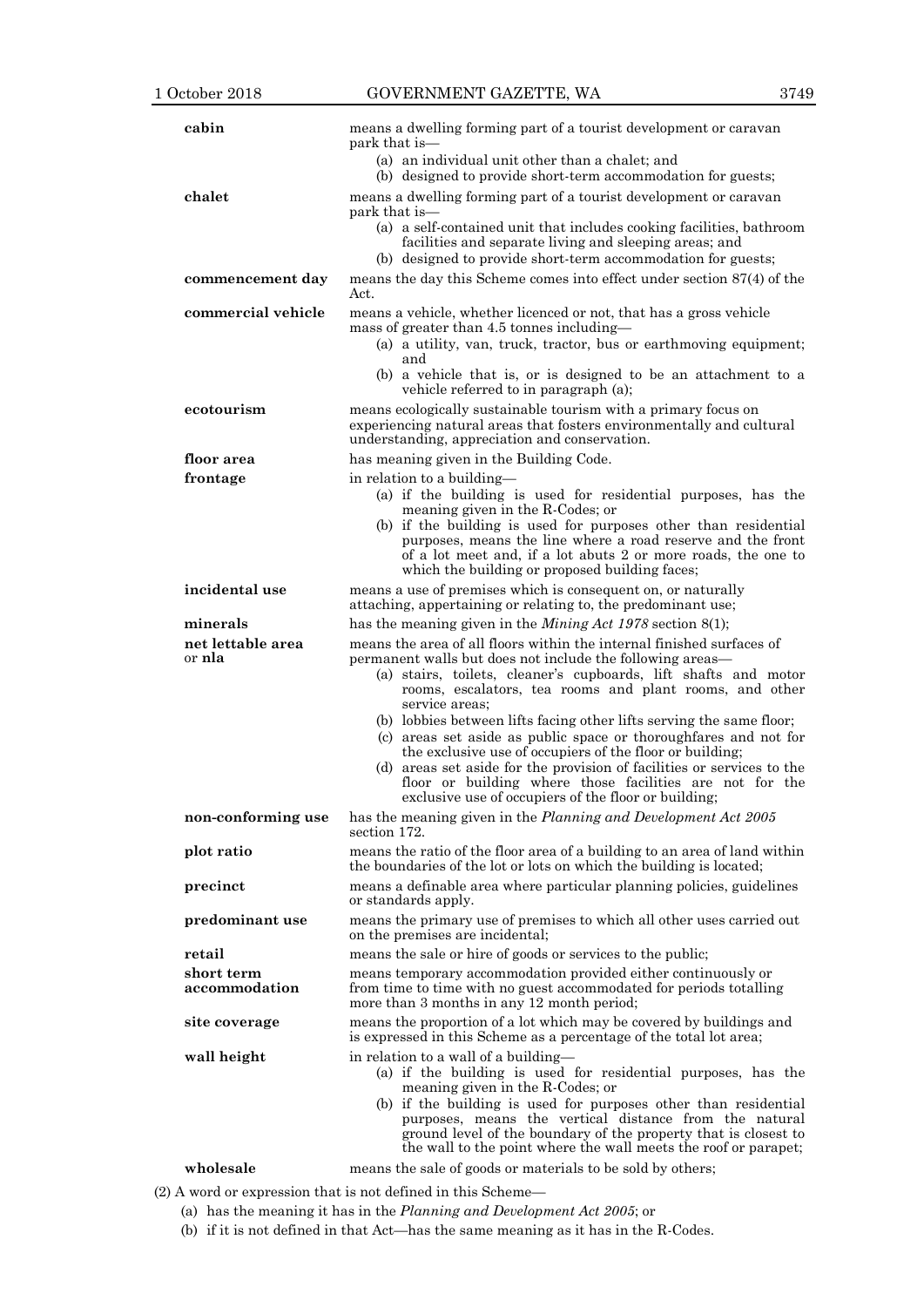*Division 2—Land use terms used in Scheme*

| 40. Land use terms used           |                                                                                                                                                                                                                                                                                                                                                                                                                                                                                                                                                                                                                                                                                                                                                                                                                      |  |  |
|-----------------------------------|----------------------------------------------------------------------------------------------------------------------------------------------------------------------------------------------------------------------------------------------------------------------------------------------------------------------------------------------------------------------------------------------------------------------------------------------------------------------------------------------------------------------------------------------------------------------------------------------------------------------------------------------------------------------------------------------------------------------------------------------------------------------------------------------------------------------|--|--|
| abattoir                          | means premises used commercially for the slaughtering of animals for the<br>purposes of consumption as food products.                                                                                                                                                                                                                                                                                                                                                                                                                                                                                                                                                                                                                                                                                                |  |  |
| aged care facility                | means a building or group of buildings consisting of either—<br>(a) an aged persons' home; or<br>(b) an aged persons' home and aged persons' dwellings,<br>and which includes buildings or parts of buildings used for communal<br>facilities, food preparation, dining, recreation, laundry or medical care;                                                                                                                                                                                                                                                                                                                                                                                                                                                                                                        |  |  |
| agriculture-<br>extensive         | means premises used for the raising of stock or crops including outbuildings<br>and earthworks, but does not include agriculture—intensive or animal<br>husbandry—intensive;                                                                                                                                                                                                                                                                                                                                                                                                                                                                                                                                                                                                                                         |  |  |
| agriculture-<br>intensive         | means premises used for commercial production purposes, including<br>outbuildings and earthworks, associated with any of the following—<br>(a) the production of grapes, vegetables, flowers, exotic or native plants,<br>or fruit or nuts;<br>(b) the establishment and operation of plant or fruit nurseries;<br>(c) the development of land for irrigated fodder production or irrigated<br>pasture (including turf farms);<br>(d) aquaculture.                                                                                                                                                                                                                                                                                                                                                                   |  |  |
| airfield                          | means land and buildings used in connection with the operation of<br>aeroplanes and other aircraft, including public airstrips, a public passenger<br>terminal, ancillary offices, car parking, parking, maintenance and servicing<br>of aircraft, including airfields ancillary to tourist uses but does not include a<br>private airstrip incidental to farming operations.                                                                                                                                                                                                                                                                                                                                                                                                                                        |  |  |
| amusement<br>parlour              | means premises—<br>(a) that are open to the public; and<br>(b) that are used predominantly for amusement by means of amusement<br>machines including computers; and<br>(c) where there are 2 or more amusement machines.                                                                                                                                                                                                                                                                                                                                                                                                                                                                                                                                                                                             |  |  |
| animal<br>establishment           | means premises used for the breeding, boarding, training or caring of<br>animals for commercial purposes but does not include animal husbandry—<br>intensive or veterinary centre.                                                                                                                                                                                                                                                                                                                                                                                                                                                                                                                                                                                                                                   |  |  |
| animal<br>husbandry-<br>intensive | means premises used for keeping, rearing or fattening of alpacas, beef and<br>dairy cattle, goats, pigs, poultry (for either egg or meat production), rabbits<br>(for either meat or fur production) or other livestock in feedlots, sheds or<br>rotational pens.                                                                                                                                                                                                                                                                                                                                                                                                                                                                                                                                                    |  |  |
| art gallery                       | means premises—<br>(a) that are open to the public; and<br>(b) where artworks are displayed for viewing or sale;                                                                                                                                                                                                                                                                                                                                                                                                                                                                                                                                                                                                                                                                                                     |  |  |
| bed and breakfast                 | means a dwelling-<br>(a) used by a resident of the dwelling to provide short-term<br>accommodation, including breakfast, on a commercial basis for not<br>more than 4 adult persons or one family; and<br>(b) containing not more than 2 guest bedrooms;                                                                                                                                                                                                                                                                                                                                                                                                                                                                                                                                                             |  |  |
| betting agency                    | means an office or totalisator agency established under the Racing and<br>Wagering Western Australia Act 2003.                                                                                                                                                                                                                                                                                                                                                                                                                                                                                                                                                                                                                                                                                                       |  |  |
| brewery                           | means premises the subject of a producer's licence authorising the production<br>of beer, cider or spirits granted under the Liquor Control Act 1988;                                                                                                                                                                                                                                                                                                                                                                                                                                                                                                                                                                                                                                                                |  |  |
| bulky goods<br>showroom           | means premises-<br>(a) used to sell by retail any of the goods and accessories of the following<br>types that are principally used for domestic purposes—<br>(i) automotive parts and accessories;<br>(ii) camping, outdoor and recreation goods;<br>(iii) electric light fittings;<br>(iv) animal supplies including equestrian and pet goods;<br>(v) floor and window coverings;<br>(vi) furniture, bedding, furnishings, fabrics, manchester and<br>homewares:<br>electrical<br>(vii) household<br>appliances,<br>goods<br>home<br>and<br>entertainment goods;<br>(viii) party supplies;<br>(ix) office equipment and supplies;<br>(x) babies' and childrens' goods, including play equipment and<br>accessories;<br>(xi) sporting, cycling, leisure, fitness goods and accessories;<br>(xii) swimming pools; and |  |  |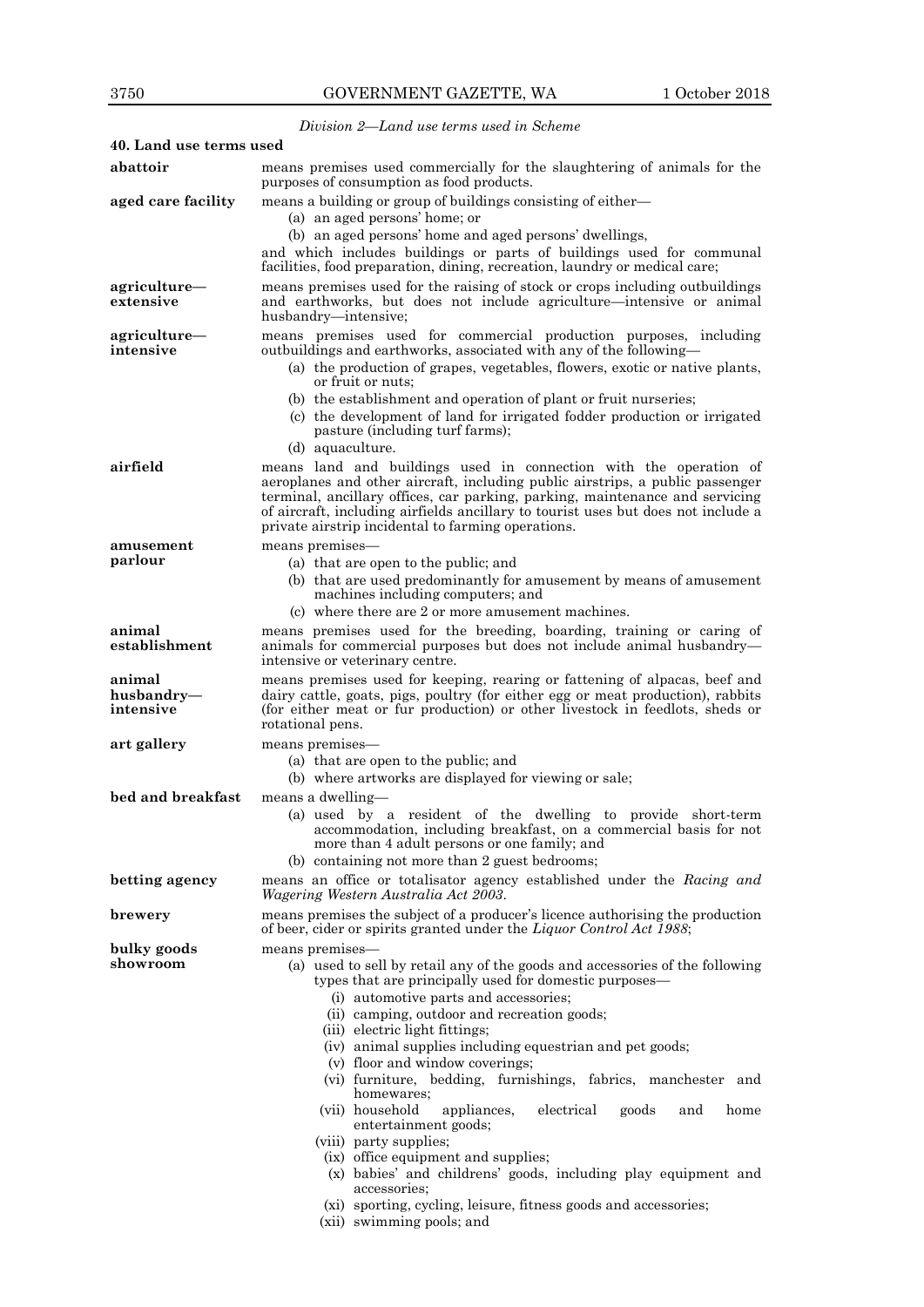|                               | (b) used to sell by retail goods and accessories by retail if—<br>(i) a large area is required for the handling, display or storage of<br>the goods; or                                                                                                                                                                                       |  |  |
|-------------------------------|-----------------------------------------------------------------------------------------------------------------------------------------------------------------------------------------------------------------------------------------------------------------------------------------------------------------------------------------------|--|--|
|                               | (ii) vehicular access is required to the premises for the purpose of<br>collection of purchased goods;                                                                                                                                                                                                                                        |  |  |
| camping ground                | means an area used for a camping ground as defined in the Caravan Parks<br>and Camping Grounds Act 1995 section 5 (1).                                                                                                                                                                                                                        |  |  |
| caravan park                  | means premises that are a caravan park as defined in the Caravan Parks<br>and Camping Grounds Act 1995 section 5 (1).                                                                                                                                                                                                                         |  |  |
| caretaker's<br>dwelling       | means a dwelling on the same site as a building, operation or plant, and<br>occupied by a supervisor of that building, operation or plant.                                                                                                                                                                                                    |  |  |
| car park                      | means premises used primarily for parking vehicles whether open to the<br>public or not but does not include—<br>(a) any part of a public road used for parking or for a taxi rank; or<br>(b) any premises in which cars are displayed for sale.                                                                                              |  |  |
| child care<br>premises        | means premises where-<br>(a) an education and care service as defined in the <i>Education and Care</i><br>Services National Law (Western Australia), other than a family day<br>care service as defined in that section, is provided; or<br>(b) a child care service as defined in the Child Care Services Act 2007<br>section 4 is provided. |  |  |
| cinema/theatre                | means premises where the public may view a motion picture or theatrical<br>production.                                                                                                                                                                                                                                                        |  |  |
| civic use                     | means premises used by a government department, an instrumentality of the<br>State or the local government for administrative, recreational or other<br>purposes.                                                                                                                                                                             |  |  |
| club premises                 | means premises used by a legally constituted club or association or other<br>body of persons united by a common interest.                                                                                                                                                                                                                     |  |  |
| commercial<br>vehicle parking | means premises used for parking of one or 2 commercial vehicles but does<br>not include—<br>(a) any part of a public road used for parking or for a taxi rank; or<br>(b) parking of commercial vehicles incidental to the predominant use of<br>the land:                                                                                     |  |  |
| community<br>purpose          | means premises designed or adapted primarily for the provision of<br>educational, social or recreational facilities or services by organisations<br>involved in activities for community benefit.                                                                                                                                             |  |  |
| consulting rooms              | means premises used by no more than 2 health practitioners at the same<br>time for the investigation or treatment of human injuries or ailments and for<br>general outpatient care.                                                                                                                                                           |  |  |
| convenience store             | means premises-<br>(a) used for the retail sale of convenience goods commonly sold in<br>supermarkets, delicatessens or newsagents; and                                                                                                                                                                                                       |  |  |
|                               | (b) operated during hours which include, but may extend beyond,<br>normal trading hours; and<br>(c) the floor area of which does not exceed $300 \text{ m}^2$ net lettable area.                                                                                                                                                              |  |  |
| corrective<br>institution     | means premises used to hold and reform persons committed to it by a court,<br>such as a prison or other type of detention facility.                                                                                                                                                                                                           |  |  |
| educational<br>establishment  | means premises used for the purposes of providing education including<br>premises used for a school, higher education institution, business college,<br>academy or other educational institution.                                                                                                                                             |  |  |
| exhibition centre             | means premises used for the display, or display and sale, of materials of an<br>artistic, cultural or historical nature including a museum                                                                                                                                                                                                    |  |  |
| family day care               | means premises where a family day care service as defined in the <i>Education</i><br>and Care Services National Law (Western Australia) is provided.                                                                                                                                                                                          |  |  |
| fast food outlet              | means premises, including premises with a facility for drive-through service,<br>used for the preparation, sale and serving of food to customers in a form<br>ready to be eaten-<br>(a) without further preparation; and<br>(b) primarily off the premises;                                                                                   |  |  |
| fuel depot                    | means premises used for the storage and sale in bulk of solid or liquid or<br>gaseous fuel but does not include premises used-<br>(a) as a service station; or                                                                                                                                                                                |  |  |
| funeral parlour               | (b) for the sale of fuel by retail into a vehicle for use by the vehicle.<br>means premises used—<br>(a) to prepare and store bodies for burial or cremation;<br>(b) to conduct funeral services;                                                                                                                                             |  |  |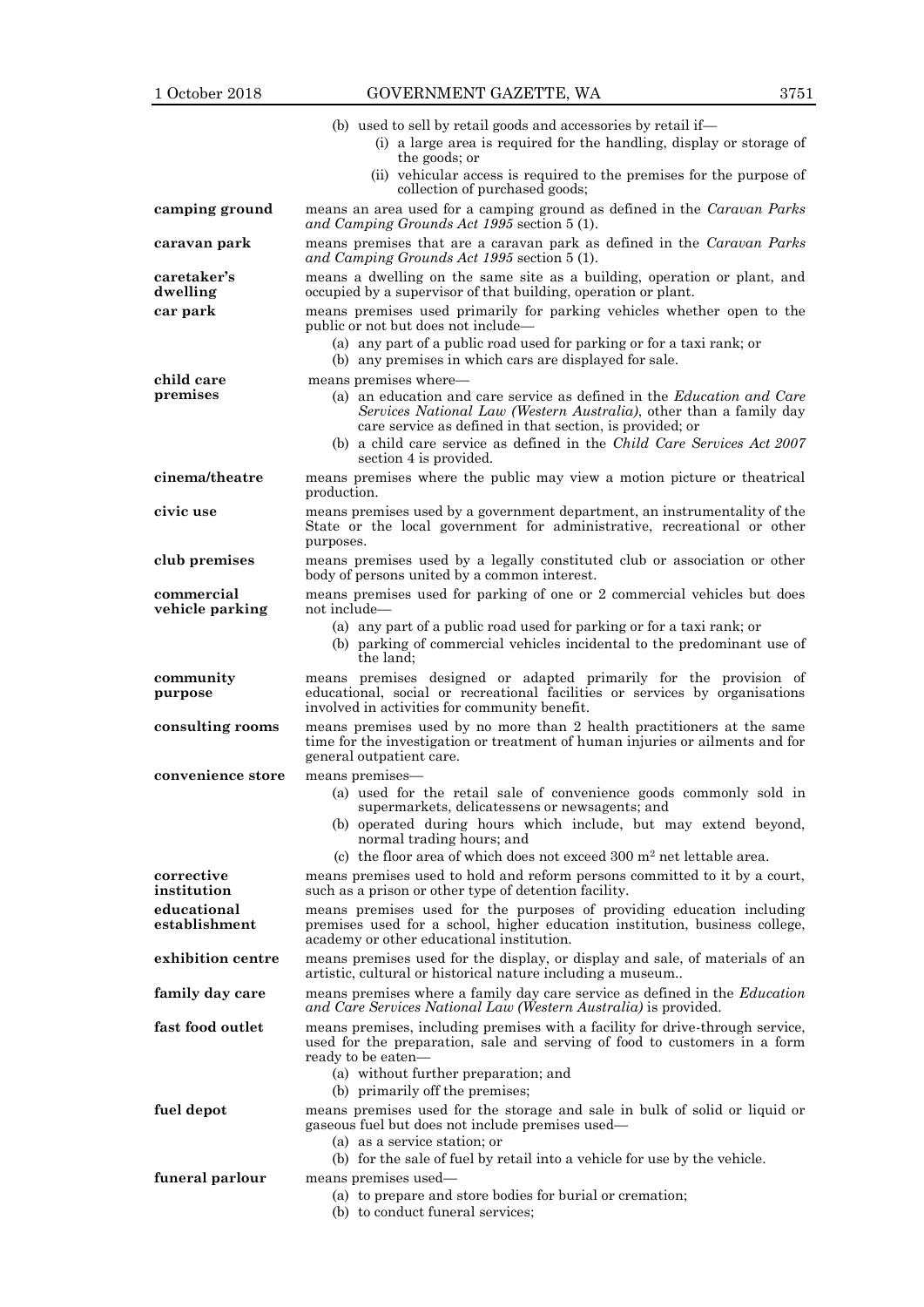| garden centre            | means premises used for the propagation, rearing and sale of plants, and the<br>storage and sale of products associated with horticulture and gardens.                                                                          |  |  |
|--------------------------|---------------------------------------------------------------------------------------------------------------------------------------------------------------------------------------------------------------------------------|--|--|
| holiday<br>accommodation | means 2 or more dwellings on one lot used to provide short term<br>accommodation for persons other than the owner of the lot;                                                                                                   |  |  |
| holiday house            | means a single dwelling on one lot used to provide short-term<br>accommodation but does not include a bed and breakfast;                                                                                                        |  |  |
| home business            | means a dwelling or land around a dwelling used by an occupier of the<br>dwelling to carry out a business, service or profession if the carrying out of<br>the business, service or profession—                                 |  |  |
|                          | (a) does not involve employing more than 2 people who are not members<br>of the occupier's household; and                                                                                                                       |  |  |
|                          | (b) will not cause injury to or adversely affect the amenity of the<br>neighbourhood; and                                                                                                                                       |  |  |
|                          | (c) does not occupy an area greater than $50 \text{ m}^2$ ; and<br>(d) does not involve the retail sale, display or hire of any goods unless<br>the sale, display or hire is done by means of the Internet; and                 |  |  |
|                          | (e) does not result in traffic difficulties as a result of the inadequacy of<br>parking or an increase in traffic volumes in the neighbourhood; and<br>(f) does not involve the presence, use or calling of a vehicle more than |  |  |
|                          | 4.5 tonnes tare weight; and<br>$(g)$ does not involve the use of an essential service that is greater than<br>the use normally required in the zone in which the dwelling is<br>located.                                        |  |  |
| home occupation          | means a dwelling or land around a dwelling used by an occupier of the<br>dwelling to carry out an occupation if the carrying out of the occupation<br>that-                                                                     |  |  |
|                          | (a) does not involve employing a person who is not a member of the<br>occupier's household; and                                                                                                                                 |  |  |
|                          | (b) will not cause injury to or adversely affect the amenity of the<br>neighbourhood; and                                                                                                                                       |  |  |
|                          | (c) does not occupy an area greater than 20 $m^2$ ; and                                                                                                                                                                         |  |  |
|                          | (d) does not involve the display on the premises of a sign with an area<br>exceeding $0.2 \text{ m}^2$ ; and                                                                                                                    |  |  |
|                          | (e) does not involve the retail sale, display or hire of any goods unless<br>the sale, display or hire is done by means of the Internet; and                                                                                    |  |  |
|                          | (f) does not—                                                                                                                                                                                                                   |  |  |
|                          | (i) require a greater number of parking spaces than normally<br>required for a single dwelling; or                                                                                                                              |  |  |
|                          | (ii) result in an increase in traffic volume in the neighbourhood;<br>and                                                                                                                                                       |  |  |
|                          | (g) does not involve the presence, use or calling of a vehicle more than<br>4.5 tonnes tare weight; and                                                                                                                         |  |  |
|                          | (h) does not include provision for the fuelling, repair or maintenance of<br>motor vehicles; and                                                                                                                                |  |  |
|                          | (i) does not involve the use of an essential service that is greater than<br>the use normally required in the zone in which the dwelling is<br>located.                                                                         |  |  |
| home office              | means a dwelling used by an occupier of the dwelling to carry out a home<br>occupation if the carrying out of the occupation—<br>(a) is solely within the dwelling; and                                                         |  |  |
|                          | (b) does not entail clients or customers travelling to and from the<br>dwelling; and                                                                                                                                            |  |  |
|                          | (c) does not involve the display of a sign on the premises; and<br>(d) does not require any change to the external appearance of the<br>dwelling.                                                                               |  |  |
| home store               | means a shop attached to a dwelling that-                                                                                                                                                                                       |  |  |
|                          | (a) has a net lettable area not exceeding $100 \text{ m}^2$ ; and<br>(b) is operated by a person residing in the dwelling.                                                                                                      |  |  |
| hospital                 | means premises used as a hospital as defined in the <i>Hospitals and Health</i><br>Services Act 1927 section 2(1).                                                                                                              |  |  |
| hotel                    | means premises the subject of a hotel licence other than a small bar or<br>tavern licence granted under the <i>Liquor Control Act 1988</i> including any<br>betting agency on the premises.                                     |  |  |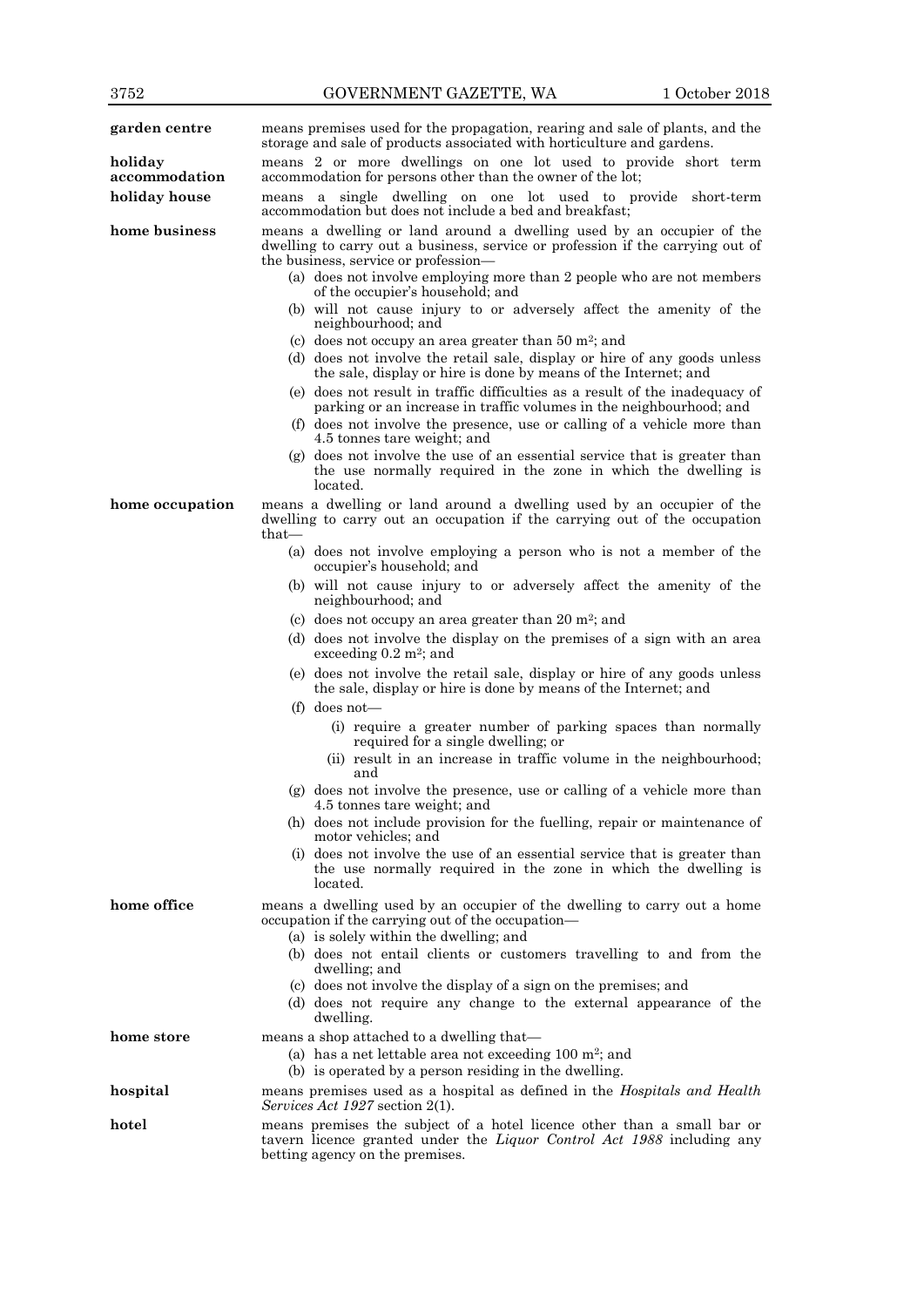| industry                  | means premises used for the manufacture, dismantling, processing,<br>assembly, treating, testing, servicing, maintenance or repairing of goods,<br>products, articles, materials or substances and includes facilities on the                                                                                                 |
|---------------------------|-------------------------------------------------------------------------------------------------------------------------------------------------------------------------------------------------------------------------------------------------------------------------------------------------------------------------------|
|                           | premises for any of the following purposes—<br>(a) the storage of goods;<br>(b) the work of administration or accounting;<br>(c) the selling of goods by wholesale or retail;<br>(d) the provision of amenities for employees;<br>(e) incidental purposes;                                                                    |
| industry-cottage          | means premises, other than premises used for a home occupation, that are<br>used by the occupier of the premises for the purpose of carrying out a trade<br>or light industry producing arts and crafts goods if the carrying out of the<br>trade or light industry—                                                          |
|                           | (a) will not cause injury to or adversely affect the amenity of the<br>neighbourhood; and                                                                                                                                                                                                                                     |
|                           | (b) if the premises is located in a residential zone—does not employ any<br>person other than a member of the occupier's household; and<br>(c) is compatible with the principal uses to which land in the zone in<br>which the premises is located may be put; and<br>(d) does not occupy an area greater than 50 $m^2$ ; and |
|                           | (e) does not involve the display on the premises of a sign with an area<br>exceeding $0.2$ m <sup>2</sup> .                                                                                                                                                                                                                   |
| industry-<br>extractive   | means premises, other than premises used for mining operations, that are<br>used for the extraction of basic raw materials including by means of ripping,<br>blasting or dredging and may include facilities for any of the following<br>purposes-                                                                            |
|                           | (a) the processing of raw materials including crushing, screening,<br>washing, blending or grading;                                                                                                                                                                                                                           |
|                           | (b) activities associated with the extraction of basic raw materials<br>including wastewater treatment, storage, rehabilitation, loading,<br>transportation, maintenance and administration;                                                                                                                                  |
| industry-light            | means premises used for an industry where impacts on the amenity of the<br>area in which the premises is located can be mitigated, avoided or managed;                                                                                                                                                                        |
| industry-                 | means premises used—                                                                                                                                                                                                                                                                                                          |
| primary<br>production     | (a) to carry out a primary production business as that term is defined in<br>the <i>Income Tax Assessment Act 1997</i> (Commonwealth) section 995-1;                                                                                                                                                                          |
|                           | or<br>(b) for a workshop servicing plant or equipment used in primary<br>production businesses;                                                                                                                                                                                                                               |
| liquor store—<br>large    | means premises—<br>(a) the subject of a liquor store licence granted under the <i>Liquor Control</i><br><i>Act 1988</i> ; and                                                                                                                                                                                                 |
|                           | (b) in which the whole of, or a portion of, the premises with a net<br>lettable area of more than $300m²$ is used to display and sell packaged<br>liquor for consumption off the premises.                                                                                                                                    |
| liquor store—<br>small    | means premises the subject of a liquor store licence granted under the Liquor<br><i>Control Act 1988</i> with a net lettable area of not more than 300 m <sup>2</sup> .                                                                                                                                                       |
| lunch bar                 | means premises or part of premises within an industrial or commercial area<br>used for the preparation, sale and serving of food to customers in a form<br>ready to be eaten without further preparation.                                                                                                                     |
| marina                    | means-                                                                                                                                                                                                                                                                                                                        |
|                           | (a) premises used for providing mooring, fuelling, servicing, repairing,<br>storage and other facilities for boats, including the associated sale of<br>any boating gear or equipment; and                                                                                                                                    |
|                           | (b) all jetties, piers, embankments, quays, moorings, offices and<br>storerooms used in connection with the provision of those services.                                                                                                                                                                                      |
| marine filling<br>station | means premises used for the storage and supply of liquid fuels and<br>lubricants for marine craft.                                                                                                                                                                                                                            |
| market                    | means premises used for the display and sale of goods from stalls by<br>independent vendors.                                                                                                                                                                                                                                  |
| medical centre            | means premises other than a hospital used by 3 or more health practitioners<br>at the same time for the investigation or treatment of human injuries or<br>ailments and for general outpatient care.                                                                                                                          |
| mining operations         | means premises where mining operations, as that term is defined in the<br><i>Mining Act 1978</i> section 8(1) is carried out;                                                                                                                                                                                                 |
| motel                     | means premises, which may be licensed under the <i>Liquor Control Act 1988</i> —                                                                                                                                                                                                                                              |
|                           | (a) used to accommodate guests in a manner similar to a hotel; and<br>(b) with specific provision for the accommodation of guests with motor<br>vehicles.                                                                                                                                                                     |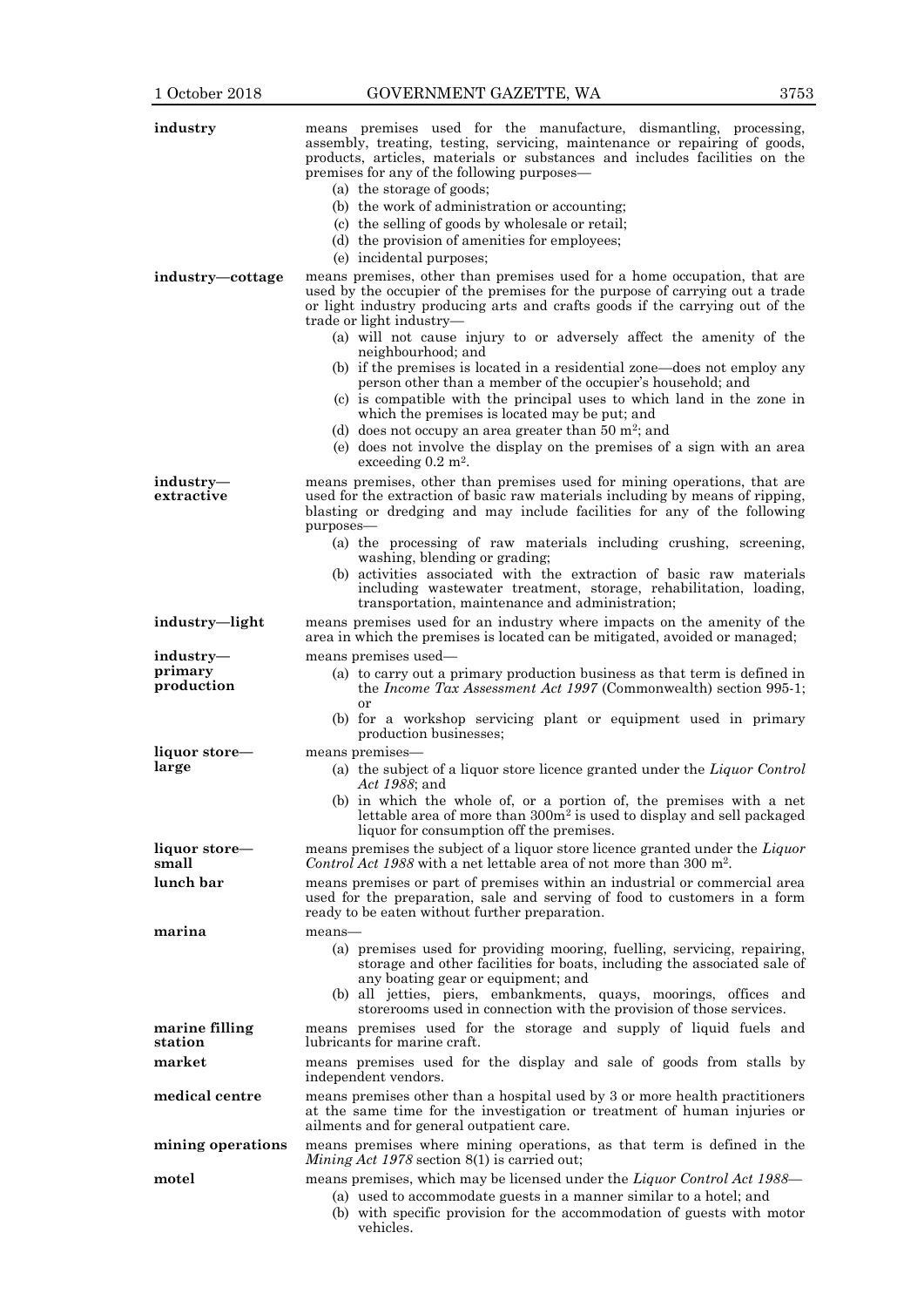| motor vehicle,<br>boat or caravan<br>sales | means premises used to sell or hire motor vehicles, boats or caravans.                                                                                                                                                                                                                                                                                                                              |  |  |
|--------------------------------------------|-----------------------------------------------------------------------------------------------------------------------------------------------------------------------------------------------------------------------------------------------------------------------------------------------------------------------------------------------------------------------------------------------------|--|--|
| motor vehicle<br>repair                    | means premises used for or in connection with—<br>(a) electrical and mechanical repairs, or overhauls, to vehicles other<br>than panel beating, spray painting or chassis reshaping of vehicles;<br>or                                                                                                                                                                                              |  |  |
| motor vehicle<br>wash                      | (b) repairs to tyres other than recapping or retreading of tyres.<br>means premises primarily used to wash motor vehicles and may include<br>facilities for washing boats.                                                                                                                                                                                                                          |  |  |
| nature based park                          | means premises used for a nature based park as defined in the <i>Caravan</i><br>Parks and Camping Grounds Regulations 1997.                                                                                                                                                                                                                                                                         |  |  |
| nightclub                                  | means premises the subject of a nightclub licence granted under the Liquor<br>Control Act 1988                                                                                                                                                                                                                                                                                                      |  |  |
| oceanarium                                 | means a saltwater aquarium for the display and observation of fish and other<br>marine life.                                                                                                                                                                                                                                                                                                        |  |  |
| office                                     | means premises used for administration, clerical, technical, professional or<br>similar business activities.                                                                                                                                                                                                                                                                                        |  |  |
| park home park                             | means premises used as a park home park as defined in the <i>Caravan Parks</i><br>and Camping Grounds Regulations 1997 Schedule 8.                                                                                                                                                                                                                                                                  |  |  |
| place of worship                           | means premises used for religious activities such as a chapel, church,<br>mosque, synagogue or temple.                                                                                                                                                                                                                                                                                              |  |  |
| reception centre                           | means premises used for hosted functions on formal or ceremonial occasions.                                                                                                                                                                                                                                                                                                                         |  |  |
| recreation-                                | means premises that are—                                                                                                                                                                                                                                                                                                                                                                            |  |  |
| private                                    | (a) used for indoor or outdoor leisure, recreation or sport; and<br>(b) not usually open to the public without charge.                                                                                                                                                                                                                                                                              |  |  |
| renewable energy<br>facility               | means premises used to generate energy from a renewable energy source and<br>includes any building or other structure used in, or in connection with, the<br>generation of energy by a renewable resource. It does not include solar<br>panels or a wind turbine located on a lot with a single house where the<br>energy produced only supplies that house or private rural use or<br>anemometers. |  |  |
| repurposed<br>dwelling                     | means a building or structure not previously used as a single house, which<br>has been repurposed for use as a dwelling.                                                                                                                                                                                                                                                                            |  |  |
| resource recovery<br>centre                | means premises other than a waste disposal facility used for the recovery of<br>resources from waste.                                                                                                                                                                                                                                                                                               |  |  |
| restaurant/cafe                            | means premises primarily used for the preparation, sale and serving of food<br>and drinks for consumption on the premises by customers for whom seating<br>is provided, including premises that are licenced under the Liquor Control<br>Act 1988.                                                                                                                                                  |  |  |
| restricted                                 | means premises used for the sale by retail or wholesale, or the offer for hire,                                                                                                                                                                                                                                                                                                                     |  |  |
| premises                                   | loan or exchange, or the exhibition, display or delivery of-<br>(a) publications that are classified as restricted under the <i>Classification</i><br>(Publications,<br>Films<br>Computer<br>Games)<br>and<br>Act<br>1995<br>(Commonwealth); or                                                                                                                                                     |  |  |
|                                            | (b) materials, compounds, preparations or articles which are used or<br>intended to be used primarily in or in connection with any form of<br>sexual behaviour or activity; or<br>(c) smoking-related implements                                                                                                                                                                                    |  |  |
| road house                                 | means premises that has direct access to a State road other than a freeway<br>and which provides the services or facilities provided by a freeway service<br>centre and may provide any of the following facilities or services—<br>(a) a full range of automotive repair services;<br>(b) wrecking, panel beating and spray painting services;                                                     |  |  |
|                                            | (c) transport depot facilities;                                                                                                                                                                                                                                                                                                                                                                     |  |  |
|                                            | (d) short-term accommodation for guests;<br>(e) facilities for being a muster point in response to accidents, natural<br>disasters and other emergencies; and                                                                                                                                                                                                                                       |  |  |
|                                            | (f) dump points for the disposal of black and/or grey water from<br>recreational vehicles.                                                                                                                                                                                                                                                                                                          |  |  |
| rural home<br>business                     | means a dwelling or land around a dwelling used by an occupier of the<br>dwelling to carry out a business, service or profession if the carrying out of<br>the business, service or occupation—                                                                                                                                                                                                     |  |  |
|                                            | (a) does not involve employing more than 2 people who are not members<br>of the occupier's household; and                                                                                                                                                                                                                                                                                           |  |  |
|                                            | (b) will not cause injury to or adversely affect the amenity of the                                                                                                                                                                                                                                                                                                                                 |  |  |

neighbourhood; and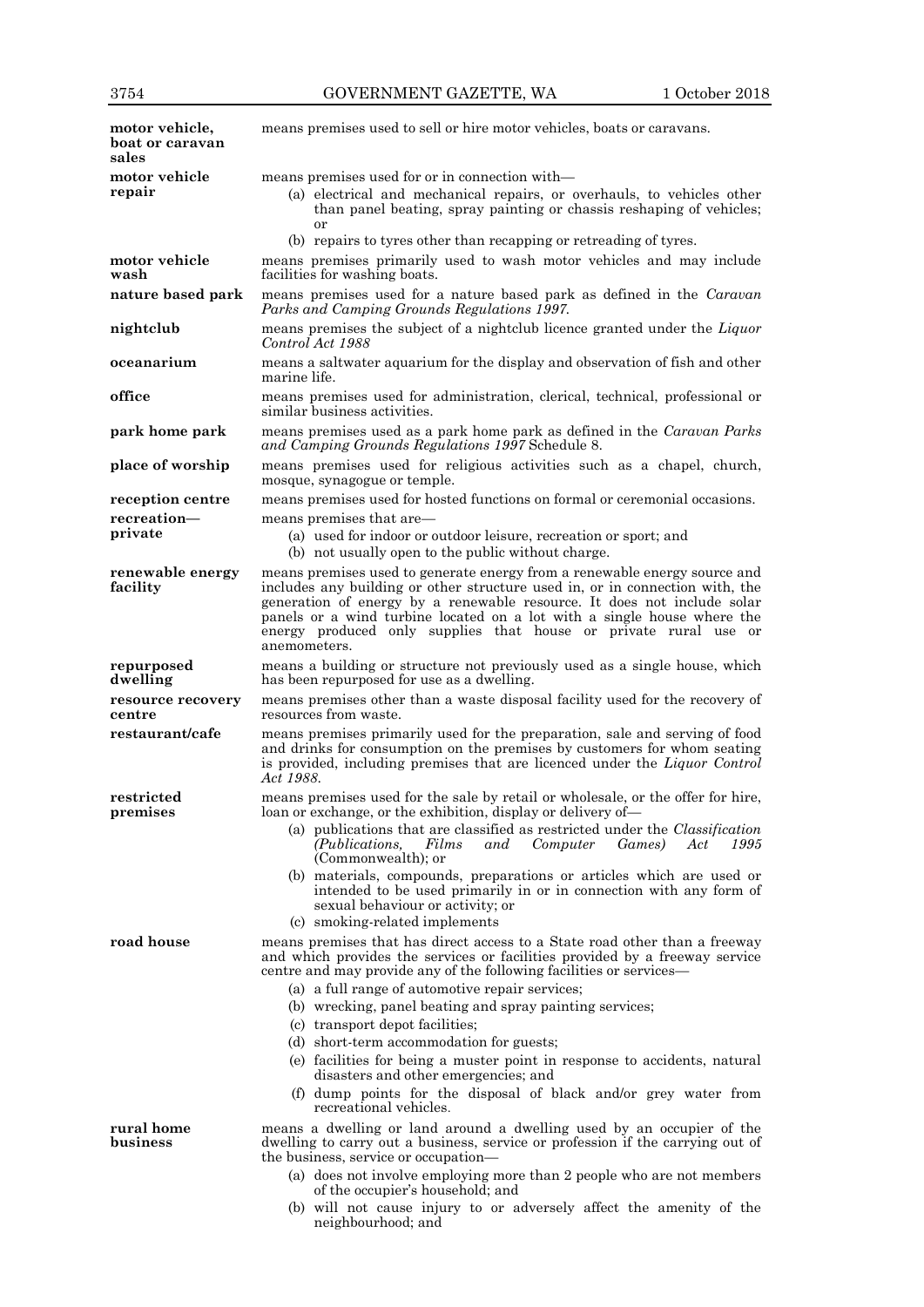|                                           | (c) does not occupy an area greater than 200 $m^2$ ; and                                                                                                                                                                                                                                                                                                  |
|-------------------------------------------|-----------------------------------------------------------------------------------------------------------------------------------------------------------------------------------------------------------------------------------------------------------------------------------------------------------------------------------------------------------|
|                                           | (d) does not involve the retail sale, display or hire of any goods unless<br>the sale, display or hire is done by means of the Internet; and                                                                                                                                                                                                              |
|                                           | (e) does not result in traffic difficulties as a result of the inadequacy of<br>parking or an increase in traffic volumes in the neighbourhood; and                                                                                                                                                                                                       |
|                                           | (f) does not involve the presence, use or calling of more than 3 vehicles<br>at any one time or of a vehicle more than 30 tonnes gross weight.                                                                                                                                                                                                            |
| rural<br>pursuit/hobby<br>farm            | means any premises, other than premises used for agriculture—extensive or<br>agriculture—intensive, that are used by an occupier of the premises to carry<br>out any of the following activities if carrying out of the activity does not<br>involve permanently employing a person who is not a member of the<br>occupier's household-                   |
|                                           | (a) the rearing, agistment, stabling or training of animals;<br>(b) the keeping of bees;                                                                                                                                                                                                                                                                  |
| salvage yard                              | (c) the sale of produce grown solely on the premises<br>means land or premises used for the storage and sale of materials salvaged<br>from the demolition or renovating of buildings or machinery.                                                                                                                                                        |
| second hand<br>dwelling                   | means a dwelling that has been in a different location, and has been<br>dismantled and transported to another location (in whole or in parts) for<br>habitable purposes, but does not include a new modular or transportable<br>dwelling.                                                                                                                 |
| serviced<br>apartment                     | means a group of units or apartments providing—<br>(a) self-contained short stay accommodation for guests; and<br>(b) any associated reception or recreation activities                                                                                                                                                                                   |
| service station                           | means premises other than premises used for a transport depot, panel<br>beating, spray painting, major repairs or wrecking, that are used for-<br>(a) the retail sale of petroleum products, motor vehicle accessories and<br>goods of an incidental or convenience nature; and/or<br>(b) the carrying out of greasing, tyre repairs and minor mechanical |
|                                           | repairs to motor vehicles.                                                                                                                                                                                                                                                                                                                                |
| shop                                      | means premises other than a bulky goods showroom, a liquor store—large or<br>a liquor store—small used to sell goods by retail, to hire goods, or to provide<br>services of a personal nature, including hairdressing or beauty therapy<br>services:                                                                                                      |
| small bar                                 | means premises the subject of a small bar licence granted under the <i>Liquor</i><br>Control Act 1988.                                                                                                                                                                                                                                                    |
| tavern                                    | means premises the subject of a tavern licence granted under the Liquor<br>Control Act 1988.                                                                                                                                                                                                                                                              |
| Telecommunic-<br>ations<br>infrastructure | means premises used to accommodate the infrastructure used by or in<br>connection with a telecommunications network including any line,<br>equipment, apparatus, tower, antenna, tunnel, duct, hole, pit or other<br>structure related to the network.                                                                                                    |
| tourist<br>development                    | means a building, or a group of buildings forming a complex, other than a<br>bed and breakfast, a caravan park or holiday accommodation, used to<br>provide-                                                                                                                                                                                              |
|                                           | (a) short-term accommodation for guests; and<br>(b) onsite facilities for the use of guests; and<br>(c) facilities for the management of the development;                                                                                                                                                                                                 |
| trade display                             | means premises used for the display of trade goods and equipment for the<br>purpose of advertisement.                                                                                                                                                                                                                                                     |
| trade supplies                            | means premises used to sell by wholesale or retail, or to hire, assemble or<br>manufacture any materials, tools, equipment, machinery or other goods used<br>for any of the following purposes including goods which may be assembled or<br>manufactured off the premises—                                                                                |
|                                           | (a) automotive repairs and servicing;<br>(b) building including repair and maintenance;<br>(c) industry;<br>(d) landscape gardening;                                                                                                                                                                                                                      |
|                                           | (e) provision of medical services;                                                                                                                                                                                                                                                                                                                        |
|                                           | (f) primary production;<br>(g) use by government departments or agencies, including local<br>government.                                                                                                                                                                                                                                                  |
| transport depot                           | means premises used primarily for the parking or garaging of 3 or more<br>commercial vehicles including-                                                                                                                                                                                                                                                  |
|                                           | (a) any ancillary maintenance or refuelling of those vehicles; and<br>(b) any ancillary storage of goods brought to the premises by those<br>vehicles; and                                                                                                                                                                                                |

(c) the transfer of goods or persons from one vehicle to another.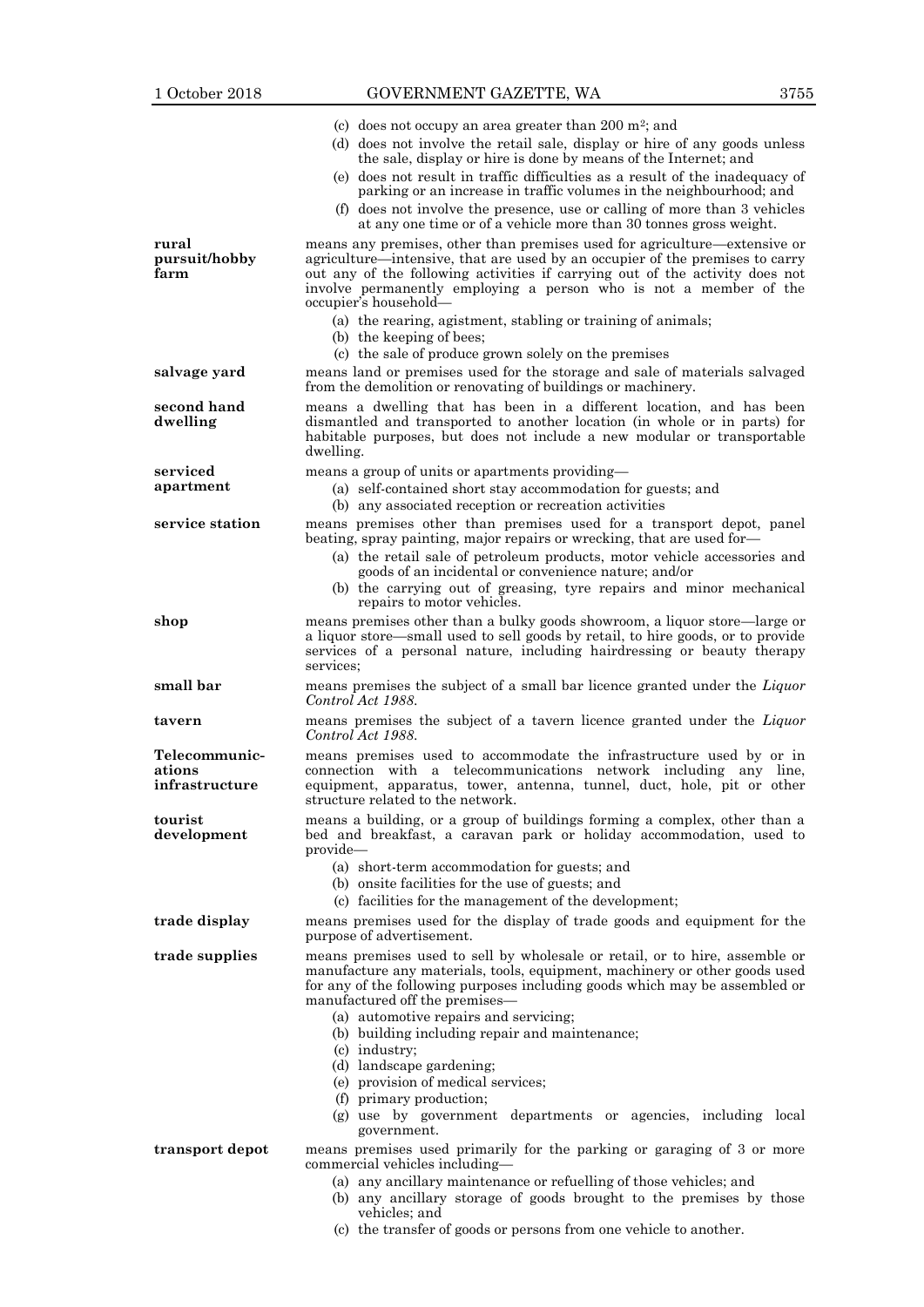| 3756                       | GOVERNMENT GAZETTE, WA                                                                                                                                                                                                                                                                                                                            | 1 October 2018 |  |
|----------------------------|---------------------------------------------------------------------------------------------------------------------------------------------------------------------------------------------------------------------------------------------------------------------------------------------------------------------------------------------------|----------------|--|
| tree farm                  | means land used commercially for tree production where trees are planted in<br>blocks of more than one hectare, including land in respect of which a carbon<br>right is registered under the Carbon Rights Act 2003 section 5.                                                                                                                    |                |  |
| veterinary centre          | means premises used to diagnose animal diseases or disorders, to surgically<br>or medically treat animals, or for the prevention of animal diseases or<br>disorders.                                                                                                                                                                              |                |  |
| warehouse/<br>storage      | means premises including indoor or outdoor facilities used for-<br>(a) the storage of goods, equipment, plant or materials; or<br>(b) the display or sale by wholesale of goods;                                                                                                                                                                  |                |  |
| waste disposal<br>facility | means premises used—<br>(a) for the disposal of waste by landfill; or<br>(b) the incineration of hazardous, clinical or biomedical waste.                                                                                                                                                                                                         |                |  |
| waste storage<br>facility  | means premises used to collect, consolidate, temporarily store or sort waste<br>before transfer to a waste disposal facility or a resource recovery facility on a<br>commercial scale.                                                                                                                                                            |                |  |
| winery                     | means premises used for the production of viticultural produce<br>and associated sale of the produce.                                                                                                                                                                                                                                             |                |  |
| winery                     | means premises used for the production of viticultural produce<br>and associated sale of the produce.                                                                                                                                                                                                                                             |                |  |
| workforce<br>accommodation | means premises, which may include modular or relocatable buildings, used—<br>(a) primarily for the accommodation of workers engaged in construction,<br>resource, agricultural or other industries on a temporary basis; and<br>(b) for any associated catering, sporting and recreation facilities for the<br>occupants and authorised visitors. |                |  |

# **SCHEDULES**

————

# *Schedule A*

#### SUPPLEMENTARY TO DEEMED PROVISIONS

(Additional provisions to the Deemed Provisions of the Regulations)

Supplementary provisions in this Schedule A are numbered to correlate with the clauses outlined in Schedule 2 Deemed Provisions, as per the *Planning and Development (Local Planning Schemes) Regulations 2015*:

### **PART 7—REQUIREMENT FOR DEVELOPMENT APPROVAL**

61 (1) (c) the erection or extension to a single house on a lot if the R-Codes apply to the development and the development satisfies the deemed-to-comply requirements of the R-Codes unless the development is located in a place that is—

(vi) land subject to inundation and the development will have a floor level less than RL 4.2 metres AHD.

61 (1) (d) the erection or extension of an ancillary dwelling, outbuilding, external fixture, boundary wall or fence, veranda, garage, or carport on the same lot as a single house or a grouped dwelling if the R-Codes apply to the development and development satisfies the deemed-to-comply requirements of the R-Codes unless the development is located in a place that is—

- (vi) Land subject to inundation and the development will have a floor level less than RL 4.2 metres AHD
- (vii) the ancillary dwelling is a 'repurposed dwelling' or 'second hand dwelling'.

61 (1) (j) of the Deemed Provisions of the Regulations, development approval of the local government is not required for the following—

- (a) The erection of a boundary fence where—
	- (i) The boundary fence is a dividing fence between two lots, does not exceed 1.8 metres and is located behind the street setback area or front building line; or
	- (ii) The boundary fence is a lot in the Industry zone, is constructed out of visually permeable materials including and not limited to cyclone mesh link fencing with a maximum height of 2 metres; or
	- (iii) The boundary fence is located in the street setback area on land zoned Residential or Urban Development does not exceed 1.8 metres in height and complies with the 'deemed to comply' requirements of the Residential Design Codes.
- (b) Any change to the words, pictures, symbols, or colours of any approved advertisement where the change does not alter the size or purpose of the approved advertisement.
- (c) Subject to the provisions of the *Main Roads (Control of Advertisements) Regulations 1996*, the local government's prior consent is not required in respect of those advertisements listed in Schedule C which for the purpose of this Schedule are referred to as 'exempted advertisements'.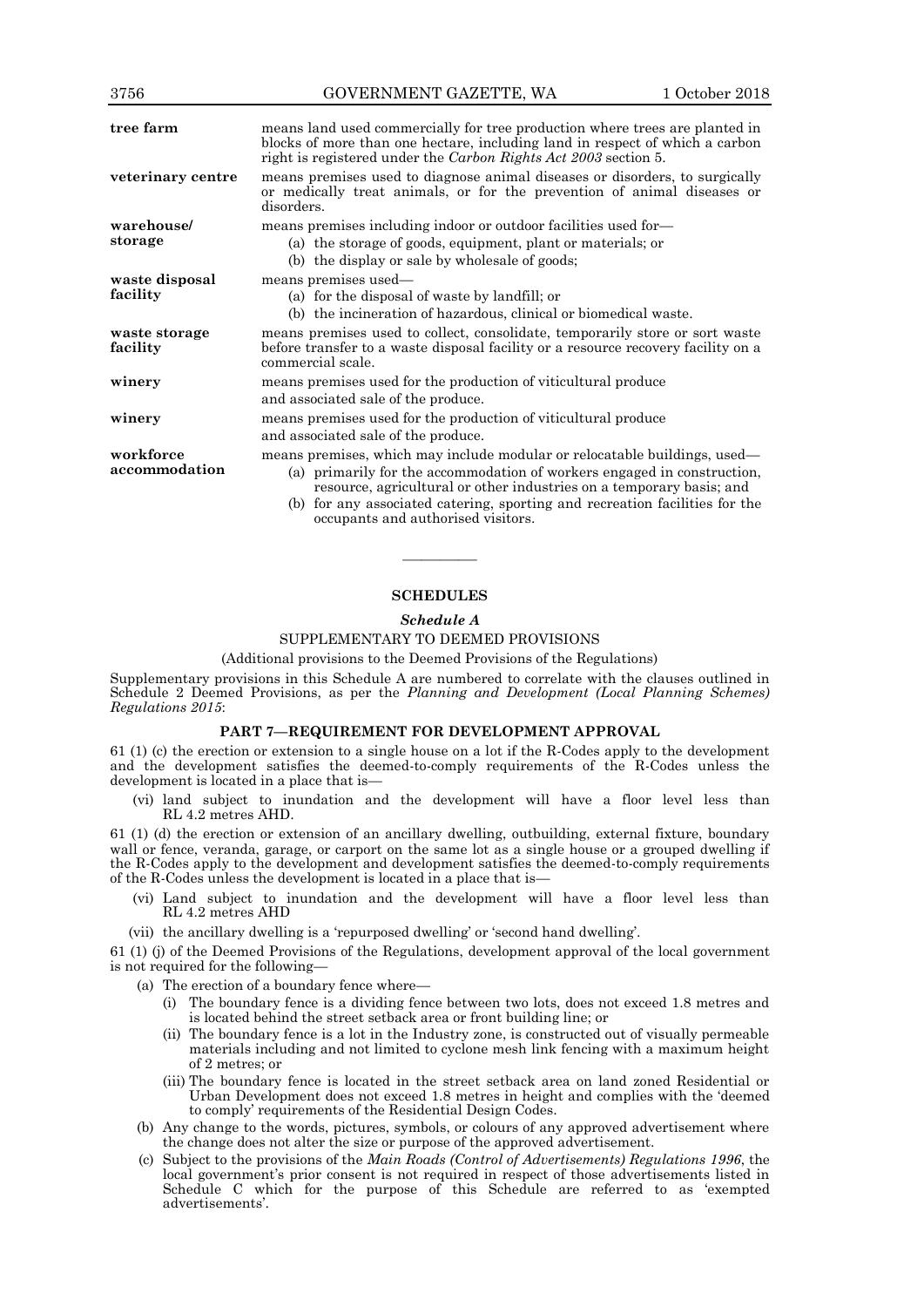- (i) listed by the Heritage Council;
- (ii) listed on the register of the National Estate;
- (iii) located in the Special Control Area for the Shark Bay World Heritage Property.

61 (1) (k) development approval of the local government is not required for the following works within the 'Special Use' zone where it—

- (a) Only involves internal alterations to an existing building; and/ or
- (b) Involves maintenance or refurbishment of an existing building or development with no major alterations to the building footprint; and/or
- (c) Is a minor alteration or addition to an existing non habitable building; and/or
- (d) The use of the building is not proposed to substantially change; or
- (e) Will not compromise World Heritage Values in the opinion of the local government.

# *Schedule B*

————

# SPECIAL USE ZONES (Clause 21)

The symbols used for land use permissibility in Schedule B shall have the same meaning as the symbols under Clause 18 (2).

| No.               | <b>Description of Land</b>                                                               | <b>Special Use</b>                                                                                                                                                                                                                                                                             | Conditions                                                                                                                                                                                                                                                                                                                                                                                                                                                                                                                                                                                                                                                                     |
|-------------------|------------------------------------------------------------------------------------------|------------------------------------------------------------------------------------------------------------------------------------------------------------------------------------------------------------------------------------------------------------------------------------------------|--------------------------------------------------------------------------------------------------------------------------------------------------------------------------------------------------------------------------------------------------------------------------------------------------------------------------------------------------------------------------------------------------------------------------------------------------------------------------------------------------------------------------------------------------------------------------------------------------------------------------------------------------------------------------------|
| SU <sub>1</sub> . | Lot 310 Stella Rowley<br>Drive, Denham and<br><b>Unallocated Crown</b><br>Land (Lot 309) | As 'D' use-<br>• Caravan park<br>• Camping ground<br>• Holiday accommodation<br>• Tourist development<br>As T use—<br>$\bullet$ Shop                                                                                                                                                           | As required by the local<br>government.                                                                                                                                                                                                                                                                                                                                                                                                                                                                                                                                                                                                                                        |
| SU <sub>2</sub> . | Lot 9502 Shark Bay<br>Road, Denham                                                       | As 'D' Use—<br>• Group dwelling<br>• Holiday accommodation<br>• Restaurant/cafe<br>• Recreation-private<br>• Single house<br>• Tourist development<br>As T use-<br>$\bullet$ Tavern                                                                                                            | Any subdivision shall be<br>generally in accordance with<br>an approved Structure Plan.<br>Any Structure Plan shall be<br>developed in accordance with<br>Part 4, Schedule 2 of the<br>Planning and Development<br>(Local Planning Schemes)<br><i>Regulations 2015</i> and will<br>address the following-<br>• Development should be<br>set back and buffered<br>from adjoining<br>residential uses to the<br>satisfaction of the local<br>government; and<br>• Development should be<br>setback from the dune<br>ridge on the southern<br>boundary of the site,<br>and this ridge should<br>be landscaped and<br>protected to the<br>satisfaction of the local<br>government. |
| SU <sub>3</sub>   | Lot 1 Monkey Mia<br>Road/corner Shark<br>Bay Road, Denham                                | As $D'$ Uses—<br>• Bulky goods showroom<br>Carpark<br>Convenience store<br>Garden centre<br>• Industry-light<br>• Motor vehicle, boat or<br>caravan sales<br>• Motor vehicle repair<br>• Motor Vehicle Wash<br>$\bullet$ Office<br>• Restaurant/cafe<br>Service station<br>• Warehouse/storage | Objectives<br>• To ensure that any<br>development is<br>compatible with the<br>Commercial and<br>surrounding zoning.<br>To provide for a wide<br>range of compatible<br>landuses and encourage<br>opportunities for mixed<br>use development.<br>To encourage<br>development of an<br>attractive place to work<br>and conduct business.                                                                                                                                                                                                                                                                                                                                        |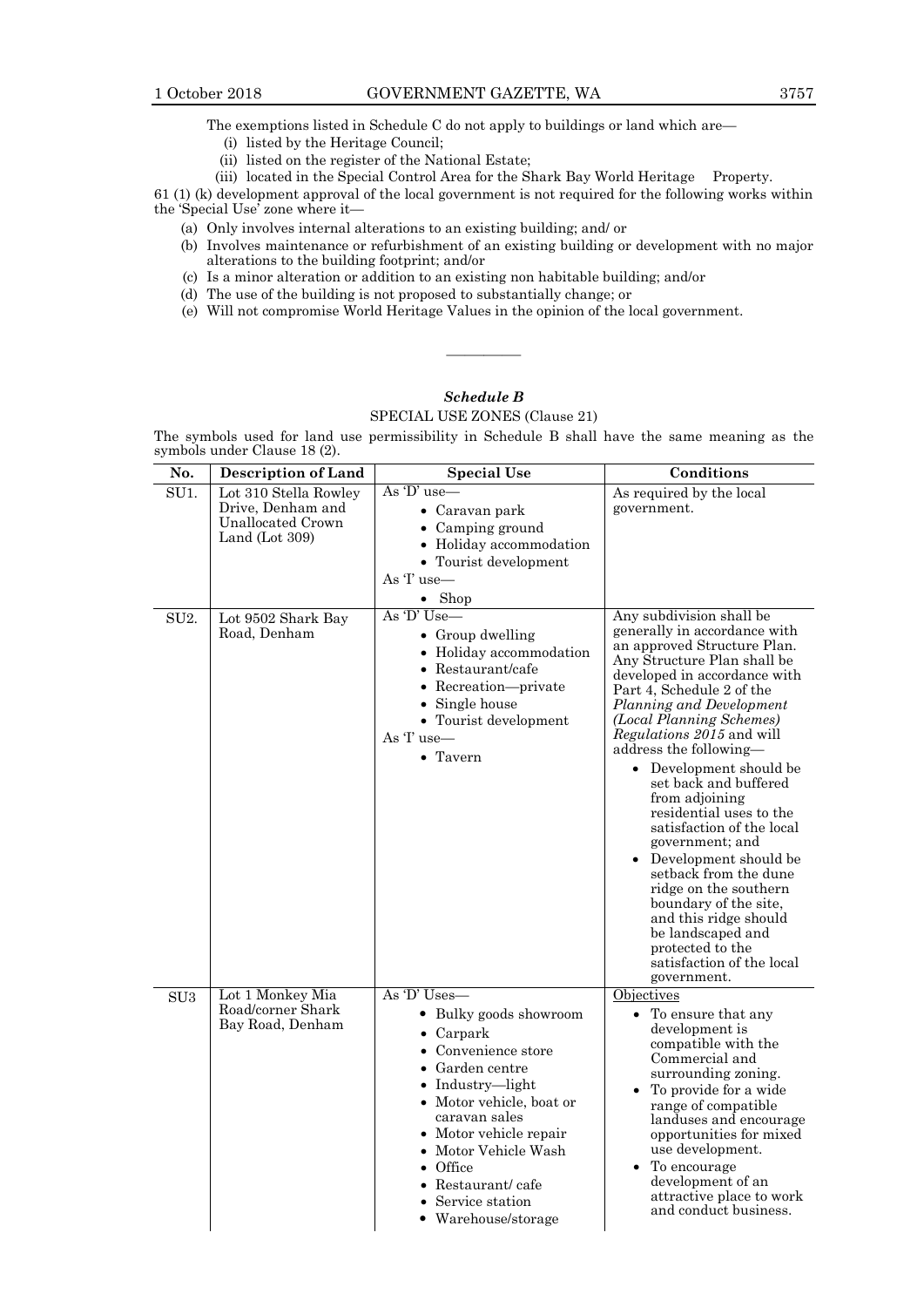| No. | <b>Description of Land</b> | <b>Special Use</b> | Conditions                                                                                          |
|-----|----------------------------|--------------------|-----------------------------------------------------------------------------------------------------|
|     |                            |                    | To promote a high<br>$\bullet$                                                                      |
|     |                            |                    | standard of<br>development including                                                                |
|     |                            |                    | buildings, landscaping<br>and carparking.                                                           |
|     |                            |                    | To ensure that all                                                                                  |
|     |                            |                    | development presents a<br>visually attractive                                                       |
|     |                            |                    | appearance to Monkey                                                                                |
|     |                            |                    | Mia Road as a main<br>gateway into the<br>Denham Townsite.                                          |
|     |                            |                    | Conditions                                                                                          |
|     |                            |                    | (1) Any development is to<br>have quality building facades                                          |
|     |                            |                    | fronting Shark Bay Road and<br>Monkey Mia Road.                                                     |
|     |                            |                    | (2) The layout of carparking<br>areas shall be designed with<br>high regard for traffic             |
|     |                            |                    | circulation between                                                                                 |
|     |                            |                    | developments on the same<br>lot, and shall be integrated to                                         |
|     |                            |                    | allow for good on site traffic<br>management and flow.                                              |
|     |                            |                    | (3) Development shall be<br>setback from Shark Bay Road                                             |
|     |                            |                    | and Monkey Mia Road<br>intersection to the                                                          |
|     |                            |                    | satisfaction of the local                                                                           |
|     |                            |                    | government and Main Roads<br>WA.                                                                    |
|     |                            |                    | (4) The boundary of the site<br>abutting the Cemetery<br>Reserve No. 8886 shall be                  |
|     |                            |                    | landscaped to the satisfaction<br>of the local government.                                          |
|     |                            |                    | (5) Council may require<br>lodgement of a landscaping<br>plan as a condition of any<br>development. |
|     |                            |                    | (6) Council may require                                                                             |
|     |                            |                    | lodgement of a transport<br>impact assessment for any                                               |
|     |                            |                    | new development, prepared<br>in accordance with the                                                 |
|     |                            |                    | WAPC's Transport Impact<br><b>Assessment Guidelines</b>                                             |
|     |                            |                    | (August 2016).                                                                                      |
|     |                            |                    | (7) Council shall only<br>consider 'motor vehicle                                                   |
|     |                            |                    | repair' as a stand-alone                                                                            |
|     |                            |                    | development, where-<br>The building is of a<br>(i)                                                  |
|     |                            |                    | high quality with<br>adequate on site                                                               |
|     |                            |                    | carparking and<br>landscaping to the                                                                |
|     |                            |                    | satisfaction of<br>Council;                                                                         |
|     |                            |                    | The use is confined to<br>(ii)                                                                      |
|     |                            |                    | those activities as<br>defined in the 'motor                                                        |
|     |                            |                    | vehicle repair'<br>landuse definition in                                                            |
|     |                            |                    | Clause 40 servicing as                                                                              |
|     |                            |                    | a predominant<br>activity; and                                                                      |
|     |                            |                    | The use shall not<br>(iii)<br>include any motor                                                     |
|     |                            |                    | vehicle wrecking                                                                                    |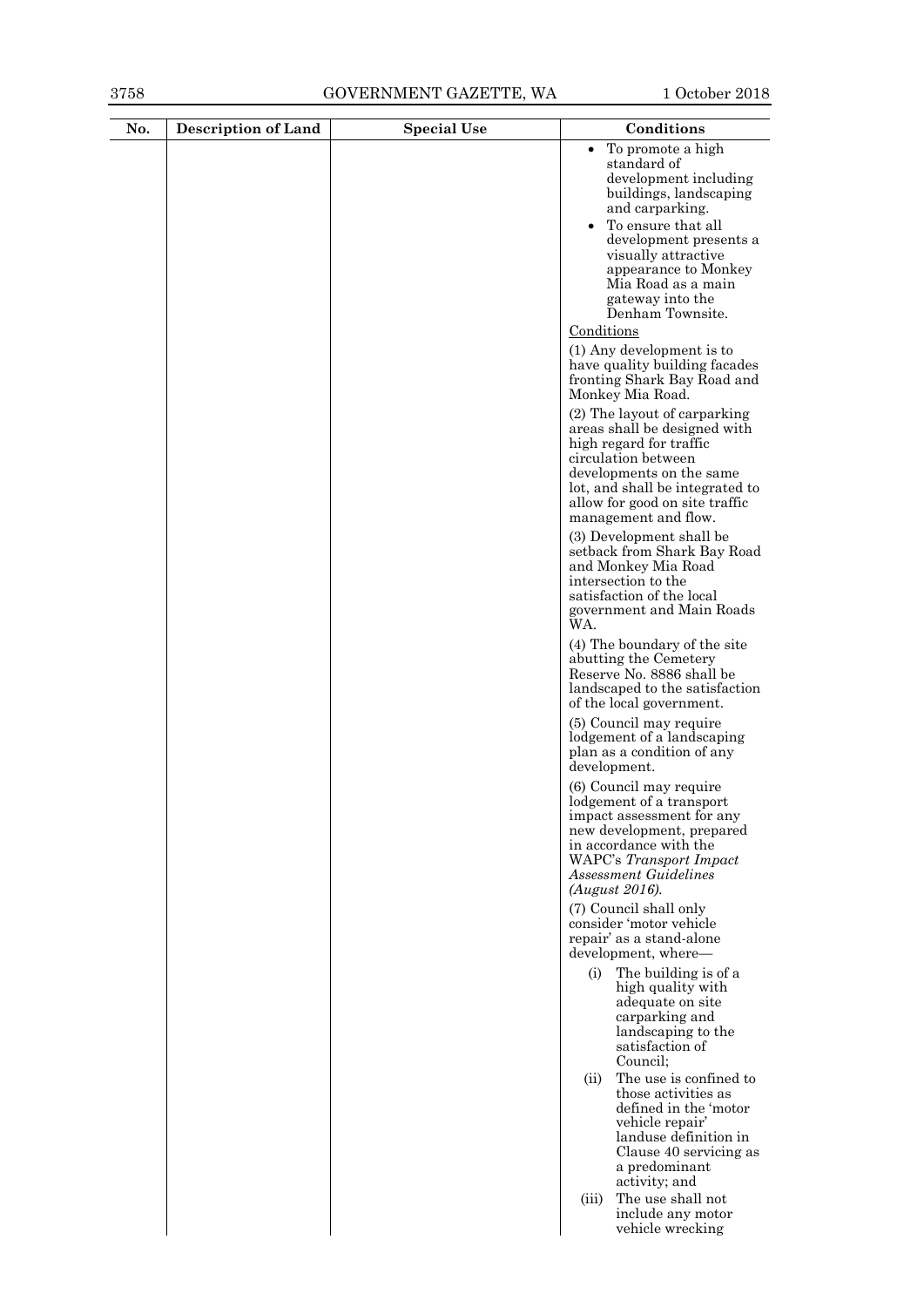| No.             | <b>Description of Land</b>                  | <b>Special Use</b>                                                                                                                                                                                                                                                                                                                                                                                   | Conditions                                                                                                                                                                                                                                                                                                                                                                                                                                                                                                                                                                                                                 |
|-----------------|---------------------------------------------|------------------------------------------------------------------------------------------------------------------------------------------------------------------------------------------------------------------------------------------------------------------------------------------------------------------------------------------------------------------------------------------------------|----------------------------------------------------------------------------------------------------------------------------------------------------------------------------------------------------------------------------------------------------------------------------------------------------------------------------------------------------------------------------------------------------------------------------------------------------------------------------------------------------------------------------------------------------------------------------------------------------------------------------|
|                 |                                             |                                                                                                                                                                                                                                                                                                                                                                                                      | (which is defined<br>separately in the<br>Scheme) dismantling<br>of vehicles, or storage<br>of any car bodies on<br>site; and                                                                                                                                                                                                                                                                                                                                                                                                                                                                                              |
|                 |                                             |                                                                                                                                                                                                                                                                                                                                                                                                      | Any external storage<br>(iv)<br>shall be confined to<br>the side or rear of a<br>building and must be<br>adequately screened<br>from public view to<br>the satisfaction of<br>Council; and                                                                                                                                                                                                                                                                                                                                                                                                                                 |
|                 |                                             |                                                                                                                                                                                                                                                                                                                                                                                                      | The workshop<br>(v)<br>floorspace within<br>Special Use 3 shall be<br>limited to a maximum<br>area of 300m <sup>2</sup><br>(excluding office and<br>amenities) to the<br>satisfaction of<br>Council.                                                                                                                                                                                                                                                                                                                                                                                                                       |
|                 |                                             |                                                                                                                                                                                                                                                                                                                                                                                                      | (8) In determining any<br>application, Council will<br>have regard for the objectives<br>listed for this site.                                                                                                                                                                                                                                                                                                                                                                                                                                                                                                             |
|                 |                                             |                                                                                                                                                                                                                                                                                                                                                                                                      | (9) The Local Government<br>may require a local<br>development plan as a means<br>to guide future development<br>as provided for under Part 6,<br>Schedule 2 of the <i>Planning</i><br>and Development (Local<br>Planning Schemes)<br>Regulations 2015.                                                                                                                                                                                                                                                                                                                                                                    |
|                 |                                             |                                                                                                                                                                                                                                                                                                                                                                                                      | (10) Notwithstanding<br>condition (9), the local<br>government may consider<br>development prior to the<br>approval of a Local<br>Development Plan as<br>provided for under<br>Clause 56(2), Part 6,<br>Schedule 2, of the <i>Planning</i><br>and Development (Local<br>Planning Schemes)<br>Regulations 2015.                                                                                                                                                                                                                                                                                                             |
| SU <sub>4</sub> | Lots $1, 2, 3$ and $4$<br>Nanga Road, Nanga | As $D'$ use—<br>Agriculture—intensive<br>$\overline{\phantom{0}}$<br>Ancillary dwelling<br>Camping ground<br>Caravan park<br>Carpark<br>Exhibition centre<br>Holiday accommodation<br>Motel<br>Office<br>Park home park<br>Reception centre<br>Restaurant/cafe<br>Service station<br>Shop<br>Short term<br>accommodation<br>Single house<br>Tourist development<br>Tavern<br>Waste disposal facility | (1) Development of the site<br>shall be generally in<br>accordance with an approved<br>Local Development Plan,<br>which has been prepared in<br>accordance with Part 6,<br>Schedule 2 of the Planning<br>and Development (Local<br>Planning Schemes)<br><i>Regulations 2015</i> and<br>approved by the local<br>government.<br>The Local Development Plan<br>is to address the following-<br>(a) The proposed<br>development is to be<br>of a high architectural<br>quality and be<br>designed to be low<br>scale and sympathetic<br>to the location taking<br>into account<br>topography, physical<br>characteristics and |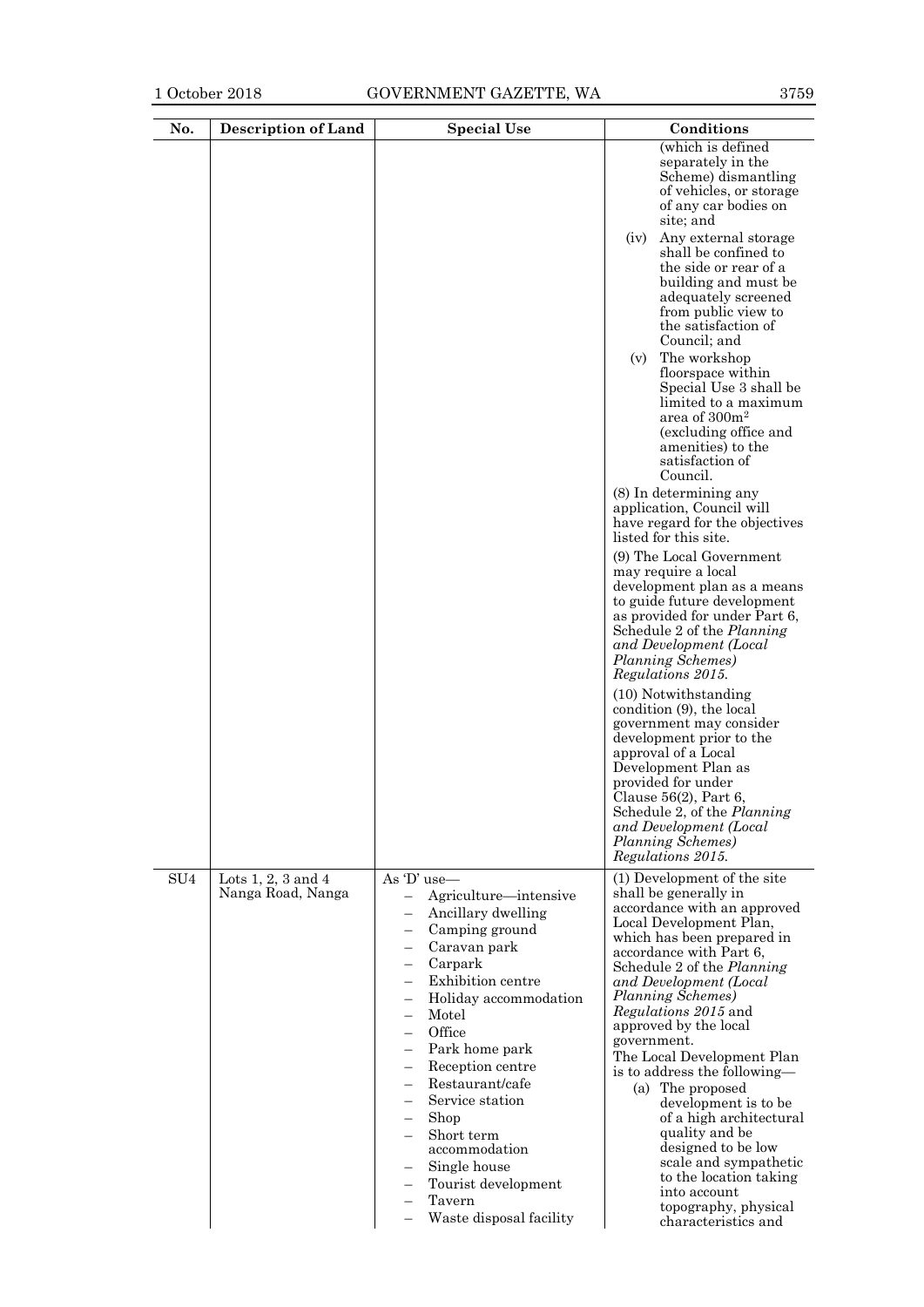| No. | <b>Description of Land</b> | <b>Special Use</b>                                     | Conditions                                                |
|-----|----------------------------|--------------------------------------------------------|-----------------------------------------------------------|
|     |                            | Waste storage facility                                 | unique character of                                       |
|     |                            | Workforce<br>$\overline{\phantom{0}}$<br>accommodation | the surrounding area;                                     |
|     |                            |                                                        | (b) Provision of adequate<br>services including           |
|     |                            |                                                        | potable water supply;                                     |
|     |                            |                                                        | (c) A Management Plan                                     |
|     |                            |                                                        | that addresses                                            |
|     |                            |                                                        | access, servicing,<br>maintenance, waste                  |
|     |                            |                                                        | disposal, effluent                                        |
|     |                            |                                                        | disposal, service                                         |
|     |                            |                                                        | areas and rubbish<br>management;                          |
|     |                            |                                                        | (d) Provide clear                                         |
|     |                            |                                                        | demarcation between                                       |
|     |                            |                                                        | the development site                                      |
|     |                            |                                                        | and the foreshore<br>reserve and                          |
|     |                            |                                                        | definition of the                                         |
|     |                            |                                                        | setback for                                               |
|     |                            |                                                        | development from<br>the permanent                         |
|     |                            |                                                        | vegetation line;                                          |
|     |                            |                                                        | (e) coastal setbacks in                                   |
|     |                            |                                                        | accordance with any<br>relevant state                     |
|     |                            |                                                        | planning policies;                                        |
|     |                            |                                                        | and                                                       |
|     |                            |                                                        | (f) bushfire                                              |
|     |                            |                                                        | management in<br>accordance with any                      |
|     |                            |                                                        | relevant state                                            |
|     |                            |                                                        | planning policy.                                          |
|     |                            |                                                        | (2) The local government may<br>require a Visual Impact   |
|     |                            |                                                        | Assessment to demonstrate                                 |
|     |                            |                                                        | that any development will                                 |
|     |                            |                                                        | not negatively impact on<br>World heritage values or      |
|     |                            |                                                        | detract from the scenic                                   |
|     |                            |                                                        | quality of the land.                                      |
|     |                            |                                                        | (3) Any development or Local<br>Development Plan shall be |
|     |                            |                                                        | referred to the Department of                             |
|     |                            |                                                        | Biodiversity, Conservation                                |
|     |                            |                                                        | and Attractions (Parks and<br>Wildlife Services) and the  |
|     |                            |                                                        | Shark Bay World Heritage                                  |
|     |                            |                                                        | Advisory committee for                                    |
|     |                            |                                                        | comment prior to<br>determination.                        |
|     |                            |                                                        | (4) The local government will                             |
|     |                            |                                                        | have due regard to coastal                                |
|     |                            |                                                        | setbacks and bushfire<br>management in accordance         |
|     |                            |                                                        | with relevant state planning                              |
|     |                            |                                                        | policies and Clause 67,                                   |
|     |                            |                                                        | Schedule 2, Part 9 of the<br>Planning and Development     |
|     |                            |                                                        | (Local Planning Schemes)                                  |
|     |                            |                                                        | Regulations 2015.                                         |
|     |                            |                                                        | (5) Notwithstanding                                       |
|     |                            |                                                        | Condition (1), the local<br>government may consider       |
|     |                            |                                                        | development prior to the                                  |
|     |                            |                                                        | approval of a Local                                       |
|     |                            |                                                        | Development Plan as<br>provided for under                 |
|     |                            |                                                        | Clause $56(2)$ , Part 6,                                  |
|     |                            |                                                        | Schedule 2 of the Planning                                |
|     |                            |                                                        | and Development (Local<br>Planning Schemes)               |
|     |                            |                                                        | Regulations 2015.                                         |
|     |                            |                                                        |                                                           |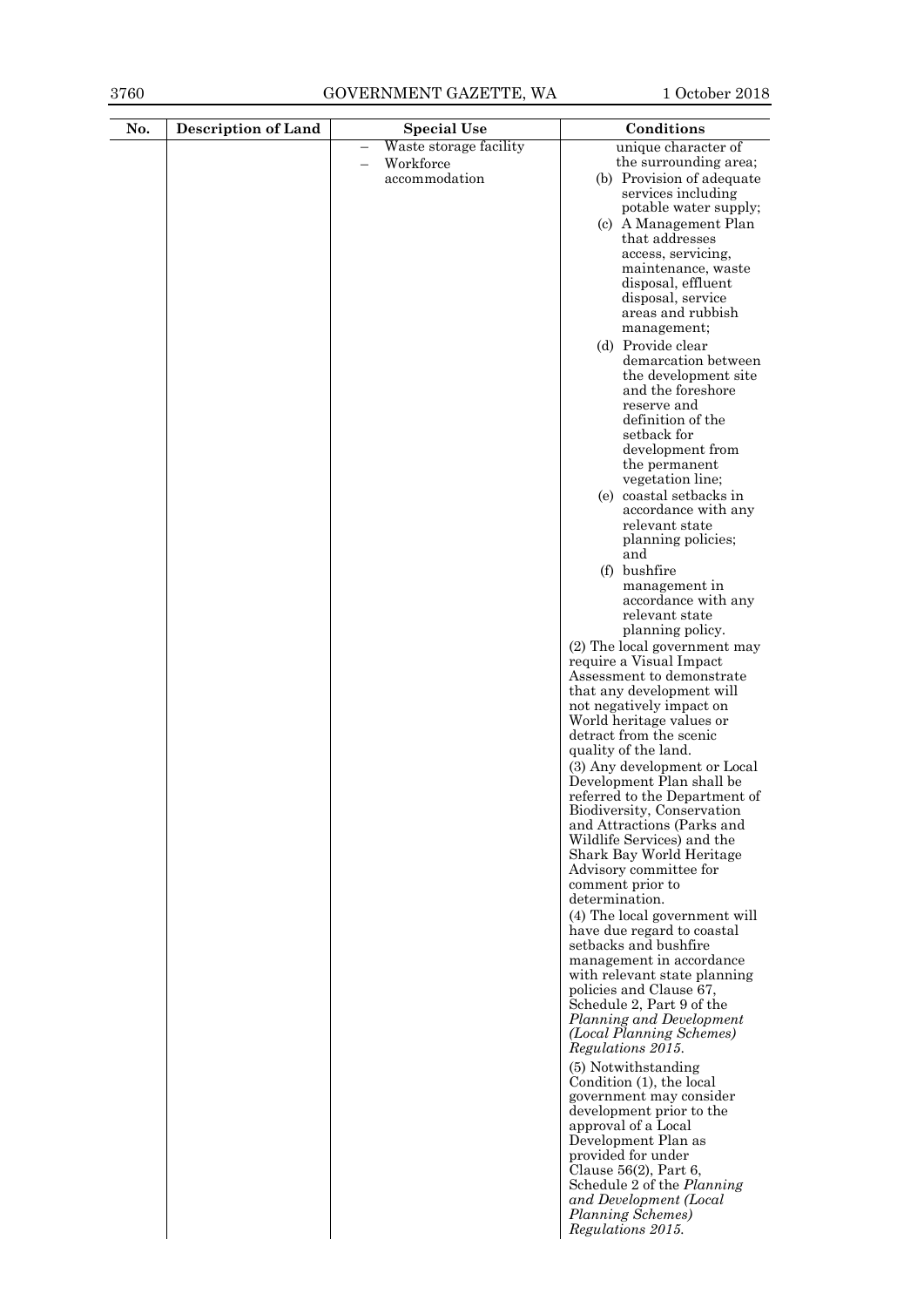SU5 Overlander

Lot 174 North West Coastal Highway

# 1 October 2018 GOVERNMENT GAZETTE, WA 3761

**No. Description of Land Special Use Conditions**<br>SU5 Overlander As  $D'$  use (1) Any development

As 'D' use—

| Ancillary dwelling<br>Camping ground<br>$\overline{\phantom{0}}$<br>Caravan park<br>$\overline{a}$<br>Fuel depot<br>$\overline{\phantom{0}}$<br>Holiday accommodation<br>Hotel<br>Restaurant / café<br>$\overline{a}$<br>Roadhouse<br>$\overline{a}$<br>Service station<br>$\overline{a}$<br>Single house<br>-<br>Shop<br>-<br>Transport depot<br>Waste disposal facility<br>$\overline{a}$<br>Waste storage facility<br>$\overline{a}$<br>Workforce<br>accommodation | address the following matters<br>to the satisfaction of the local<br>government-<br>(a) Provision of adequate<br>services including<br>potable water supply;<br>(b) A Management Plan<br>that addresses access.<br>servicing,<br>maintenance, waste<br>disposal, effluent<br>disposal, service areas<br>and rubbish<br>management; and<br>(c) Suitable areas on site<br>for carparking,<br>loading, truck<br>parking, access and<br>traffic movements.<br>(2) Council may refer any<br>application to the<br>Department of Health WA<br>and Main Roads WA for<br>recommendations and<br>comment.<br>(3) Council may require<br>lodgement of a traffic impact<br>assessment for any new<br>development prepared in<br>accordance with the WAPC's<br><b>Transport Impact Assessment</b><br>Guidelines (August 2016). |
|-----------------------------------------------------------------------------------------------------------------------------------------------------------------------------------------------------------------------------------------------------------------------------------------------------------------------------------------------------------------------------------------------------------------------------------------------------------------------|--------------------------------------------------------------------------------------------------------------------------------------------------------------------------------------------------------------------------------------------------------------------------------------------------------------------------------------------------------------------------------------------------------------------------------------------------------------------------------------------------------------------------------------------------------------------------------------------------------------------------------------------------------------------------------------------------------------------------------------------------------------------------------------------------------------------|
| D' use–<br>Ancillary dwelling<br>Camping ground<br>Caravan park<br>Fuel depot<br>Holiday accommodation<br>Hotel<br>Restaurant/cafe<br>Road house<br>Service station<br>Single house<br>Shop<br>$\overline{\phantom{0}}$<br>Transport depot<br>Waste disposal facility<br>Workforce<br>accommodation                                                                                                                                                                   | (1) Any development is to<br>address the following matters<br>to the satisfaction of the local<br>government-<br>(a) Provision of adequate<br>services including<br>potable water supply;<br>A Management Plan<br>(b)<br>that addresses access,<br>servicing.<br>maintenance, waste<br>disposal, effluent<br>disposal, services<br>areas and rubbish<br>management; and<br>(c)<br>Suitable areas on site<br>for carparking,<br>loading, truck<br>parking, access and<br>traffic movements.<br>(2) Council may refer any<br>application to the<br>Department of Health WA<br>and Main Roads WA for<br>recommendations and<br>comment.<br>(3) Council may require<br>lodgement of a traffic impact<br>assessment for any new<br>development, prepared in<br>accordance with the WAPC's                               |

|                 |                                                           | Workforce<br>accommodation                                                                                                                                                                                                                                                   | ior carpariting,<br>loading, truck<br>parking, access and<br>traffic movements.<br>(2) Council may refer any<br>application to the<br>Department of Health WA<br>and Main Roads WA for<br>recommendations and<br>comment.<br>(3) Council may require<br>lodgement of a traffic impact<br>assessment for any new<br>development prepared in<br>accordance with the WAPC's<br><b>Transport Impact Assessment</b><br>Guidelines (August 2016).                                                                                                                                                                                                                                                                                                                                                                                                       |
|-----------------|-----------------------------------------------------------|------------------------------------------------------------------------------------------------------------------------------------------------------------------------------------------------------------------------------------------------------------------------------|---------------------------------------------------------------------------------------------------------------------------------------------------------------------------------------------------------------------------------------------------------------------------------------------------------------------------------------------------------------------------------------------------------------------------------------------------------------------------------------------------------------------------------------------------------------------------------------------------------------------------------------------------------------------------------------------------------------------------------------------------------------------------------------------------------------------------------------------------|
| SU <sub>6</sub> | Billabong<br>Lot 2 and 3 North<br>West Coastal<br>Highway | As $D'$ use—<br>Ancillary dwelling<br>Camping ground<br>Caravan park<br>Fuel depot<br>Holiday accommodation<br>Hotel<br>Restaurant/cafe<br>Road house<br>Service station<br>Single house<br>Shop<br>Transport depot<br>Waste disposal facility<br>Workforce<br>accommodation | (1) Any development is to<br>address the following matters<br>to the satisfaction of the local<br>government-<br>(a) Provision of adequate<br>services including<br>potable water supply;<br>(b) A Management Plan<br>that addresses access,<br>servicing.<br>maintenance, waste<br>disposal, effluent<br>disposal, services<br>areas and rubbish<br>management; and<br>(c) Suitable areas on site<br>for carparking,<br>loading, truck<br>parking, access and<br>traffic movements.<br>(2) Council may refer any<br>application to the<br>Department of Health WA<br>and Main Roads WA for<br>recommendations and<br>comment.<br>(3) Council may require<br>lodgement of a traffic impact<br>assessment for any new<br>development, prepared in<br>accordance with the WAPC's<br><b>Transport Impact Assessment</b><br>Guidelines (August 2016). |
| SU <sub>7</sub> | Lots 350 and 351<br>Hamelin Pool Road.<br>Hamelin Pool    | As 'P' use-<br>• Single house<br>As $D'$ use—<br>• Ancillary dwelling<br>• Camping ground                                                                                                                                                                                    | (1) The Local Government<br>may require a Local<br>Development Plan as a<br>means to guide future<br>development as provided for                                                                                                                                                                                                                                                                                                                                                                                                                                                                                                                                                                                                                                                                                                                  |
|                 |                                                           |                                                                                                                                                                                                                                                                              |                                                                                                                                                                                                                                                                                                                                                                                                                                                                                                                                                                                                                                                                                                                                                                                                                                                   |

(1) Any development is to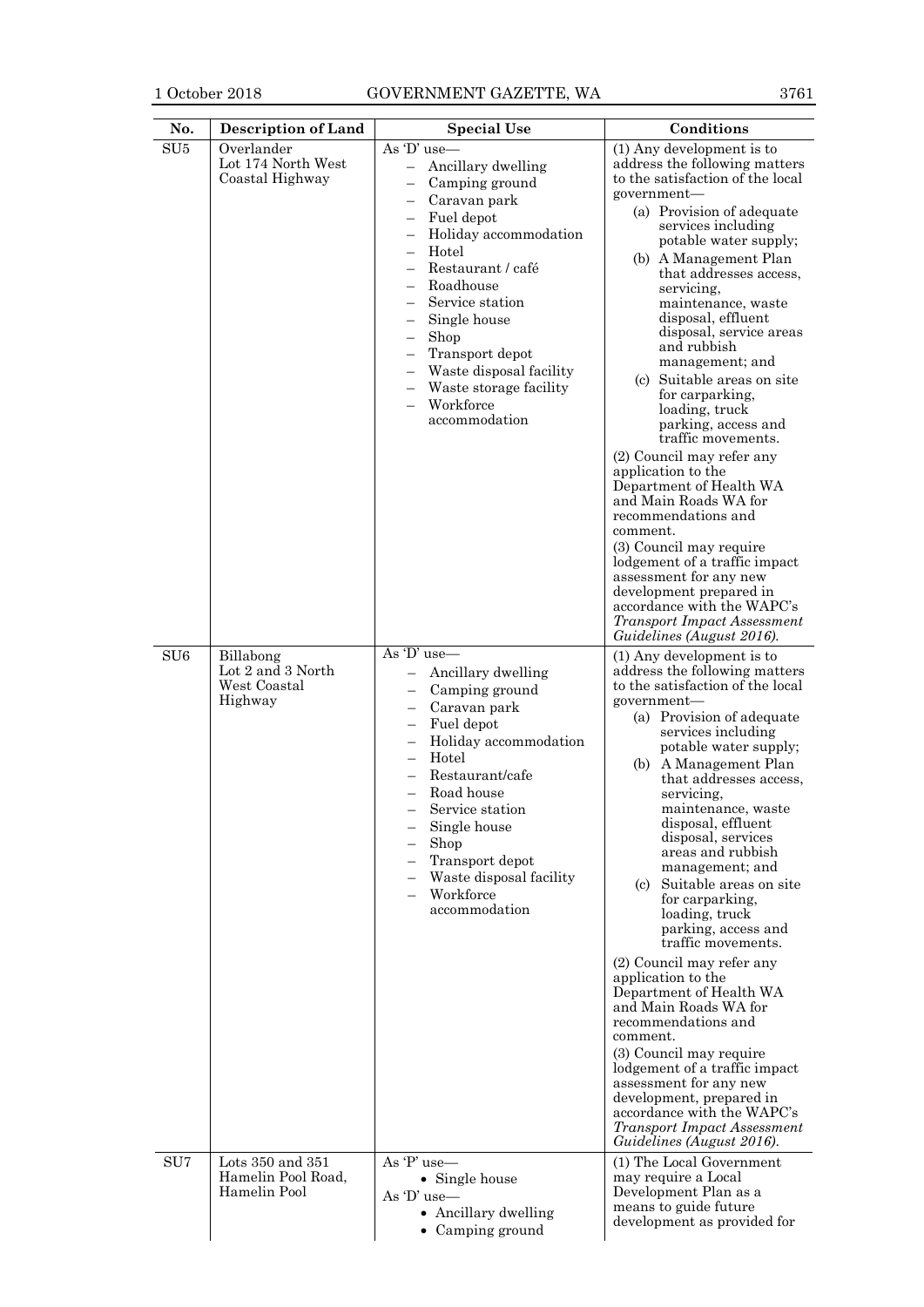3762 GOVERNMENT GAZETTE, WA 1 October 2018

| No.             | <b>Description of Land</b>                                                                                                            | <b>Special Use</b>                                                                                                                                                                                                                                                                                                          | Conditions                                                                                                                                                                                                                                                                                                                                                                                                                                                                                                                                                                                                                                                                                                                                                                                                                                                                                                                                                                                                                                                                                                                                                                                                                                                                                                                                                       |
|-----------------|---------------------------------------------------------------------------------------------------------------------------------------|-----------------------------------------------------------------------------------------------------------------------------------------------------------------------------------------------------------------------------------------------------------------------------------------------------------------------------|------------------------------------------------------------------------------------------------------------------------------------------------------------------------------------------------------------------------------------------------------------------------------------------------------------------------------------------------------------------------------------------------------------------------------------------------------------------------------------------------------------------------------------------------------------------------------------------------------------------------------------------------------------------------------------------------------------------------------------------------------------------------------------------------------------------------------------------------------------------------------------------------------------------------------------------------------------------------------------------------------------------------------------------------------------------------------------------------------------------------------------------------------------------------------------------------------------------------------------------------------------------------------------------------------------------------------------------------------------------|
|                 |                                                                                                                                       | • Caravan park<br>• Educational<br>establishment<br><b>Exhibition centre</b><br>• Holiday accommodation<br>• Liquor Store—small<br>$\bullet$ Restaurant/cafe<br>$\bullet$ Shop<br>• Tourist development<br>• Waste disposal facility<br>• Waste storage facility                                                            | under Part 6, Schedule 2 of<br>the Planning and<br>Development (Local Planning<br>Schemes) Regulations 2015.<br>Any Local Development Plan<br>is to address the following—<br>(a) The proposed<br>development is to be<br>low scale and<br>sympathetic to the<br>location taking into<br>account topography,<br>physical<br>characteristics and<br>unique character of the<br>surrounding area;<br>(b) Provision of adequate<br>services including<br>potable water supply;<br>A Management Plan<br>(c)<br>that addresses access,<br>servicing,<br>maintenance, waste<br>disposal, effluent<br>disposal, services<br>areas and rubbish<br>management;<br>Bushfire management<br>(d)<br>in accordance with<br>any relevant state<br>planning policy.<br>(2) The local government will<br>have due regard to coastal<br>setbacks and bushfire<br>management in accordance<br>with relevant state planning<br>policies and Clause 67,<br>Schedule 2, Part 9, of the<br>Planning and Development<br>Local Planning Schemes)<br>Regulations 2015.<br>(3) Notwithstanding<br>Condition (1), the local<br>government may consider<br>development prior to the<br>approval of a Local<br>Development Plan as<br>provided for under<br>Clause $56(2)$ , Part 6,<br>Schedule 2, of the Planning<br>and Development (Local<br>Planning Schemes)<br><i>Regulations 2015.</i> |
| SU <sub>8</sub> | Reserve 49107 (Lot<br>500), Reserve 40727<br>$(Lot 130)$ and<br>Unallocated Crown<br>land (Lot 501) Monkey<br>Mia Road, Monkey<br>Mia | As 'D' Use—<br>• Art gallery<br>$\bullet$ Carpark<br>• Camping ground<br>• Caravan park<br>Cinema/theatre<br>Exhibition area<br>• Holiday accommodation<br>• Liquor store—small<br>• Lunch bar<br>$\bullet$ Motel<br>$\bullet$ Office<br>• Park home park<br>$\bullet$ Shop<br>• Reception centre<br>• Residential building | (1) The intent of this Special<br>Use Zone is to provide for the<br>needs of tourists in a manner<br>that enhances the<br>management and welfare of<br>the Shark Bay World<br>Heritage Property, and<br>particularly, the welfare of<br>the dolphins.<br>(2) The Local Government<br>may require a Local<br>Development Plan as a<br>means to guide future<br>development as provided for<br>under Part 6, Schedule 2 of<br>the Planning and<br>Development (Local Planning<br>Schemes) Regulations 2015.                                                                                                                                                                                                                                                                                                                                                                                                                                                                                                                                                                                                                                                                                                                                                                                                                                                        |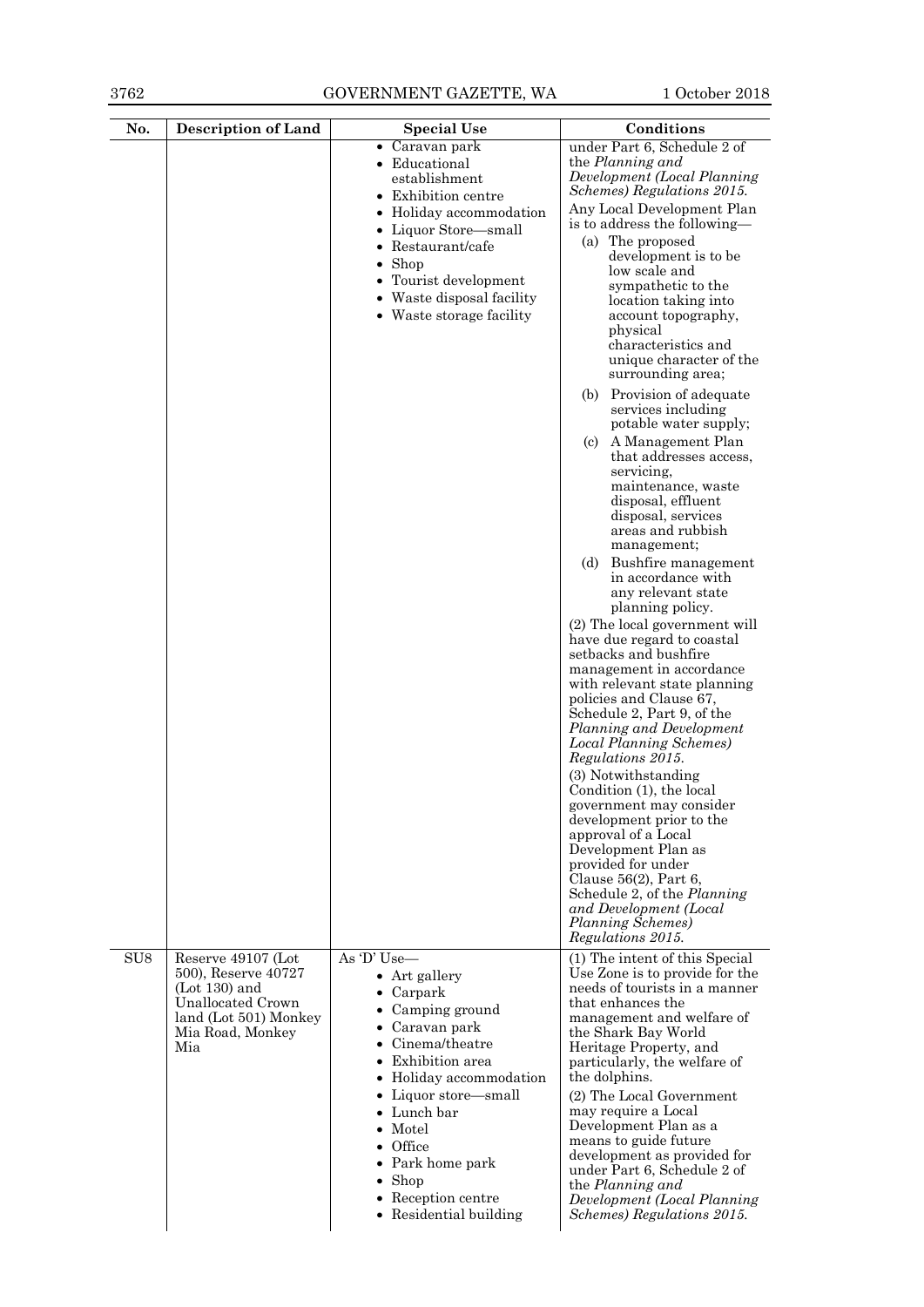| Restaurant/cafe<br>Any Local Development Plan<br>$\bullet$<br>is to address the following-<br>Tourist development<br>• Workforce<br>(a) The proposed<br>accommodation<br>development is to be<br>of a high<br>architectural quality<br>and be designed to be<br>low scale and<br>sympathetic to the<br>location taking into<br>account topography,<br>physical<br>characteristics and<br>unique character of<br>the surrounding area;<br>(b) Provide clear<br>demarcation between<br>the development site<br>and the foreshore<br>reserve and definition<br>of the setback for<br>development from the |  |
|--------------------------------------------------------------------------------------------------------------------------------------------------------------------------------------------------------------------------------------------------------------------------------------------------------------------------------------------------------------------------------------------------------------------------------------------------------------------------------------------------------------------------------------------------------------------------------------------------------|--|
|                                                                                                                                                                                                                                                                                                                                                                                                                                                                                                                                                                                                        |  |
|                                                                                                                                                                                                                                                                                                                                                                                                                                                                                                                                                                                                        |  |
|                                                                                                                                                                                                                                                                                                                                                                                                                                                                                                                                                                                                        |  |
|                                                                                                                                                                                                                                                                                                                                                                                                                                                                                                                                                                                                        |  |
|                                                                                                                                                                                                                                                                                                                                                                                                                                                                                                                                                                                                        |  |
|                                                                                                                                                                                                                                                                                                                                                                                                                                                                                                                                                                                                        |  |
|                                                                                                                                                                                                                                                                                                                                                                                                                                                                                                                                                                                                        |  |
|                                                                                                                                                                                                                                                                                                                                                                                                                                                                                                                                                                                                        |  |
|                                                                                                                                                                                                                                                                                                                                                                                                                                                                                                                                                                                                        |  |
|                                                                                                                                                                                                                                                                                                                                                                                                                                                                                                                                                                                                        |  |
|                                                                                                                                                                                                                                                                                                                                                                                                                                                                                                                                                                                                        |  |
|                                                                                                                                                                                                                                                                                                                                                                                                                                                                                                                                                                                                        |  |
|                                                                                                                                                                                                                                                                                                                                                                                                                                                                                                                                                                                                        |  |
|                                                                                                                                                                                                                                                                                                                                                                                                                                                                                                                                                                                                        |  |
|                                                                                                                                                                                                                                                                                                                                                                                                                                                                                                                                                                                                        |  |
|                                                                                                                                                                                                                                                                                                                                                                                                                                                                                                                                                                                                        |  |
|                                                                                                                                                                                                                                                                                                                                                                                                                                                                                                                                                                                                        |  |
|                                                                                                                                                                                                                                                                                                                                                                                                                                                                                                                                                                                                        |  |
| permanent vegetation                                                                                                                                                                                                                                                                                                                                                                                                                                                                                                                                                                                   |  |
| line:                                                                                                                                                                                                                                                                                                                                                                                                                                                                                                                                                                                                  |  |
| (c) Provision of adequate<br>services including                                                                                                                                                                                                                                                                                                                                                                                                                                                                                                                                                        |  |
| potable water supply;                                                                                                                                                                                                                                                                                                                                                                                                                                                                                                                                                                                  |  |
| (d) A Management Plan                                                                                                                                                                                                                                                                                                                                                                                                                                                                                                                                                                                  |  |
| that addresses access,                                                                                                                                                                                                                                                                                                                                                                                                                                                                                                                                                                                 |  |
| servicing,<br>maintenance, waste                                                                                                                                                                                                                                                                                                                                                                                                                                                                                                                                                                       |  |
| disposal, effluent                                                                                                                                                                                                                                                                                                                                                                                                                                                                                                                                                                                     |  |
| disposal, services                                                                                                                                                                                                                                                                                                                                                                                                                                                                                                                                                                                     |  |
| areas and rubbish                                                                                                                                                                                                                                                                                                                                                                                                                                                                                                                                                                                      |  |
| management;                                                                                                                                                                                                                                                                                                                                                                                                                                                                                                                                                                                            |  |
| Coastal setbacks in<br>(e)<br>accordance with any                                                                                                                                                                                                                                                                                                                                                                                                                                                                                                                                                      |  |
| relevant state                                                                                                                                                                                                                                                                                                                                                                                                                                                                                                                                                                                         |  |
| planning policy;                                                                                                                                                                                                                                                                                                                                                                                                                                                                                                                                                                                       |  |
| (f) Bushfire                                                                                                                                                                                                                                                                                                                                                                                                                                                                                                                                                                                           |  |
| management in<br>accordance with any                                                                                                                                                                                                                                                                                                                                                                                                                                                                                                                                                                   |  |
| relevant state                                                                                                                                                                                                                                                                                                                                                                                                                                                                                                                                                                                         |  |
| planning policy.                                                                                                                                                                                                                                                                                                                                                                                                                                                                                                                                                                                       |  |
| (3) The local government will                                                                                                                                                                                                                                                                                                                                                                                                                                                                                                                                                                          |  |
| have due regard to coastal                                                                                                                                                                                                                                                                                                                                                                                                                                                                                                                                                                             |  |
| setbacks and bushfire<br>management in accordance                                                                                                                                                                                                                                                                                                                                                                                                                                                                                                                                                      |  |
| with relevant state planning                                                                                                                                                                                                                                                                                                                                                                                                                                                                                                                                                                           |  |
| policies and Clause 67,                                                                                                                                                                                                                                                                                                                                                                                                                                                                                                                                                                                |  |
| Schedule 2, Part 9, of the<br>Planning and Development                                                                                                                                                                                                                                                                                                                                                                                                                                                                                                                                                 |  |
| (Local Planning Schemes)                                                                                                                                                                                                                                                                                                                                                                                                                                                                                                                                                                               |  |
| Regulations 2015.                                                                                                                                                                                                                                                                                                                                                                                                                                                                                                                                                                                      |  |
| (4) In relation to this special                                                                                                                                                                                                                                                                                                                                                                                                                                                                                                                                                                        |  |
| use zone, development of<br>power generation,                                                                                                                                                                                                                                                                                                                                                                                                                                                                                                                                                          |  |
| desalination and associated                                                                                                                                                                                                                                                                                                                                                                                                                                                                                                                                                                            |  |
| infrastructure will be                                                                                                                                                                                                                                                                                                                                                                                                                                                                                                                                                                                 |  |
| provided as a component of<br>one or more of the                                                                                                                                                                                                                                                                                                                                                                                                                                                                                                                                                       |  |
| discretionary land uses.                                                                                                                                                                                                                                                                                                                                                                                                                                                                                                                                                                               |  |
| (5) The local government                                                                                                                                                                                                                                                                                                                                                                                                                                                                                                                                                                               |  |
| may require lodgement of a<br>traffic impact assessment for                                                                                                                                                                                                                                                                                                                                                                                                                                                                                                                                            |  |
| any new development,                                                                                                                                                                                                                                                                                                                                                                                                                                                                                                                                                                                   |  |
| prepared in accordance with                                                                                                                                                                                                                                                                                                                                                                                                                                                                                                                                                                            |  |
| the WAPC's Transport<br><b>Impact Assessment</b>                                                                                                                                                                                                                                                                                                                                                                                                                                                                                                                                                       |  |
| Guidelines (August 2016).                                                                                                                                                                                                                                                                                                                                                                                                                                                                                                                                                                              |  |
|                                                                                                                                                                                                                                                                                                                                                                                                                                                                                                                                                                                                        |  |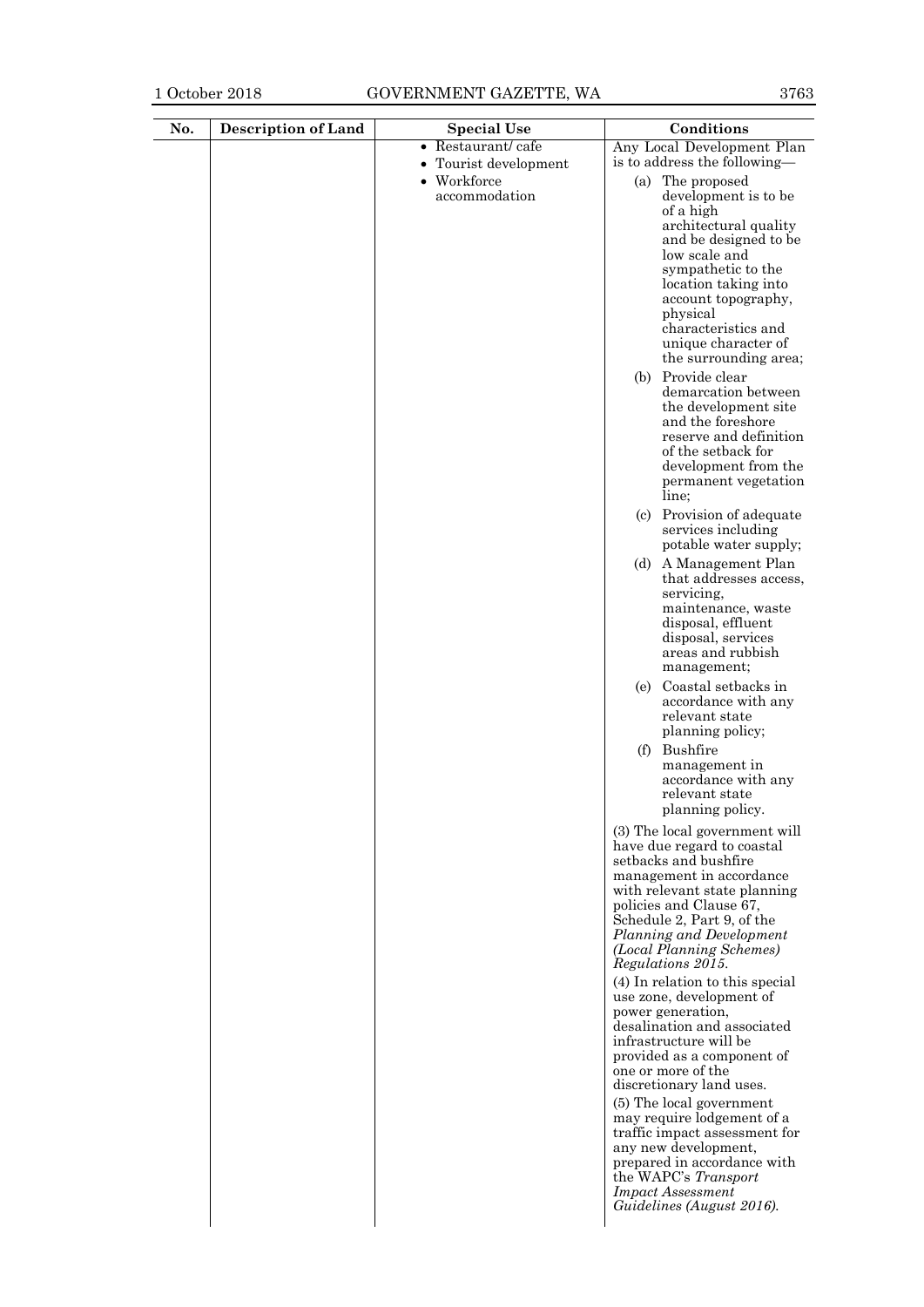| No.             | <b>Description of Land</b>            | <b>Special Use</b>                                                                                                                                                                                    | Conditions                                                                                                                                                                                                                                                                                                                                                                                                                                                                                                                                                                                                                                                                                                                                                                                                                                                                          |
|-----------------|---------------------------------------|-------------------------------------------------------------------------------------------------------------------------------------------------------------------------------------------------------|-------------------------------------------------------------------------------------------------------------------------------------------------------------------------------------------------------------------------------------------------------------------------------------------------------------------------------------------------------------------------------------------------------------------------------------------------------------------------------------------------------------------------------------------------------------------------------------------------------------------------------------------------------------------------------------------------------------------------------------------------------------------------------------------------------------------------------------------------------------------------------------|
|                 |                                       |                                                                                                                                                                                                       | (6) Any development or Local<br>Development Plan shall be<br>referred to the Department<br>of Biodiversity, Conservation<br>and Attractions (Parks and<br>Wildlife Services) and the<br>Shark Bay World Heritage<br>Advisory committee for<br>comment prior to<br>determination.<br>(7) Notwithstanding<br>condition $(2)$ , the local<br>government may consider<br>development prior to the<br>approval of a Local<br>Development Plan as<br>provided for under<br>Clause $56(2)$ , Part 6,<br>Schedule 2 of the <i>Planning</i><br>and Development (Local<br>Planning Schemes)<br>Regulations 2015.                                                                                                                                                                                                                                                                              |
| SU <sub>9</sub> | Lot 63 Monkey Mia<br>Road, Monkey Mia | As 'P' use-<br>$\bullet$ Carpark<br>$\bullet$ Civic use                                                                                                                                               | • As required by the<br>local government.<br>• Other uses incidental<br>to the permitted uses<br>may be considered at<br>the discretion of the<br>local government.                                                                                                                                                                                                                                                                                                                                                                                                                                                                                                                                                                                                                                                                                                                 |
| <b>SU10</b>     | Lot 90 Monkey Mia<br>Road, Denham     | As 'P' use-<br>• Single house<br>As $D'$ use—<br>• Agriculture-intensive<br>$\bullet$ Tree farm<br>• Workforce<br>accommodation                                                                       | (1) Development of the site<br>shall be generally in<br>accordance with an approved<br>Local Development Plan,<br>which has been prepared in<br>accordance with Part 6,<br>Schedule 2 of the Planning<br>and Development (Local<br>Planning Schemes)<br><i>Regulations 2015</i> and<br>approved by the local<br>government.<br>(2) The local government may<br>require lodgement of a<br>transport impact assessment<br>for any new development,<br>prepared in accordance with<br>the WAPC's Transport<br><b>Impact Assessment</b><br>Guidelines (August 2016).<br>(3) Notwithstanding<br>condition (1), the local<br>government may consider<br>development prior to the<br>approval of a Local<br>Development Plan as<br>provided for under<br>Clause $56(2)$ , Part 6,<br>Schedule 2 of the <i>Planning</i><br>and Development (Local<br>Planning Schemes)<br>Regulations 2015. |
| <b>SU11</b>     | Useless Loop                          | As 'P' use-<br>• Caretakers dwelling<br>• Child care premises<br>Community purpose<br>Consulting rooms<br>Convenience store<br>Educational<br>establishment<br>• Industry<br>$\bullet$ Industry—light | As required by the local<br>government.                                                                                                                                                                                                                                                                                                                                                                                                                                                                                                                                                                                                                                                                                                                                                                                                                                             |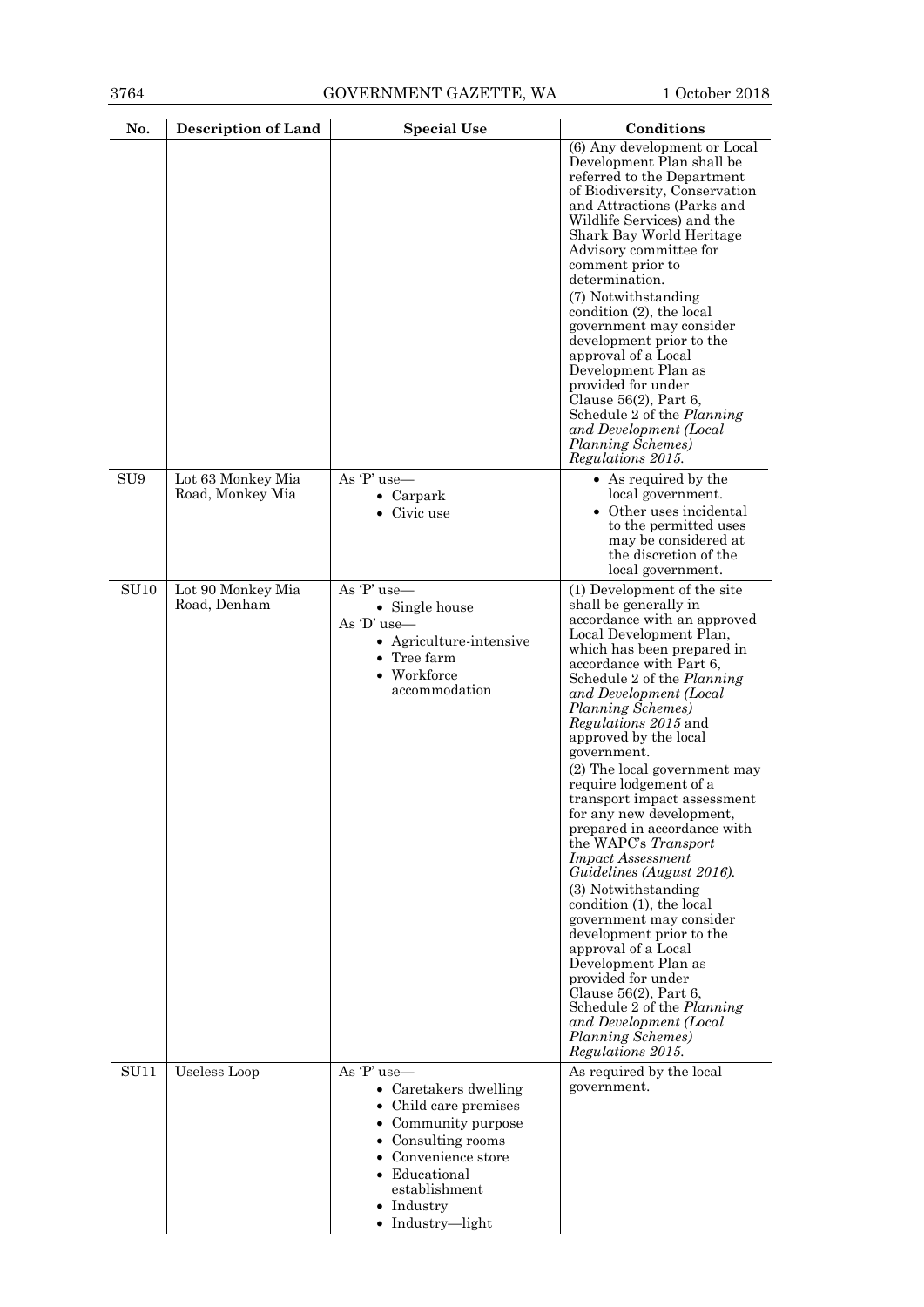# 1 October 2018 GOVERNMENT GAZETTE, WA 3765

| No.  | <b>Description of Land</b>             | <b>Special Use</b>                                                                                                                                                                                                                                                                                                                                                                                                                                        | Conditions                                                                                                                                                                                                                                                                                                                                                                                                                                                                                                                                                                                                                                                                                                                                                                                                                                                                                                                                                                                                                                                                                                                                                                                                                                                                                                                                                                                               |
|------|----------------------------------------|-----------------------------------------------------------------------------------------------------------------------------------------------------------------------------------------------------------------------------------------------------------------------------------------------------------------------------------------------------------------------------------------------------------------------------------------------------------|----------------------------------------------------------------------------------------------------------------------------------------------------------------------------------------------------------------------------------------------------------------------------------------------------------------------------------------------------------------------------------------------------------------------------------------------------------------------------------------------------------------------------------------------------------------------------------------------------------------------------------------------------------------------------------------------------------------------------------------------------------------------------------------------------------------------------------------------------------------------------------------------------------------------------------------------------------------------------------------------------------------------------------------------------------------------------------------------------------------------------------------------------------------------------------------------------------------------------------------------------------------------------------------------------------------------------------------------------------------------------------------------------------|
|      |                                        | • Liquor store—small<br>• Lunch bar<br>Office<br>Restaurant/cafe<br>Shop<br>Tavern<br>Telecommunications<br>infrastructure<br>• Transport depot<br>• Warehouse/ storage<br>• Workforce<br>accommodation                                                                                                                                                                                                                                                   |                                                                                                                                                                                                                                                                                                                                                                                                                                                                                                                                                                                                                                                                                                                                                                                                                                                                                                                                                                                                                                                                                                                                                                                                                                                                                                                                                                                                          |
| SU12 | Lot 296 Stella Rowley<br>Drive, Denham | As 'P' use-<br>• Ancillary dwelling<br>• Single house<br>As $D'$ use—<br>$\bullet$ Carpark<br>Cinema/theatre<br>$\bullet$<br>Exhibition centre<br>Grouped dwelling<br>• Holiday accommodation<br>$\bullet$ Hotel<br>• Liquor store -small<br>• Motel<br>• Multiple dwelling<br>$\bullet$ Office<br>• Reception centre<br>• Recreation-private<br>• Restaurant/cafe<br>• Tourist development<br>• Workforce<br>accommodation<br>As 'A' use-<br>• Nightclub | (1) Prior to any subdivision a<br>Structure Plan shall be<br>prepared in accordance with<br>Part 4, Schedule 2 of the<br>Planning and Development<br>(Local Planning Schemes)<br><i>Regulations 2015</i> and<br>approved by the Western<br>Australian Planning<br>Commission and is to address<br>the following—<br>(i)<br>The proportion of<br>permanent<br>residential dwelling<br>units relative to the<br>total number of<br>accommodation units<br>shall be equal or less<br>than 40 percent<br>(unless otherwise)<br>approved by the local<br>government and<br>WAPC);<br>The gross floor area<br>(ii)<br>of the permanent<br>residential units<br>relative to the total<br>number of<br>accommodation units<br>shall be equal or less<br>than 40 percent<br>(unless otherwise)<br>approved by the local<br>government and<br>WAPC);<br>Where a residential<br>(iii)<br>component is<br>incorporated as part<br>of any development,<br>those areas providing<br>the highest tourist<br>values such as the<br>beachfront, shall be<br>retained permanently<br>for tourist purposes<br>and short stay<br>accommodation;<br>The proposed<br>(iv)<br>development is to be<br>of a high<br>architectural quality<br>and be designed to be<br>sympathetic to the<br>location taking into<br>account topography,<br>physical<br>characteristics and<br>landscape character<br>of the surrounding<br>area; |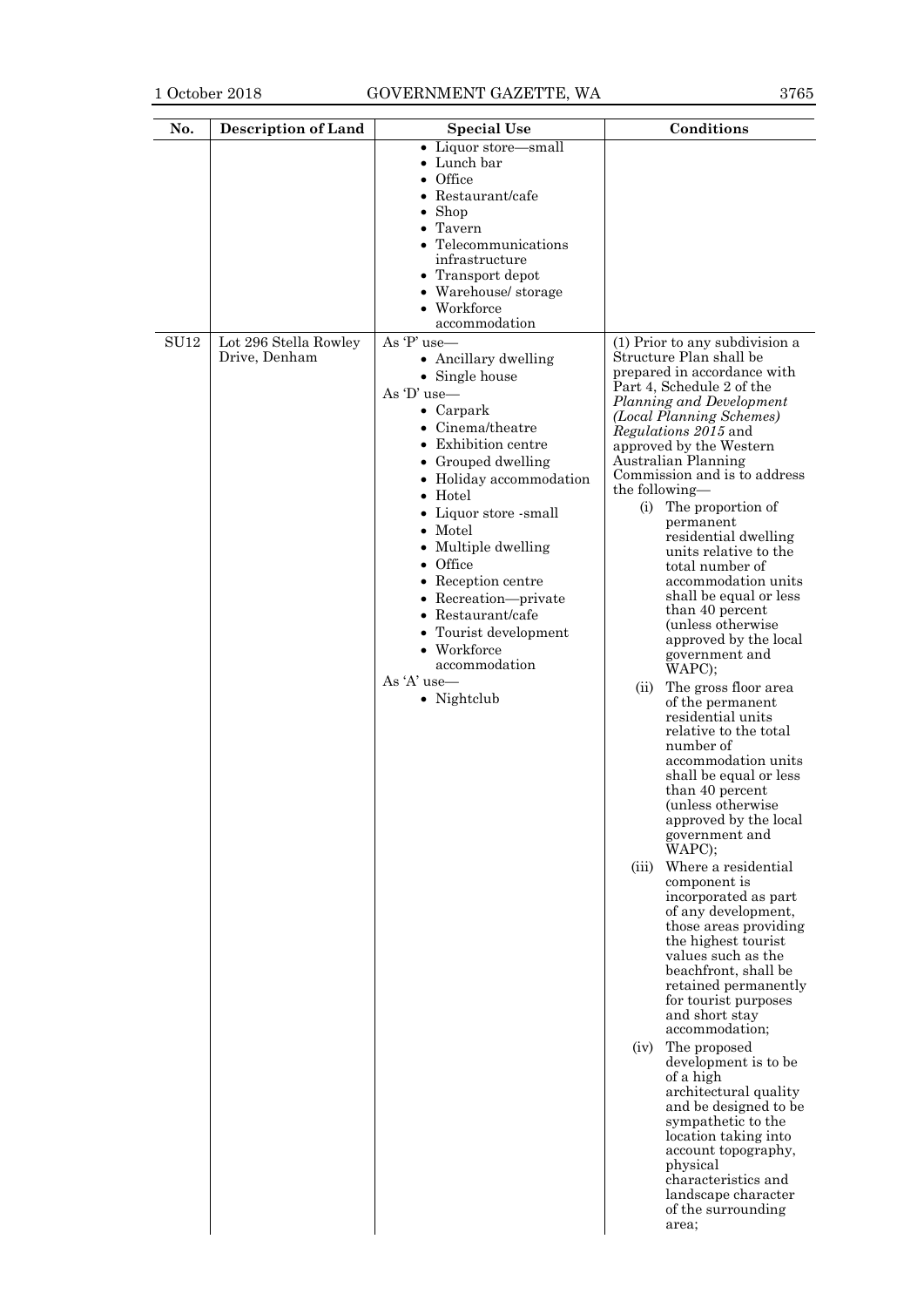|  |        | (v) The development shall<br>maintain good visual<br>permeability of the<br>foreshore and ocean<br>from nearby residential<br>areas, roads and public                                                                                                                                                                                                                                                                             |
|--|--------|-----------------------------------------------------------------------------------------------------------------------------------------------------------------------------------------------------------------------------------------------------------------------------------------------------------------------------------------------------------------------------------------------------------------------------------|
|  |        | spaces;                                                                                                                                                                                                                                                                                                                                                                                                                           |
|  |        | (vi) Adequate provision for<br>pedestrian access to the<br>foreshore reserve, open<br>space and landscaping;                                                                                                                                                                                                                                                                                                                      |
|  |        | (vii) Coastal setbacks and<br>bushfire management in<br>accordance with the<br>relevant state planning<br>policies;                                                                                                                                                                                                                                                                                                               |
|  | (viii) | The design is to<br>mitigate any potential<br>for landuse conflict<br>between residential and<br>short stay<br>accommodation or<br>residential and<br>commercial uses;                                                                                                                                                                                                                                                            |
|  |        | (ix) A management plan to<br>be provided that<br>addresses maintenance,<br>operation of short stay<br>or tourist facilities,<br>interfaces between<br>residential and non<br>residential uses, waste<br>disposal, service areas,<br>and rubbish<br>management;                                                                                                                                                                    |
|  |        | (x) All development shall be<br>limited to a maximum<br>height of 4.5 metres<br>above the height of<br>Stella Rowley Drive<br>(calculated in<br>accordance with the<br>Residential Design<br>Codes) unless otherwise<br>approved by Council<br>having regard for<br>retention of major view<br>corridors to the ocean<br>and a visual impact<br>assessment provided by<br>the proponent;                                          |
|  |        | (xi) A Foreshore<br>Management Plan<br>shall be required for<br>the area between the<br>site and the coast as a<br>condition of<br>development or<br>subdivision and shall-<br>- Address relevant<br><b>State Planning</b><br>Coastal Policies;<br>Require approval<br>in writing by the<br>Shire and WAPC<br>prior to<br>commencement of<br>development or<br>site works;<br>Provide a dual<br>use path for clear<br>demarcation |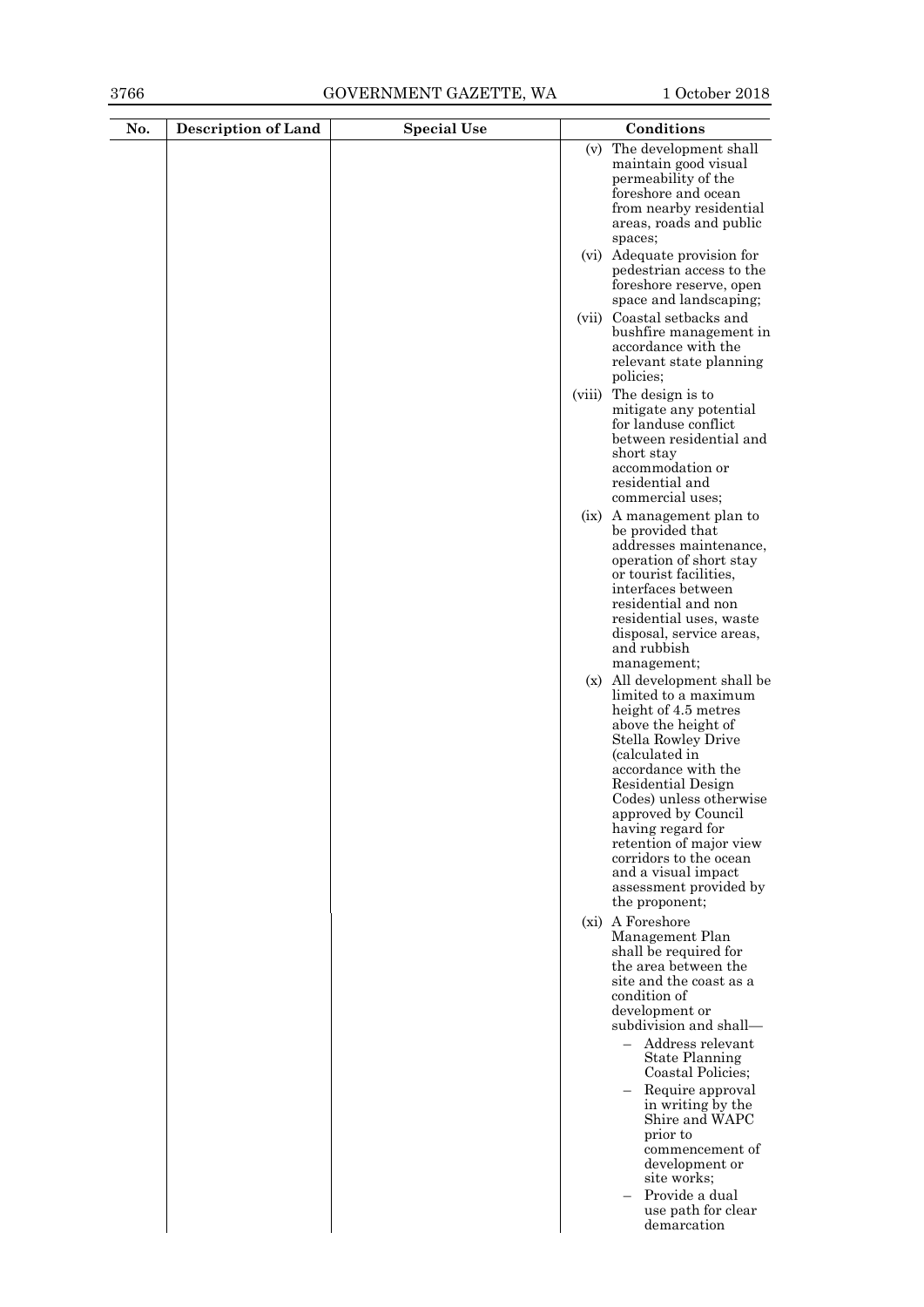| between the<br>development site<br>and foreshore<br>reserve;<br>Define the<br>building setback<br>from the<br>permanent<br>vegetation line.<br>(2) The local government and<br>Western Australian Planning<br>Commission has discretion to<br>support a small scale large lot<br>subdivision without an<br>Structure Plan to facilitate<br>creation of superlots where<br>the sole purpose is to enable<br>disposal of the land by the<br>State of Western Australia<br>for future development.<br>(3) The local government will<br>have due regard to coastal<br>setbacks and bushfire<br>management in accordance<br>with relevant state planning<br>policies and Clause 67,<br>Schedule 2, Part 9 of the<br>Planning and Development<br>(Local Planning Schemes)<br>Regulations 2015.<br>As 'P' use-<br>Lot 556 Ocean Park<br>(1) The intent of this Special<br>Road, Francois Peron<br>use Zone is to allow the<br>• Oceanarium<br>National Park<br>development of an<br>• Restaurant/cafe<br>Oceanarium and associated<br>$\bullet$ Shop<br>uses incidental to the<br>• Single house<br>operation of the Oceanarium<br>As 'D' use-<br>for research purposes.<br>• Camping ground<br>Different forms of<br>accommodation for tourists<br>• Caravan park;<br>may be appropriate where<br>• Holiday accommodation<br>the uses are planned for by a<br>• Nature based park;<br>Local Development Plan.<br>Tourist development;<br>٠<br>(2) The use of the Camping<br>$\bullet$ Workforce<br>ground is restricted to<br>accommodation<br>students involved in<br>educational programs or<br>research on site, unless the<br>Camping ground forms part | No.         | <b>Description of Land</b> | <b>Special Use</b> | Conditions           |
|-------------------------------------------------------------------------------------------------------------------------------------------------------------------------------------------------------------------------------------------------------------------------------------------------------------------------------------------------------------------------------------------------------------------------------------------------------------------------------------------------------------------------------------------------------------------------------------------------------------------------------------------------------------------------------------------------------------------------------------------------------------------------------------------------------------------------------------------------------------------------------------------------------------------------------------------------------------------------------------------------------------------------------------------------------------------------------------------------------------------------------------------------------------------------------------------------------------------------------------------------------------------------------------------------------------------------------------------------------------------------------------------------------------------------------------------------------------------------------------------------------------------------------------------------------------------------------------------------------------------------------------------------------|-------------|----------------------------|--------------------|----------------------|
| Development Plan (and has<br>been specifically approved for<br>general public use).<br>$(3)$ A maximum of two<br>dwellings for workforce<br>accommodation may be<br>constructed on site.<br>$(4)$ Prior to the<br>commencement development<br>for any camping ground (to be<br>used by the general public),<br>nature based park or tourist<br>development, a Local<br>Development Plan shall be<br>prepared in accordance with<br>Part 6, Schedule 2 of the<br>Planning and Development<br>(Local Planning Schemes)<br><i>Regulations 2015</i> and<br>approved by the local<br>government and is to address<br>the following—                                                                                                                                                                                                                                                                                                                                                                                                                                                                                                                                                                                                                                                                                                                                                                                                                                                                                                                                                                                                                        | <b>SU13</b> |                            |                    | of an approved Local |
| that addresses access,                                                                                                                                                                                                                                                                                                                                                                                                                                                                                                                                                                                                                                                                                                                                                                                                                                                                                                                                                                                                                                                                                                                                                                                                                                                                                                                                                                                                                                                                                                                                                                                                                                |             |                            |                    |                      |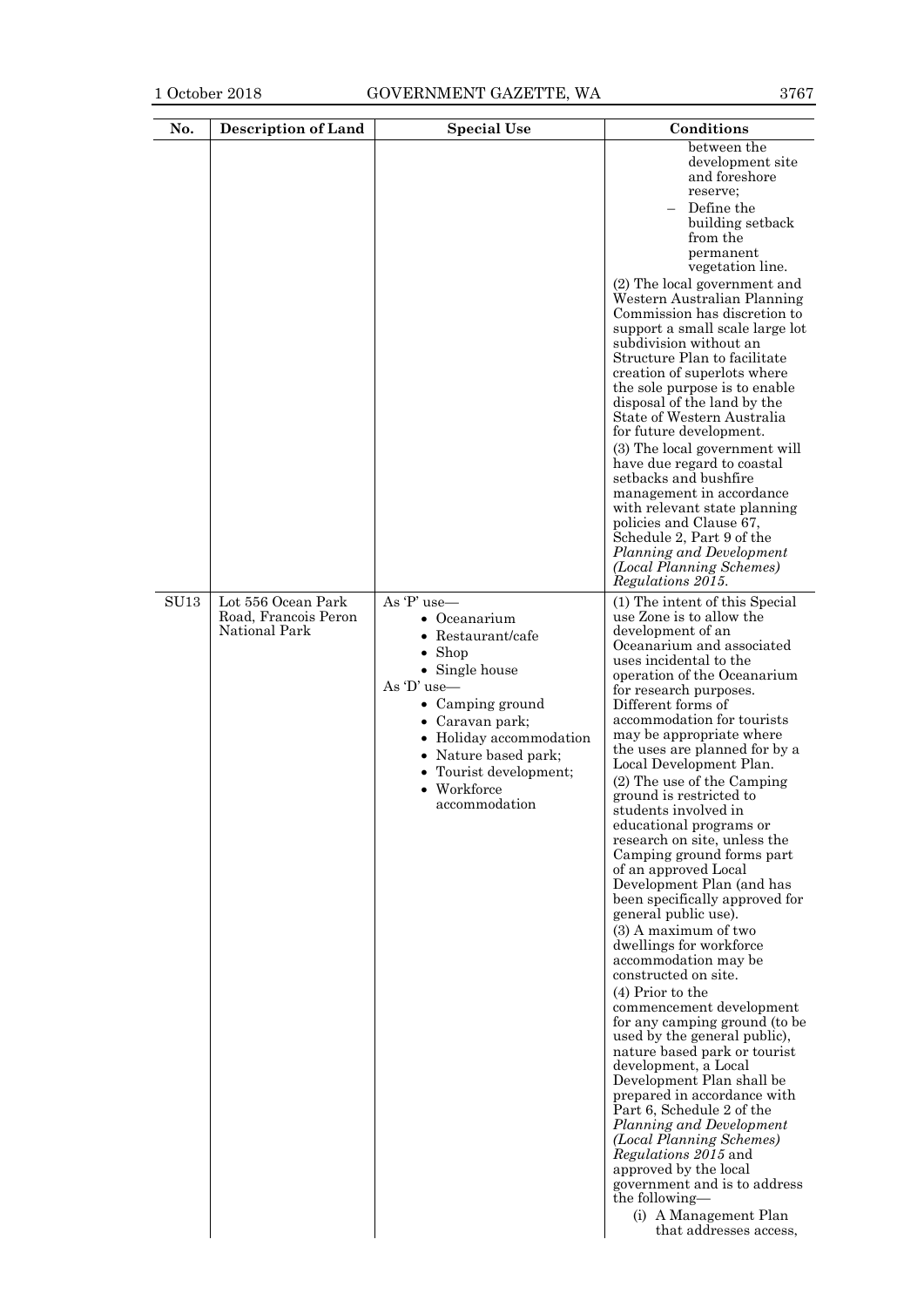| No.         | <b>Description of Land</b>                            | <b>Special Use</b>                                                                                                                                                                                                                                                                                                                                                                                                                                                                                                                                                                                         | Conditions                                                                                                                                                                                                                                                                                                                                                                                                                                                                                                                                                                                                                                                                                                                                                                                                                                                                      |
|-------------|-------------------------------------------------------|------------------------------------------------------------------------------------------------------------------------------------------------------------------------------------------------------------------------------------------------------------------------------------------------------------------------------------------------------------------------------------------------------------------------------------------------------------------------------------------------------------------------------------------------------------------------------------------------------------|---------------------------------------------------------------------------------------------------------------------------------------------------------------------------------------------------------------------------------------------------------------------------------------------------------------------------------------------------------------------------------------------------------------------------------------------------------------------------------------------------------------------------------------------------------------------------------------------------------------------------------------------------------------------------------------------------------------------------------------------------------------------------------------------------------------------------------------------------------------------------------|
|             |                                                       |                                                                                                                                                                                                                                                                                                                                                                                                                                                                                                                                                                                                            | servicing,<br>maintenance, waste<br>disposal, effluent<br>disposal, services areas<br>and rubbish<br>management;<br>(ii) the proposed<br>development is to be of<br>a high architectural<br>quality and be<br>designed to be low<br>scale and sympathetic<br>to the location taking<br>into account<br>topography, physical<br>characteristics and                                                                                                                                                                                                                                                                                                                                                                                                                                                                                                                              |
|             |                                                       |                                                                                                                                                                                                                                                                                                                                                                                                                                                                                                                                                                                                            | unique character of<br>the surrounding area;<br>coastal setbacks in<br>(iii)<br>accordance with any<br>relevant state<br>planning policy;                                                                                                                                                                                                                                                                                                                                                                                                                                                                                                                                                                                                                                                                                                                                       |
|             |                                                       |                                                                                                                                                                                                                                                                                                                                                                                                                                                                                                                                                                                                            | Bushfire management<br>(iv)<br>in accordance with any<br>relevant state<br>planning policy.<br>(5) Notwithstanding<br>Condition (4), the local<br>government may consider<br>development prior to the<br>approval of a Local<br>Development Plan as<br>provided for under<br>Clause $56(2)$ , Part 6,<br>Schedule 2 of the <i>Planning</i><br>and Development (Local<br>Planning Schemes)<br>Regulations 2015.                                                                                                                                                                                                                                                                                                                                                                                                                                                                  |
| <b>SU14</b> | Lot 62, Lot 303, 304<br>and 305 Dirk Hartog<br>Island | As 'D' Use-<br>• Ancillary dwelling<br>Bed and breakfast<br>Camping ground<br>• Caravan park<br>Car park<br>Convenience store<br>• Educational<br>establishment<br>• Exhibition centre<br>$\bullet$ Fuel depot<br>• Holiday accommodation<br>• Holiday house<br>• Home occupation<br>• Home office<br>• Liquor store-small<br>• Motor vehicle, boats or<br>caravan sales<br>• Nature based park<br>$\bullet$ Office<br>• Recreation-private<br>• Restaurant/cafe<br>Shop<br>• Single house<br>Tourist development<br>• Workforce<br>accommodation<br>• Waste storage facility<br>• Waste disposal facility | (1) The objective of this zone<br>is to provide for eco-tourism<br>development.<br>(2) No subdivision of lots<br>shall be permitted.<br>(3) Prior to commencement of<br>development of any of the<br>four lots a Local Development<br>Plan shall be prepared in<br>accordance with Part 6 of the<br>Planning and Development<br>(Local Planning Schemes)<br><i>Regulations 2015</i> and<br>address the following-<br>(i) A Management Plan<br>that addresses visitor<br>access, servicing,<br>maintenance, waste<br>disposal, effluent<br>disposal, service<br>areas, rubbish<br>management and the<br>transport of<br>construction material;<br>(ii) The proposed<br>development is to be<br>of a high architectural<br>quality and be<br>designed to be low<br>scale and sympathetic<br>to the location taking<br>into account<br>topography, physical<br>characteristics and |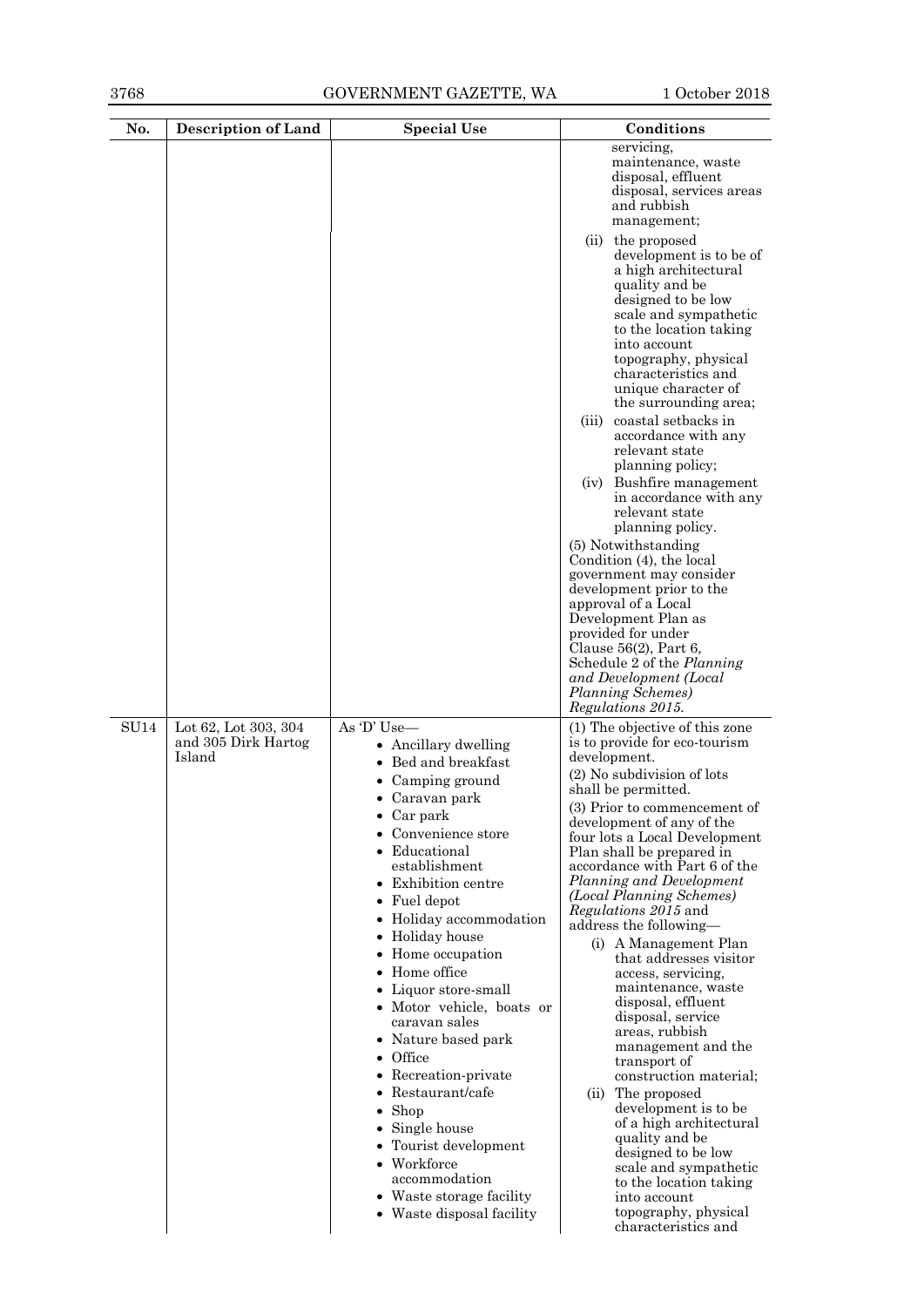# 1 October 2018 GOVERNMENT GAZETTE, WA

| No. | <b>Description of Land</b> | <b>Special Use</b> | Conditions                                                  |
|-----|----------------------------|--------------------|-------------------------------------------------------------|
|     |                            | As 'A' Use—        | unique character of                                         |
|     |                            | · Airfield         | the surrounding area;<br>(iii) Coastal setbacks in          |
|     |                            |                    | accordance with                                             |
|     |                            |                    | relevant state                                              |
|     |                            |                    | planning policy;                                            |
|     |                            |                    | (iv) Bushfire management<br>in accordance with              |
|     |                            |                    | relevant state                                              |
|     |                            |                    | planning policy;                                            |
|     |                            |                    | (v) An environmental                                        |
|     |                            |                    | report that                                                 |
|     |                            |                    | demonstrates that the<br>Local Development                  |
|     |                            |                    | Plan and proposed                                           |
|     |                            |                    | use and/or                                                  |
|     |                            |                    | development will<br>have a low impact on                    |
|     |                            |                    | the natural                                                 |
|     |                            |                    | environment, not                                            |
|     |                            |                    | compromise the high<br>conservation values                  |
|     |                            |                    | and have regard for                                         |
|     |                            |                    | the need to protect                                         |
|     |                            |                    | the ecological values<br>and special attributes             |
|     |                            |                    | of the island. The                                          |
|     |                            |                    | report should include                                       |
|     |                            |                    | information on<br>building envelopes,                       |
|     |                            |                    | visitor numbers, a                                          |
|     |                            |                    | vegetation                                                  |
|     |                            |                    | assessment and how                                          |
|     |                            |                    | biosecurity measures<br>to mitigate the risks               |
|     |                            |                    | of feral incursions and                                     |
|     |                            |                    | disease impacts to the                                      |
|     |                            |                    | National Park will be<br>achieved.                          |
|     |                            |                    | Detailed design<br>(vi)                                     |
|     |                            |                    | guidelines to control                                       |
|     |                            |                    | colours, materials,<br>built form, scale, and               |
|     |                            |                    | achieve a                                                   |
|     |                            |                    | development                                                 |
|     |                            |                    | sympathetic to the                                          |
|     |                            |                    | natural character of<br>the island may be                   |
|     |                            |                    | required by the Local                                       |
|     |                            |                    | Government.                                                 |
|     |                            |                    | (4) Any staged development<br>is to address the             |
|     |                            |                    | requirements indicated in (3)                               |
|     |                            |                    | above.                                                      |
|     |                            |                    | (5) The local government will                               |
|     |                            |                    | have due regard to coastal<br>setbacks and bushfire         |
|     |                            |                    | management in accordance                                    |
|     |                            |                    | with relevant state planning                                |
|     |                            |                    | policies and Clause 67,<br>Schedule 2, Part 9 of the        |
|     |                            |                    | Planning and Development                                    |
|     |                            |                    | (Local Planning Schemes)                                    |
|     |                            |                    | Regulations 2015.                                           |
|     |                            |                    | (6) Notwithstanding<br>condition (3), the local             |
|     |                            |                    | government may consider                                     |
|     |                            |                    | development in the absence                                  |
|     |                            |                    | of a Local Development Plan<br>as provided for under Clause |
|     |                            |                    | $56(2)$ , Schedule 2, Part 6, of                            |
|     |                            |                    | the Planning and                                            |
|     |                            |                    |                                                             |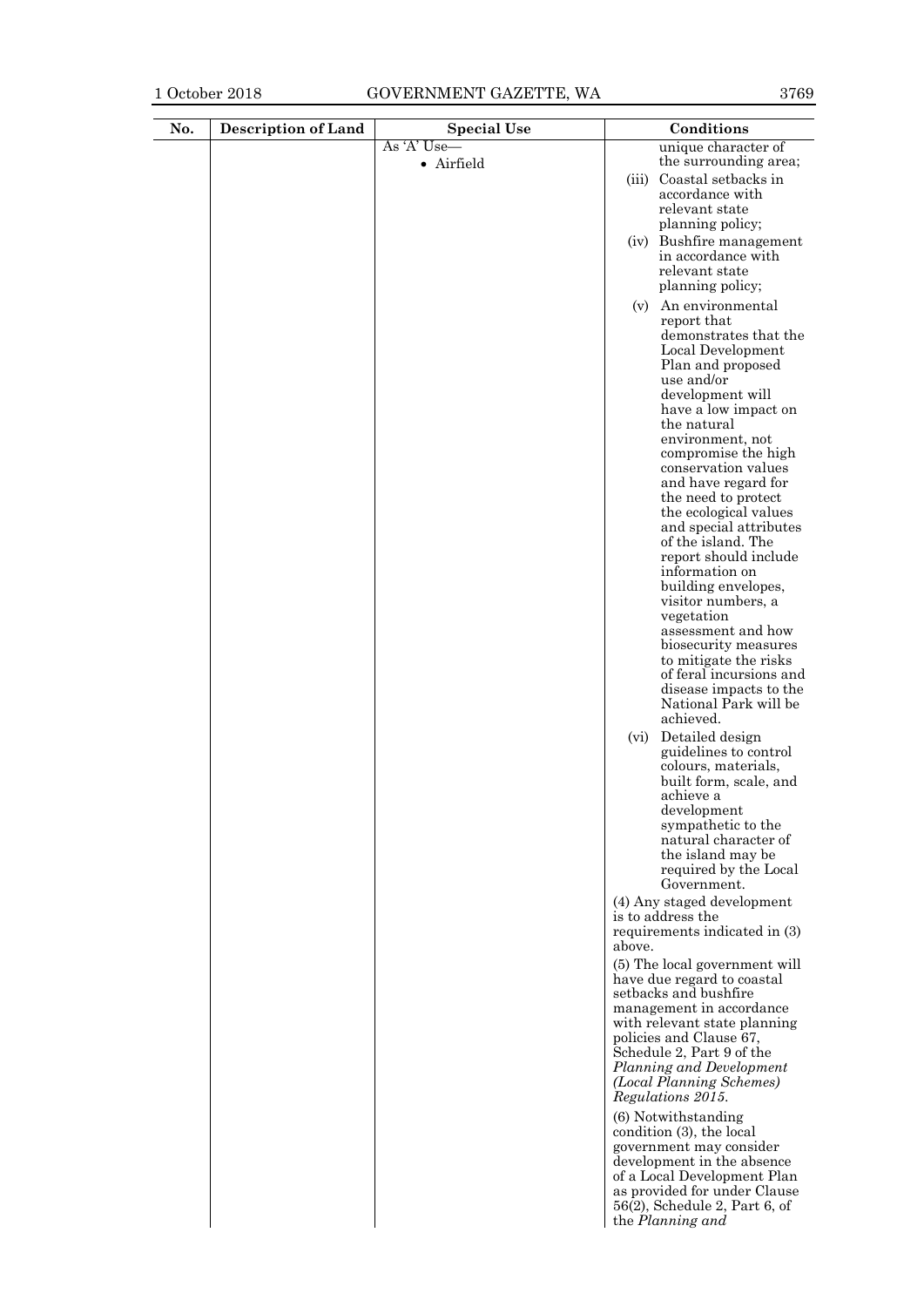| No.  | <b>Description of Land</b>           | <b>Special Use</b>                                                                                                                                                                                                                                                                                    | Conditions                                                                                                                                                                                                                                                                                                                                                                                                                                                                                                                                                                                                                                                                                                                                                                                                                                                                                                                                                                                                                                                                                                                                                                                                                                                                                                                                                                                                      |
|------|--------------------------------------|-------------------------------------------------------------------------------------------------------------------------------------------------------------------------------------------------------------------------------------------------------------------------------------------------------|-----------------------------------------------------------------------------------------------------------------------------------------------------------------------------------------------------------------------------------------------------------------------------------------------------------------------------------------------------------------------------------------------------------------------------------------------------------------------------------------------------------------------------------------------------------------------------------------------------------------------------------------------------------------------------------------------------------------------------------------------------------------------------------------------------------------------------------------------------------------------------------------------------------------------------------------------------------------------------------------------------------------------------------------------------------------------------------------------------------------------------------------------------------------------------------------------------------------------------------------------------------------------------------------------------------------------------------------------------------------------------------------------------------------|
|      |                                      |                                                                                                                                                                                                                                                                                                       | Development (Local Planning<br>Schemes) Regulations 2015.<br>(7) Any development or Local<br>Development Plan shall<br>demonstrate alignment with<br>the objective of the zone.<br>(8) Any development or Local<br>Development Plan shall be<br>referred to the Department of<br>Biodiversity, Conservation<br>and Attractions (Parks and<br>Wildlife Services), the Shark<br>Bay World Heritage Advisory<br>committee and the<br>Department of Planning<br>Lands and Heritage for<br>comment prior to<br>determination.<br>(9) Any design guidelines<br>that form part of a Local<br>Development Plan approved<br>by the Local Government<br>shall be enforced as if the<br>requirements form part of the<br>Scheme.<br>$(10)$ A Foreshore<br>Management Plan may be<br>required and referred to the<br>Department of Biodiversity,<br>Conservation and Attractions<br>(Parks and Wildlife Services)<br>for endorsement where a<br>physical foreshore exists<br>between the site and the<br>coast as a condition of<br>development.<br>(11) A Visual Impact<br>Assessment may be required<br>to demonstrate that any<br>development will not<br>negatively impact on World<br>heritage values or detract<br>from the scenic quality of the<br>land.<br>$(12)$ In relation to the land<br>use 'Motor vehicle, boats or<br>caravan sales' only hire of<br>motor vehicles, boats or<br>caravans may be considered |
| SU15 | Lot 142 Denham<br>Road/corner Oakley | As 'P' use-<br>• Single house                                                                                                                                                                                                                                                                         | by the local government.<br>(1) The objective is to provide<br>flexibility for a wide range of                                                                                                                                                                                                                                                                                                                                                                                                                                                                                                                                                                                                                                                                                                                                                                                                                                                                                                                                                                                                                                                                                                                                                                                                                                                                                                                  |
|      | Ridge, Denham                        | • Home office<br>As T use-<br>$\bullet$ Car park<br>As' D' use-<br>• Aged care facility<br>• Bed and breakfast<br>• Grouped dwelling<br>• Holiday accommodation<br>• Holiday house<br>• Home Occupation<br>• Tourist development<br>As $A'$ use —<br>• Park Home Park<br>• Workforce<br>accommodation | tourist accommodation and<br>cater for single or grouped<br>dwellings which may also be<br>used for holiday<br>accommodation, guided by a<br>Local Development Plan.<br>(2) Development of the site<br>shall be generally in<br>accordance with an approved<br>Local Development Plan,<br>which has been prepared in<br>accordance with Part 6,<br>Schedule 2 of the Planning<br>and Development (Local<br>Planning Schemes)<br>Regulations 2015 and<br>approved by the local<br>government.<br>(3) A Local Development Plan<br>can ensure a mix of landuses                                                                                                                                                                                                                                                                                                                                                                                                                                                                                                                                                                                                                                                                                                                                                                                                                                                    |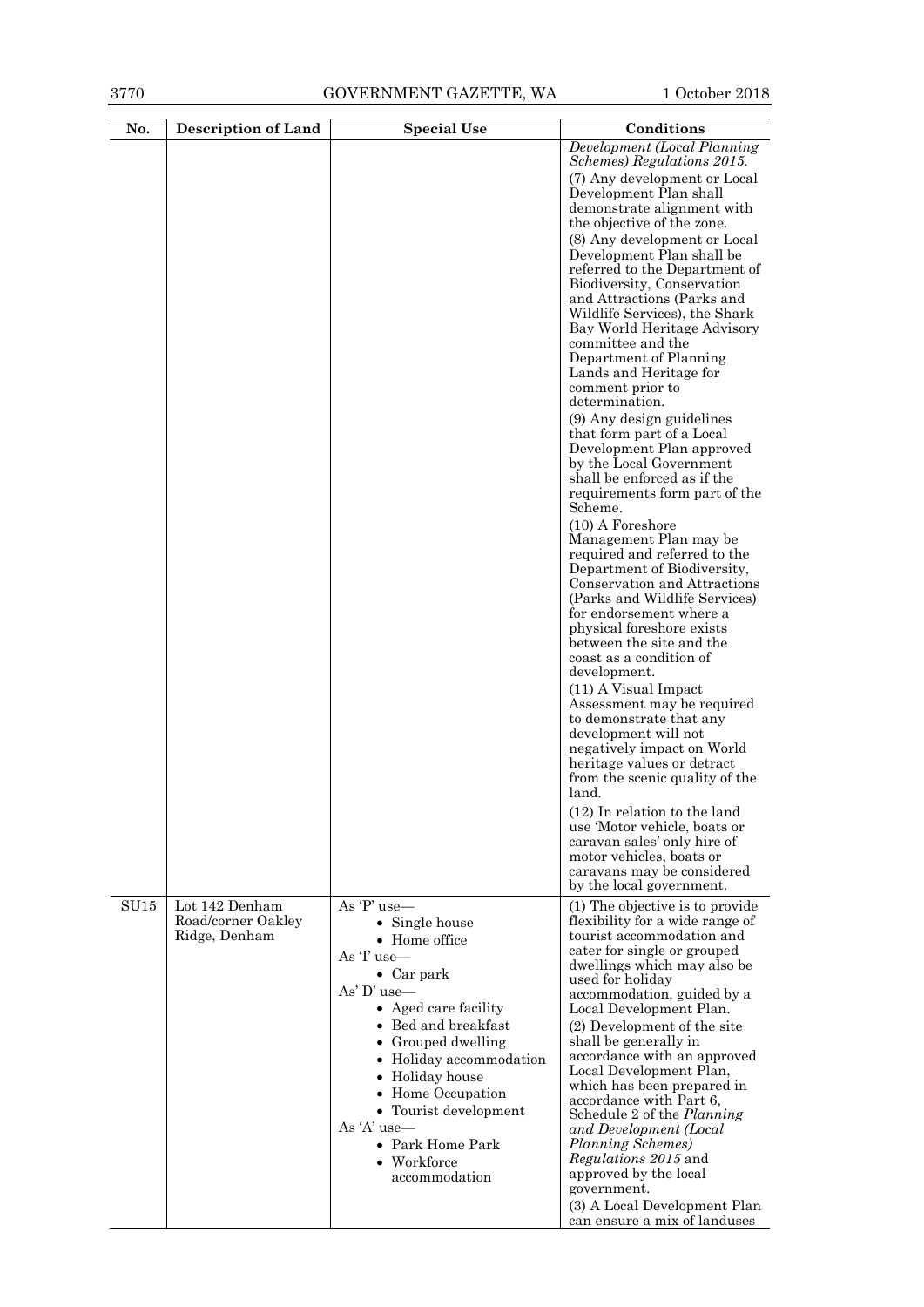| No.  | <b>Description of Land</b>        | <b>Special Use</b>                                                                                                                                                                                                                                                                                                                                                                                                                                                                                          | Conditions                                                                                                                                                                                                                                                                                                                                                                                                                                                                                                                                                                                                                                                                                                                                                                                                                                                                                                                                                                                                                                                                                                                                                                                                                                                                                                                                                                        |
|------|-----------------------------------|-------------------------------------------------------------------------------------------------------------------------------------------------------------------------------------------------------------------------------------------------------------------------------------------------------------------------------------------------------------------------------------------------------------------------------------------------------------------------------------------------------------|-----------------------------------------------------------------------------------------------------------------------------------------------------------------------------------------------------------------------------------------------------------------------------------------------------------------------------------------------------------------------------------------------------------------------------------------------------------------------------------------------------------------------------------------------------------------------------------------------------------------------------------------------------------------------------------------------------------------------------------------------------------------------------------------------------------------------------------------------------------------------------------------------------------------------------------------------------------------------------------------------------------------------------------------------------------------------------------------------------------------------------------------------------------------------------------------------------------------------------------------------------------------------------------------------------------------------------------------------------------------------------------|
|      |                                   |                                                                                                                                                                                                                                                                                                                                                                                                                                                                                                             | are strategically planned for<br>and coordinated to the<br>satisfaction of the local<br>government.<br>(4) Notwithstanding<br>Condition (2), the local<br>government may consider<br>development prior to the<br>approval of a Local<br>Development Plan as<br>provided for under<br>Clause $56(2)$ , Part 6,<br>Schedule 2 of the Planning<br>and Development (Local<br>Planning Schemes)<br>Regulations 2015.                                                                                                                                                                                                                                                                                                                                                                                                                                                                                                                                                                                                                                                                                                                                                                                                                                                                                                                                                                   |
| SU16 | Lot 91 Monkey Mia<br>Road, Denham | As 'P' use-<br>• Airfield<br>• Carpark<br>As 'D' use-<br>• Art Gallery<br>• Civic Use<br><b>Exhibition Centre</b><br>• Fuel Depot<br>• Industry-Light<br>$\bullet~$ Lunch Bar<br>• Motor Vehicle, Boat or<br>Caravan Sales;<br>• Renewable Energy<br>Facility<br>$\bullet$ Restaurant/Cafe<br>Shop<br>Telecommunications<br>Infrastructure<br>• Trade Supplies; and<br>• Warehouse/storage<br>As 'A' use-<br>• Animal Establishment;<br>Industry; and<br>• Transport Depot<br>As T use—<br>$\bullet$ Office | (1) The intent of this Special<br>Use zone is to recognise the<br>established Shark Bay<br>airport as an essential<br>component of regional<br>transport infrastructure.<br>(2) The objective of this<br>Special Use zone is to<br>accommodate airport<br>facilities and provide for a<br>range of aviation and non-<br>aviation uses that form part<br>of a strategic aviation hub<br>that caters for the local<br>community and tourists.<br>(3) Any development is to<br>address the following matters<br>to the satisfaction of the local<br>government-<br>a. Provision of adequate<br>services;<br>b. Waste management;<br>and<br>Suitable areas on site<br>c.<br>for carparking,<br>loading, truck<br>movements, access<br>and traffic circulation.<br>(4) The local government may<br>require colours and materials<br>to be compatible with the<br>adjacent world heritage<br>property, depending on the<br>location and scale of<br>development.<br>(5) The local government may<br>require lodgement of a traffic<br>impact assessment for any<br>new development, prepared<br>in accordance with the<br>WAPC's Transport Impact<br><b>Assessment Guidelines</b><br>(August 2016).<br>(6) In relation to the land use<br>'Motor vehicle, boats or<br>caravan sales' only hire of<br>motor vehicles, boats or<br>caravans may be considered<br>by the local government. |

————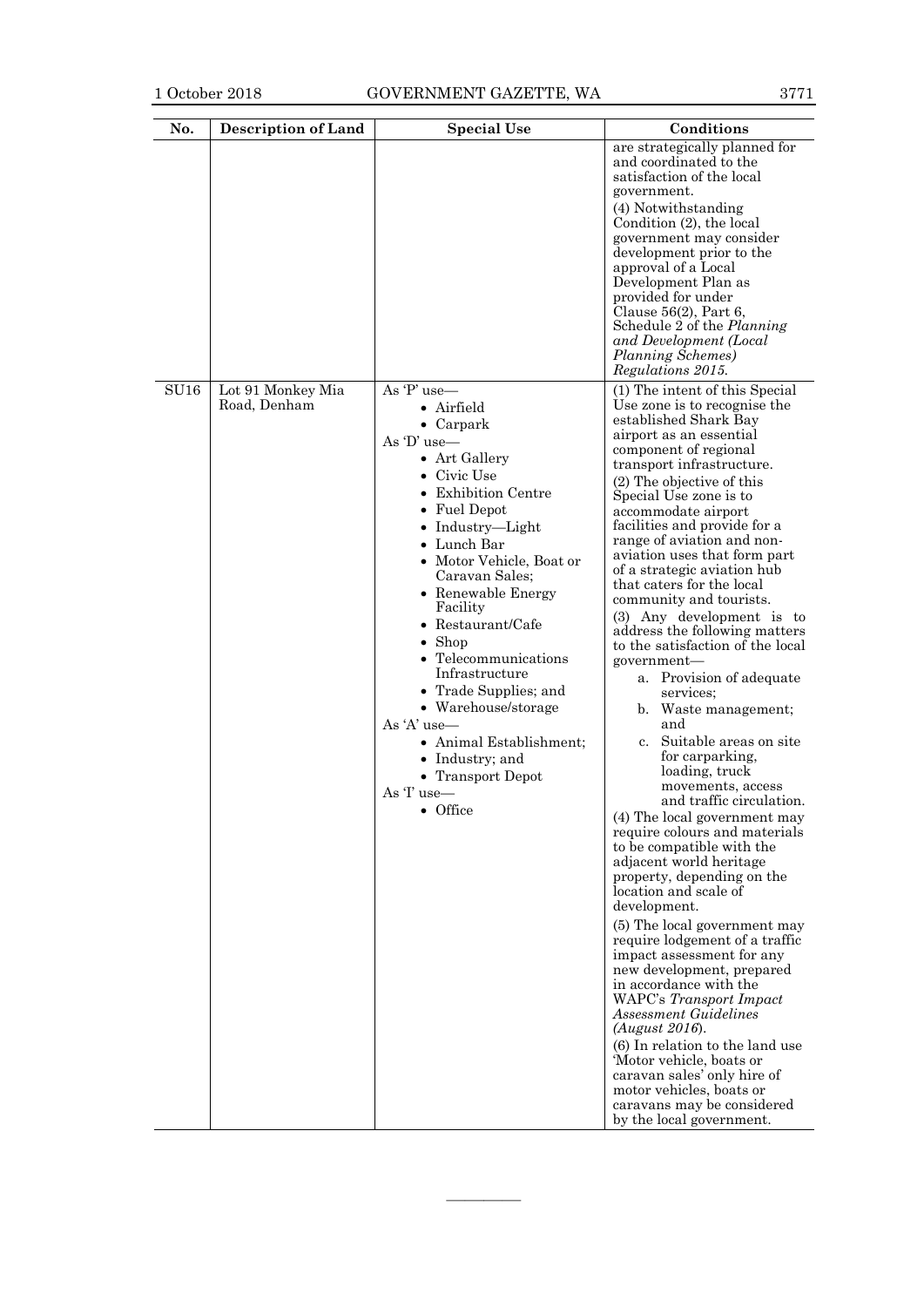# *Schedule C* EXEMPTED ADVERTISEMENTS

| Land Use and/or<br>Development                                                                  | <b>Exempted Sign</b>                                                                                                                                                                                                                                                                                                                                                                                                                                                                                                                                                                                                                                                                                                                                                                                                                                                                                              | <b>Maximum Size</b>                                                                                                                                                                                                                |
|-------------------------------------------------------------------------------------------------|-------------------------------------------------------------------------------------------------------------------------------------------------------------------------------------------------------------------------------------------------------------------------------------------------------------------------------------------------------------------------------------------------------------------------------------------------------------------------------------------------------------------------------------------------------------------------------------------------------------------------------------------------------------------------------------------------------------------------------------------------------------------------------------------------------------------------------------------------------------------------------------------------------------------|------------------------------------------------------------------------------------------------------------------------------------------------------------------------------------------------------------------------------------|
| Residential/Home Office                                                                         | One professional name-plate as appropriate.                                                                                                                                                                                                                                                                                                                                                                                                                                                                                                                                                                                                                                                                                                                                                                                                                                                                       | $0.2~{\rm m}^2$                                                                                                                                                                                                                    |
| Home Occupation/Home<br><b>Business</b>                                                         | One advertisement describing the nature of<br>the home occupation.                                                                                                                                                                                                                                                                                                                                                                                                                                                                                                                                                                                                                                                                                                                                                                                                                                                | $0.2 \; \mathrm{m}^2$                                                                                                                                                                                                              |
| Holiday home                                                                                    | One advertisement describing the holiday<br>home.                                                                                                                                                                                                                                                                                                                                                                                                                                                                                                                                                                                                                                                                                                                                                                                                                                                                 | $0.2 \; \mathrm{m}^2$                                                                                                                                                                                                              |
| Place of Worship, Community<br>Purposes                                                         | One advertisement detailing the function<br>and/or the activities of the institution<br>concerned.                                                                                                                                                                                                                                                                                                                                                                                                                                                                                                                                                                                                                                                                                                                                                                                                                | $3 \; \mathrm{m}^2$                                                                                                                                                                                                                |
| Cinemas/Theatres                                                                                | Two signs (illuminated or non-illuminated)<br>detailing the entertainment being presented<br>from time to time.                                                                                                                                                                                                                                                                                                                                                                                                                                                                                                                                                                                                                                                                                                                                                                                                   | Each sign not to<br>exceed $5m^2$                                                                                                                                                                                                  |
| Shops, Showrooms and other<br>uses on lots in the Commercial<br>zone or Tourism zone            | All advertisements affixed to the building<br>below the top of the awning or, in the<br>absence of an awning, below a line measured<br>at 5 metres from the ground floor level of<br>building subject to a compliance with the<br>requirements of any applicable local laws.                                                                                                                                                                                                                                                                                                                                                                                                                                                                                                                                                                                                                                      | 5m <sup>2</sup>                                                                                                                                                                                                                    |
| Industrial, Showroom and<br>Warehouse Premises on lots<br>zoned General Industry                | A maximum of 4 advertisements applied to<br>or affixed to the walls of the building but not<br>including signs which project above the<br>eaves or the ridge of the roof-of the<br>building, and excluding signs projecting<br>from a building whether or not those signs<br>are connected to a pole, wall or other<br>building.<br>A maximum of two free-standing<br>advertisement signs not exceeding 5m in<br>height above ground level.                                                                                                                                                                                                                                                                                                                                                                                                                                                                       | Total area of any<br>such<br>advertisements<br>shall not exceed<br>$15 \text{ m}^2$ Maximum<br>permissible total<br>area shall not<br>exceed $10m^2$ &<br>individual<br>advertisement<br>signs shall not<br>exceed 6m <sup>2</sup> |
| Race courses, major racing<br>tracks, sports stadia, major<br>sporting grounds and<br>complexes | All signs provided that, in each case, the<br>advertisement is not visible from outside the<br>complex or facility concerned, either from<br>other private land or from public places and<br>streets.                                                                                                                                                                                                                                                                                                                                                                                                                                                                                                                                                                                                                                                                                                             | N/A                                                                                                                                                                                                                                |
| Public Places and Reserves                                                                      | (a) Advertisement signs (illuminated<br>and non-illuminated) relating to the<br>functions of Government, a public<br>authority or local government of a<br>municipality excluding those of a<br>promotional nature constructed or<br>exhibited by, or on behalf of any<br>such body, and<br>(b) Advertisement signs (illuminated<br>and non-illuminated) required for<br>the management or control of traffic<br>on any public road, car park,<br>cycleway, railway or waterway<br>where such advertisement has been<br>constructed or exhibited by or at the<br>direction of a Government<br>department, public authority or the<br>local government of a municipality,<br>and<br>(c) Advertisement signs (illuminated<br>and non-illuminated) required to be<br>exhibited by or pursuant to any<br>statute or regulation or the like<br>made pursuant to powers contained<br>within a Statute provided that any | N/A<br>N/A<br>N/A                                                                                                                                                                                                                  |
|                                                                                                 | such advertisement is constructed<br>and/or exhibited strictly in<br>accordance with the requirements<br>specified therein; and<br>(d) Advertising signs erected in a<br>reserve or unallocated crown land<br>by a public or government authority                                                                                                                                                                                                                                                                                                                                                                                                                                                                                                                                                                                                                                                                 | An aggregate<br>sign face size of<br>10m <sup>2</sup>                                                                                                                                                                              |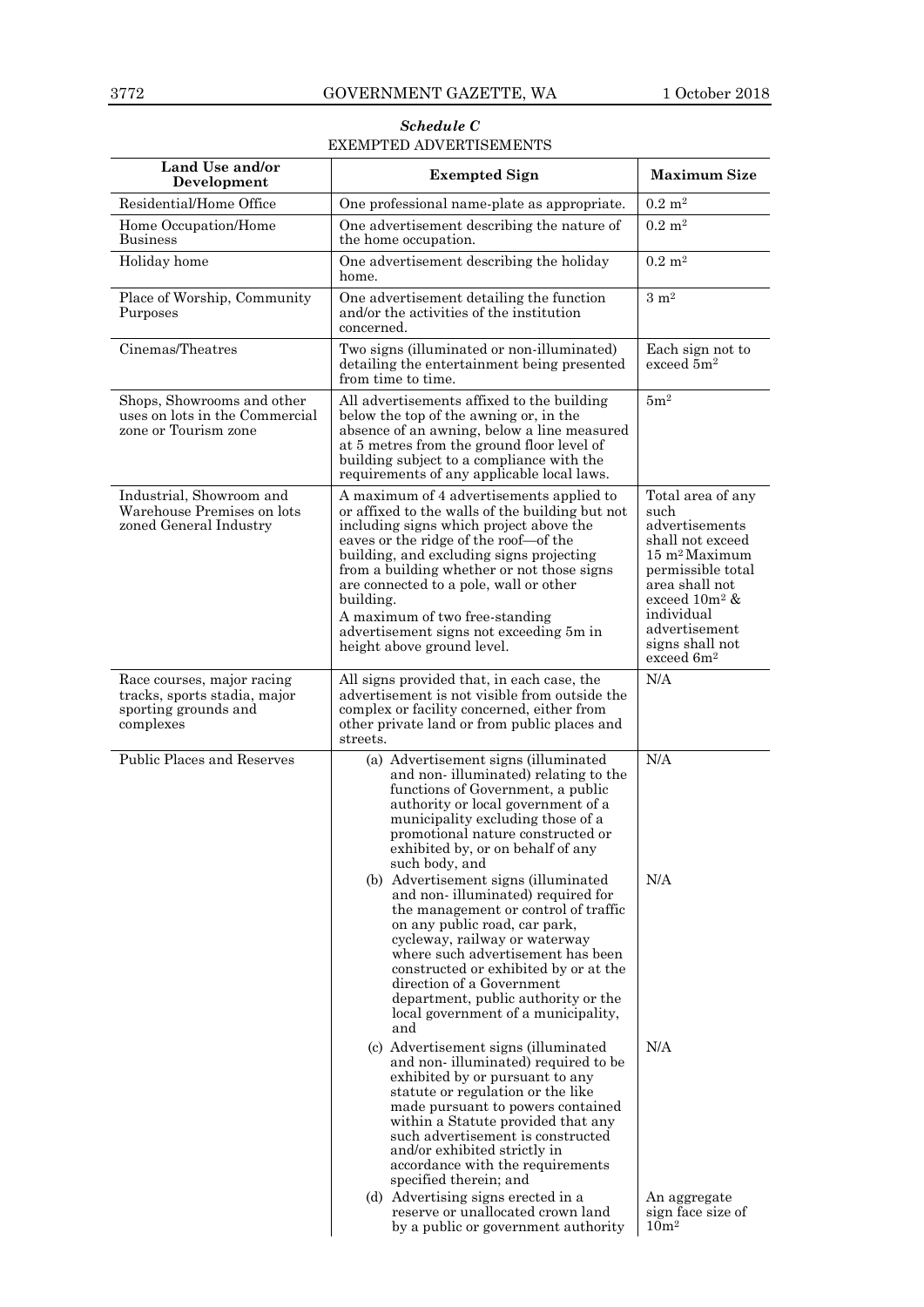| Land Use and/or<br>Development                                                                                                                                                                                                                                                                                                                                                            | <b>Exempted Sign</b>                                                                                                                                                                                                                                                                                                                                                               | <b>Maximum Size</b>                                                                                |
|-------------------------------------------------------------------------------------------------------------------------------------------------------------------------------------------------------------------------------------------------------------------------------------------------------------------------------------------------------------------------------------------|------------------------------------------------------------------------------------------------------------------------------------------------------------------------------------------------------------------------------------------------------------------------------------------------------------------------------------------------------------------------------------|----------------------------------------------------------------------------------------------------|
|                                                                                                                                                                                                                                                                                                                                                                                           | who has vesting, management or<br>control of that reserve for-<br>(i) Information on public access<br>or camping in the reserve; or<br>(ii) Education on activities<br>allowed or prohibited for<br>protection or management of<br>the reserve; and /or<br>(iii) Promotion of environmental<br>features and attributes<br>associated with a reserve or<br>World Heritage Property. |                                                                                                    |
| Railway Property and<br>Reserves                                                                                                                                                                                                                                                                                                                                                          | Advertisement signs exhibited on such land<br>provided that each such advertisement is<br>directed only at persons at or upon a railway<br>station.                                                                                                                                                                                                                                | No sign shall<br>exceed $2 m^2$ in<br>area                                                         |
| Advertisements within<br><b>Buildings</b>                                                                                                                                                                                                                                                                                                                                                 | All advertisements placed or displayed<br>within buildings which cannot ordinarily be<br>seen by a person outside of those buildings.                                                                                                                                                                                                                                              | N/A                                                                                                |
| All classes of buildings other<br>than single family dwellings                                                                                                                                                                                                                                                                                                                            | One advertisement sign containing the<br>name, number and address of the building,<br>the purpose for which the building is used or<br>the name and address of the managing<br>agent thereof.                                                                                                                                                                                      | $0.2~{\rm m}^2$                                                                                    |
| <b>Building Construction Sites</b><br>(advertisement signs displayed<br>only for the duration of the<br>construction as follows)—<br>(i) Residential<br>(ii) Multiple Dwellings,<br>Shops, Commercial<br>and Industrial projects<br>(iii) Large development or<br>redevelopment projects<br>involving shopping<br>centres, Office or other<br>buildings exceeding<br>3 storeys in height. | One advertisement per street frontage<br>containing details of the project and the<br>contractors undertaking the construction<br>work.<br>One sign as for (i) above.<br>One sign as for (i) above.<br>One additional sign showing the name of the<br>project builder                                                                                                              | $3 \text{ m}^2$<br>$6 \text{ m}^2$<br>$6 \; \mathrm{m}^2$                                          |
| Sales of Goods or Livestock                                                                                                                                                                                                                                                                                                                                                               | One sign per lot displayed for a period not<br>exceeding 3 months advertising the sale of<br>goods or livestock upon any land or within<br>any building upon which the sign is<br>exhibited provided that the land is not<br>normally used for that purpose.                                                                                                                       | $2\ {\rm m^2}$                                                                                     |
| <b>Property Transactions</b><br>(advertisement signs displayed<br>for the duration of a period<br>over which property<br>transactions are offered and<br>negotiated as follows)-<br>(i) Residential<br>(ii) Multiple dwellings,<br>shops Commercial and                                                                                                                                   | One sign per street frontage for each<br>property relating to the sale, leasing or<br>impending auction of the property at or upon<br>which the sign(s) are displayed.<br>One sign as for (i) above.                                                                                                                                                                               | Each sign shall<br>not exceed and<br>area of 3 m <sup>2</sup><br>Each sign shall<br>not exceed and |
| Industrial Properties.<br>(iii) Large properties<br>comprised of shopping<br>centres, buildings in<br>excess of four storeys<br>and rural properties in<br>excess of 5 ha.                                                                                                                                                                                                                | One sign as for (i) above.                                                                                                                                                                                                                                                                                                                                                         | area of 6 $\rm m2$<br>Each sign shall<br>not exceed and<br>area of $10 \text{ m}^2$                |

————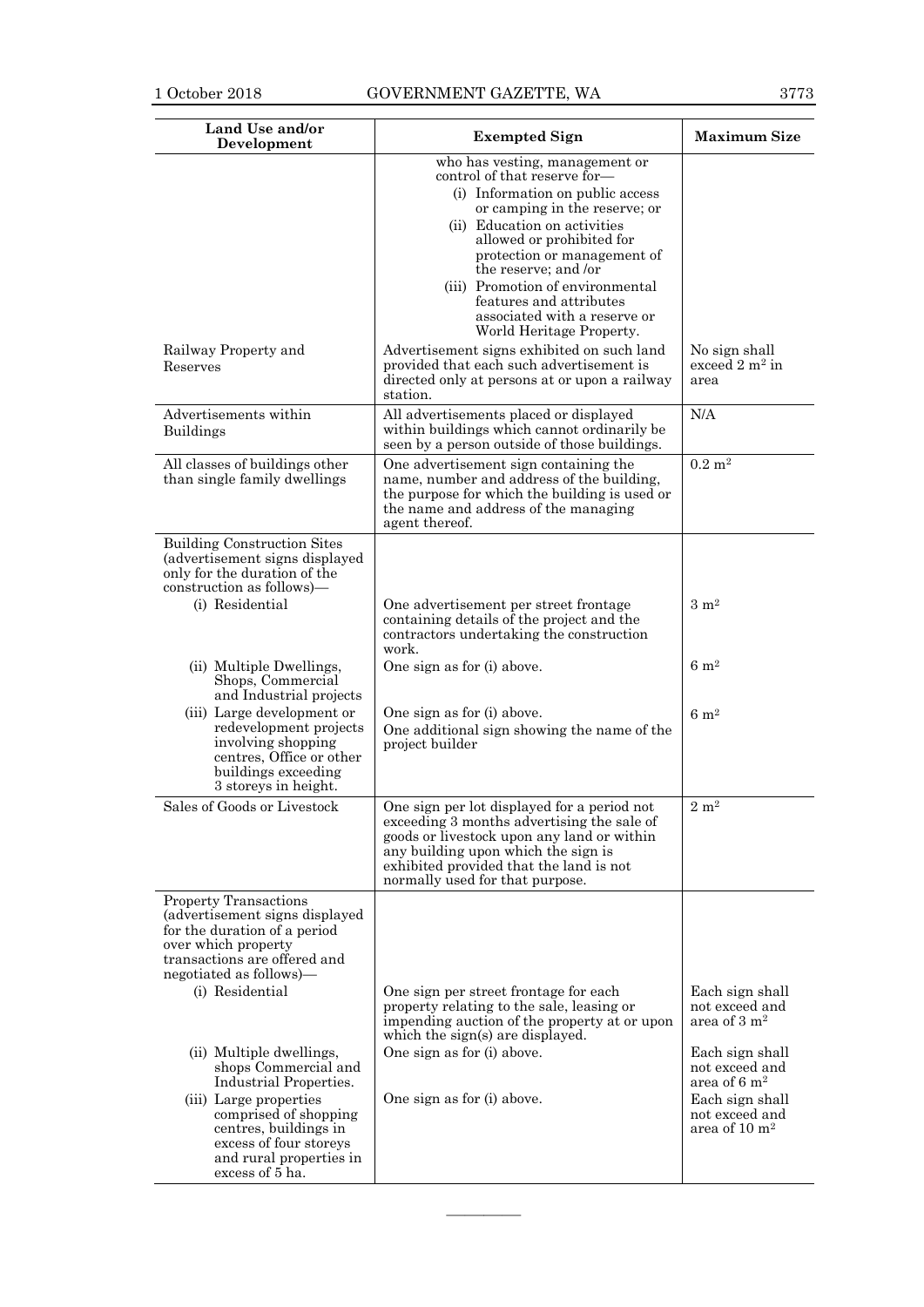# *Appendix 1* CARPARKING LAYOUTS





6.0

**Parallel Parking** 

 $2.5$ 

4.0 One Way<br>6.0 Two Way

**Closed End** 

 $6.0$ 





**Obstructions** 



**Wheel Stop Modifications** Not to affect drainage



**Shade Tree Landscaping** Kerb ring not to exceed 900m diam

# **PARKING BAY DIMENSIONS**

| $90^{\circ}$ and $45^{\circ}$ Parking |                          | $5.5m \times 2.5m$                          |
|---------------------------------------|--------------------------|---------------------------------------------|
| Parallel Parking                      | $\overline{\phantom{a}}$ | 6.0m x 2.5m or 5.5m x 2.5m where Open Ended |

————

# **DRIVEWAY WIDTHS**

**Open End** 

 $5.5$ 

6.0m wide (for 90° Parking) 4.0m wide (for 45° Parking with one way access) 0m wide (for Parallel Parking with one way access) 6.0m wide (for Parallel Parking with two way access)

# **DISABLED PARKING**

3.0 m minimum width